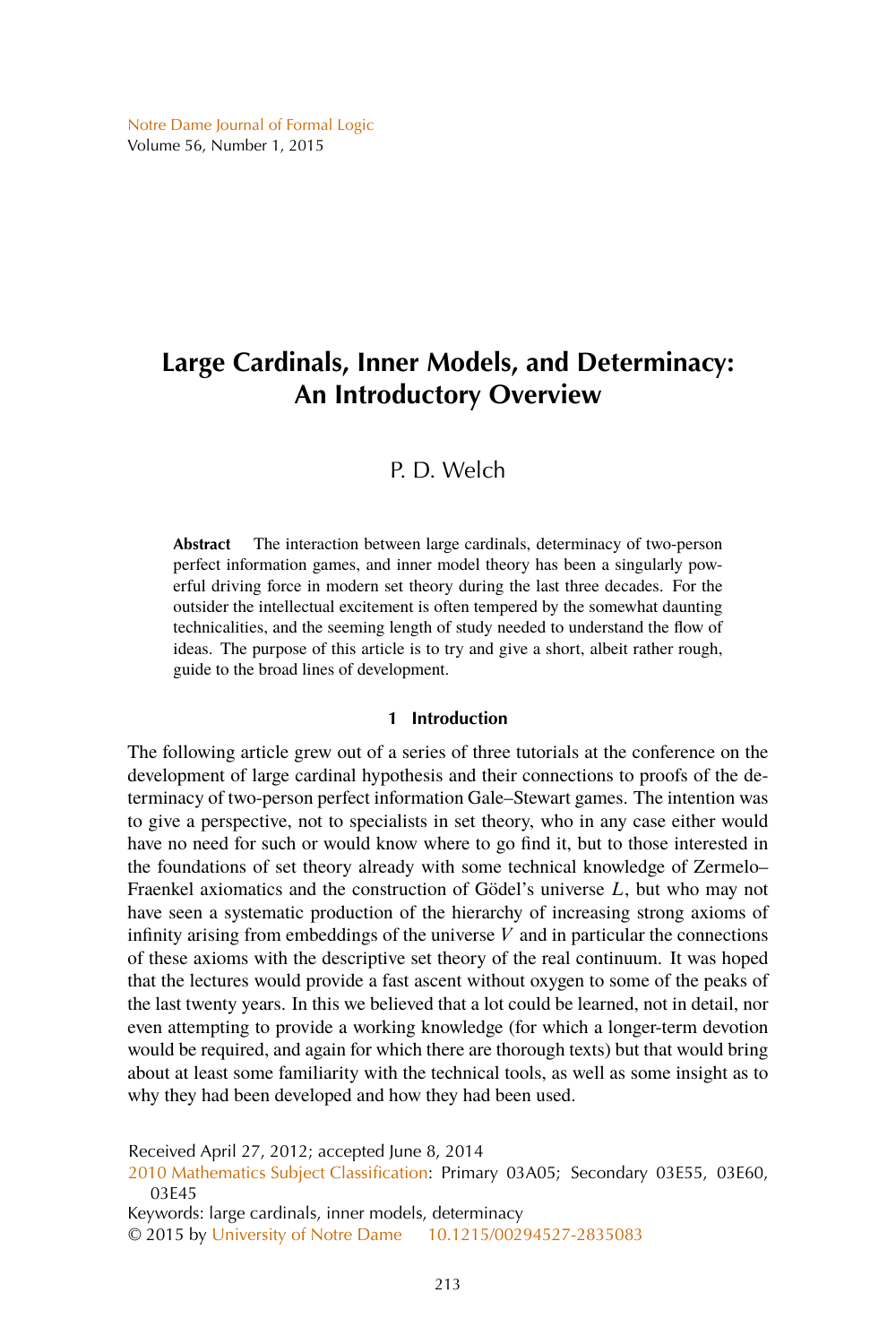<span id="page-1-0"></span>We should also like to urge the reader to study Jensen's masterly, and nontechnical, overview [\[11\]](#page-27-0) if he or she has not already done so.

**1.1 Overview** The roots of modern set theory lie surprisingly deep in the history of the subject, although it is admittedly rather young compared to other areas of mathematics. It is well known that it concerns itself still with the question that vexed its founding father: Cantor's continuum problem (or hypothesis, hence CH), which states that any set of real numbers is either equinumerous with all of  $\mathbb R$  or is countable. However some of the early analysts such as the those from the French school, Lebesgue, Borel, Baire, and then the Russians, Luzin and more particularly Suslin, introduced both further questions and new methods of representation that are still key today. Today *descriptive set theory* is that branch of set theory which seeks to investigate, not the whole real continuum but *definable* parts or fragments of it. In doing this two things are achieved: (i) one may concentrate on perhaps simpler parts of the continuum for which the questions are more tractable, and (ii) the definable parts are rather concretely given, and as such the results proven may give more definite information to the analyst who is uninterested in foundational questions. At the same time this gives clues to the most general question concerning the whole continuum. The roots of descriptive set theory can also be traced back to Cantor himself: he first tried (and succeeded) to solve the CH for closed sets. His ambition was to proceed through increasingly complicated sets until, somehow, he had conquered the whole continuum. He, and Bernstein, showed that a closed set is the union of a perfect set with a countable set of isolated points. Thus closed sets enjoyed the "perfect subset property" (PSP). CH for closed sets follows: if a closed set is uncountable the perfect part is nonempty and can easily be shown to be equinumerous with R. Borel defined a hierarchy of more complicated sets: one starts with the class of open sets at the base level and then builds up levels by the process of taking complementation and countable unions of the sets created so far. This *Borel hierarchy* is built in precisely  $\omega_1$ -many stages, and was much studied. It was found that PSP holds for Borel sets.

Suslin then showed the same for the analytic, or  $\Sigma_1^1$ -sets. More detailed definitions are below, but an analytic subset of  $\mathbb R$  (depicted on the x-axis) is one that is the projection of a Borel set in the  $(x, y)$ -plane down to that x-axis. This can be seen as a further step in Cantor's original plan: now any analytic set satisfies CH. However the program stopped there. Later Gödel was to show that in L, his *constructible hierarchy*, although CH was true, *coanalytic* or  $\Pi^1_1$ -sets failed to have the PSP. Hence it was consistent with the axioms of ZFC that PSP failed at this level. Hence the analysts had gone as far as they could have done using analytical techniques. However, the PSP is only an example of one of several properties. The property of being *Lebesgue measurable* (LM) was also shown to hold for first Borel, then analytic (and since complements of measurable sets are measurable too, also coanalytic) sets. The case is similar for the Baire property (BP, i.e., a set  $A$  with the Baire property is almost an open set, in that there is an open set  $O$  so that the symmetric difference of the two sets  $A$  and  $O$  is "thin" in the sense of being the union of countably many nowhere dense sets), and moreover for the uniformization property: that coanalytic regions of the plane could be uniformized by coanalytic functions. Together this clutch of properties became (more recently) collectively known as the *regularity properties*. Again the BP and LM could both consistently fail for the same reason as for the PSP: in the Gödel universe  $\Delta_2^1$ -sets failed to have them.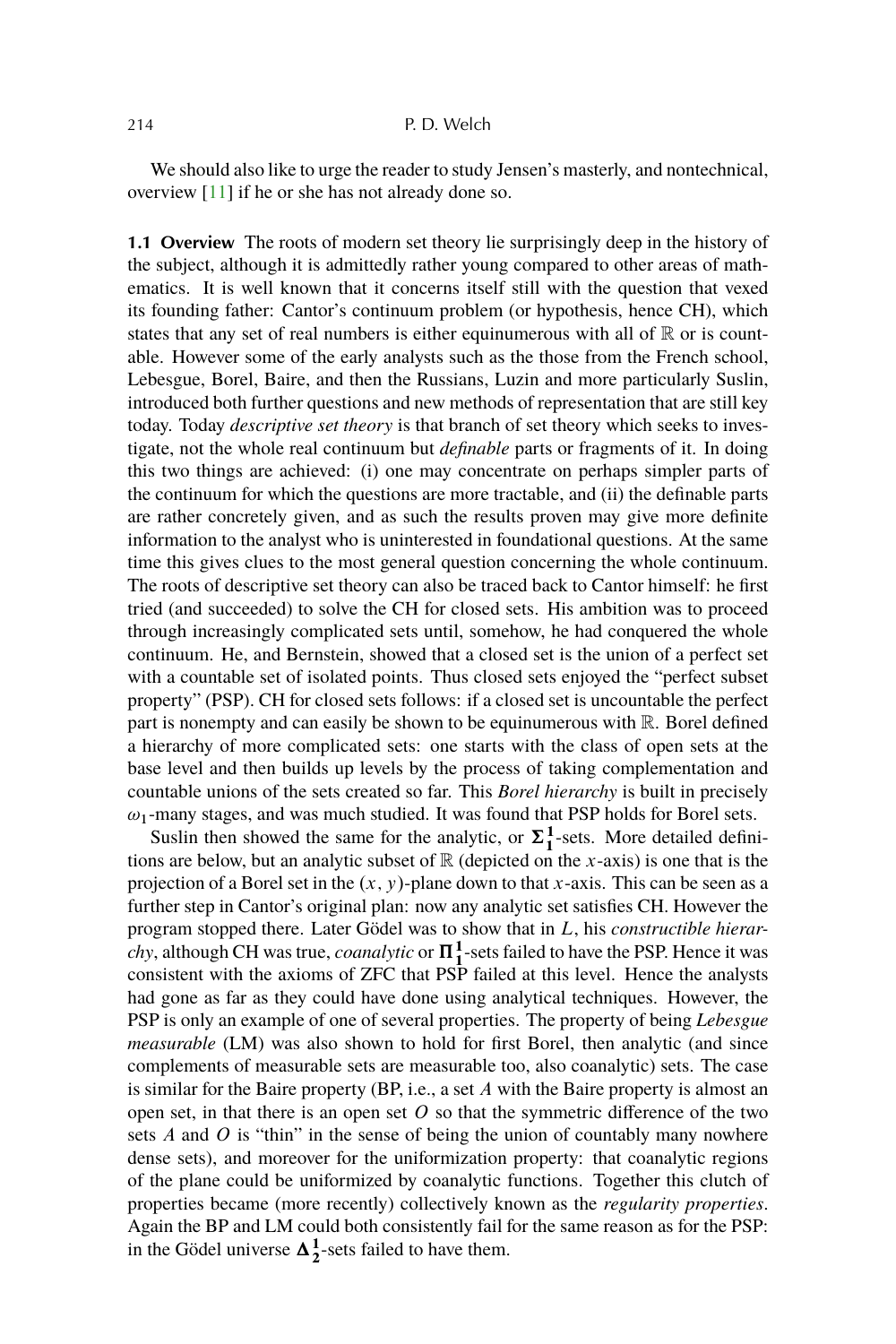<span id="page-2-0"></span>Proceeding in another direction Banach had considered Lebesgue's problem of defining a translation-invariant countably additive measure on R. He replaced the translation-invariance part of the requirement with that of asking the measure of a single point to be nonzero. Was such a measure possible? Again this was ruled out by an axiom of choice construction, as Vitali had shown would happen for any measure satisfying Lebesgue's requirements. However Banach's requirements allowed one to generalize away from  $\mathcal{P}(\mathbb{R})$  to consider measures on  $\mathcal{P}(S)$  for any set S (Banach [\[1\]](#page-26-0)). The additivity of such a measure, were it to exist, would be that of the cardinality of S. If such existed for an uncountable set S with  $|S| = \kappa$ , then was called *real-valued measurable*. Ulam [\[36\]](#page-28-0) showed that a real-valued measurable cardinal was weakly inaccessible in Hausdorff's sense. If the measure was atomless, then  $2^{\aleph_0} > \kappa$ . In this way *large cardinals* and *measures* enter the scene. Ulam also defined the ultimately more consequential notion of a 2-valued measure  $\kappa$ -additive measure. With Tarski the cardinals  $\kappa$  admitting such measures on their power sets were shown to be strongly inaccessible, but not until the work of Hanf [\[9\]](#page-27-0) was it shown that the least measurable cardinal could not be the least inaccessible.

Shortly thereafter Scott  $[31]$  used the technique of ultrapowers from model theory to show that the existence of a measurable cardinal implied  $V \neq L$  (see Theorem [2.5](#page-10-0)) below). This technique has become ubiquitous in modern set theory, with the realization that a measurable cardinal allows an ultrapower of the whole universe  $V$  into some proper *inner model* M, with a first-order truth-preserving *elementary embedding*:  $j: V \longrightarrow_e M$ . Embeddings of the universe V with stronger properties arose from the work of Solovay and of Reinhardt, and these were defined using ultrafilters on different base sets. The cardinals that were the first point moved, or the *critical point* of such embeddings was called *supercompact*, and the embeddings they produced had markedly different aspects to those from simple measures alone. Together with large cardinals defined from other differing directions, these would eventually all be seen to lie in a well-ordered spectrum of increasing strength giving rise to stronger and stronger embedding properties, which to a first approximation can be said to be about how much of  $V$  is carried over into the target model  $M$ . (We give definitions of the more prominent of these again below.)

"Inner models" in this account are transitive class models of ZFC. (This can be given a first-order formulation.) Gödel's  $L$  was the first inner model to be discovered (besides V itself, of course). *Relativized constructibility* is easy to define: one enlarges the language of set theory to include (one or more) additional predicates into the first-order definability operator. Thus models  $\langle L[\mu], \in, \mu \rangle$  where  $\mu$  is a twovalued  $\kappa$ -additive measure on some  $\kappa$  may be defined. Solovay defined such, and their properties were investigated by Silver and Kunen.  $L[\mu]$  was seen to be a generalization of  $L$ : the generalized continuum hypothesis (GCH) held, and there was a global well order of its universe. The definability of that well order on its real continuum was, however,  $\Delta_3^1$  rather than  $\Delta_2^1$  which had been the case for L.

Other generalized notions of definability were possible: instead of definability relative to a predicate one may start with a set  $R$  and define

$$
L_0(R) = R, \qquad L_{\alpha+1}(R) = \text{Def}\left(\langle L_{\alpha}(R), \in \rangle\right),
$$

$$
\text{Lim}(\lambda) \longrightarrow L_{\lambda}(R) = \bigcup_{\alpha < \lambda} L_{\alpha}(R).
$$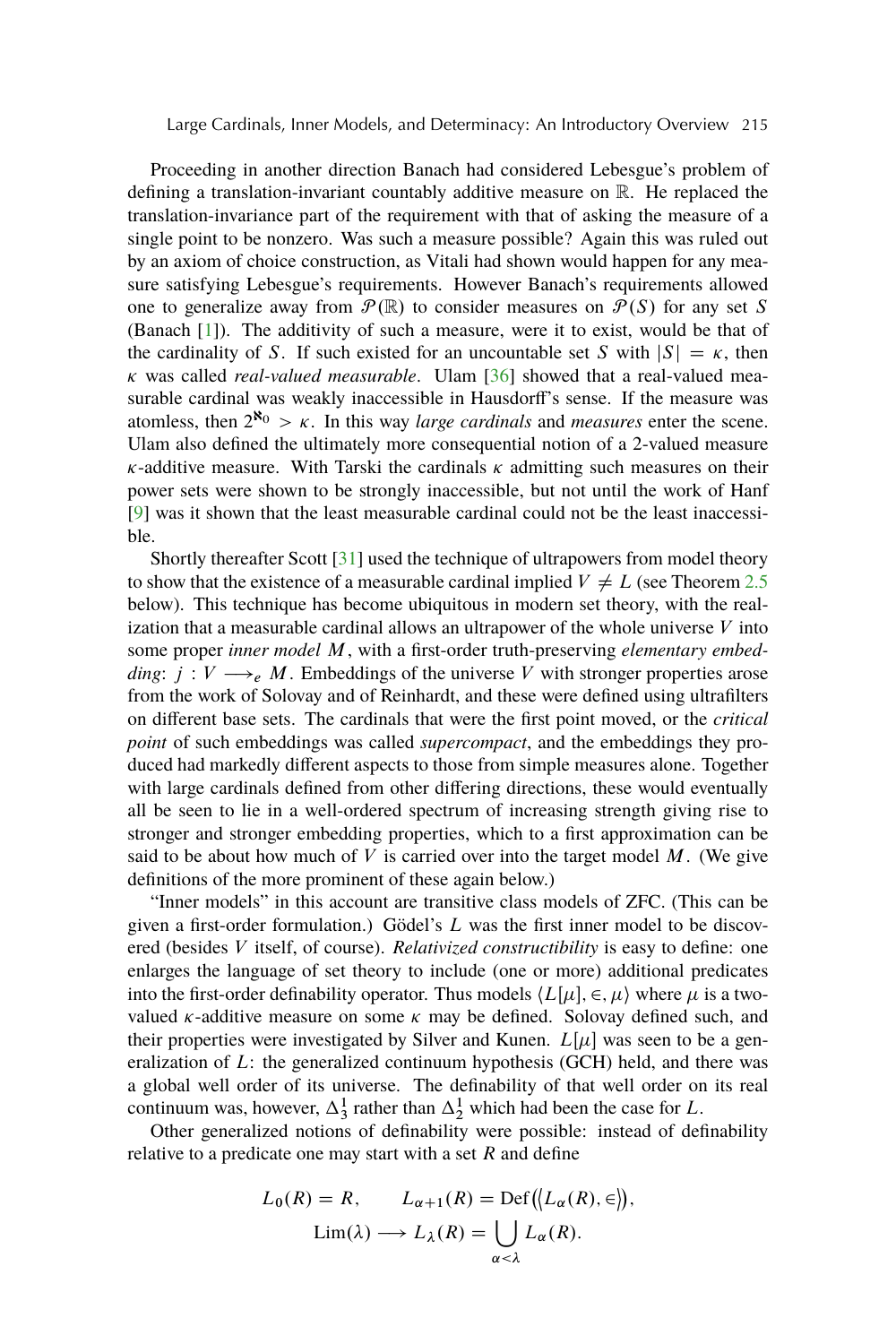#### <span id="page-3-0"></span>216 P. D. Welch

The universe  $L(R) = \bigcup_{\alpha \in On} L_{\alpha}(R)$  is then an inner model of ZF (not necessarily AC as there is not necessarily a well order of  $R$  definable over any of the levels  $L_{\alpha}(R)$ . For  $R = \mathbb{R}$  this has been a model of tremendous importance as we shall see. One can regard it as a laboratory for very generalized notions of definability over analysis: it contains the projective sets of analysis right down at the bottom and allows for definitions over analysis but containing more and more ordinals.

There was a further striking result concerning measurability.

# **Theorem 1.1 (Solovay [\[33\]](#page-28-0)) (ZFC)** *If there is a measurable cardinal, then all*  $\Sigma^1_2$ -sets of reals have the regularity properties of LM, BP, and PSP.

This was probably the first indication that large cardinals could really influence how the continuum would look to an analyst: by assuming some measure on some remote cardinal the nature of  $V_{\omega+1}$  is fundamentally different.

However researchers were already deriving the regularity properties from a quite unexpected quarter. This was the notion of a *two-person, perfect-information game* (see Definition [3.1](#page-15-0) below). Curiously, Zermelo had first published on the existence of winning strategies for finite games, but Polish mathematicians such as Steinhaus, Banach, and Mazur in the 1920s took up the question of infinite length games (see the historical remarks in [\[6,](#page-27-0) Section 6H]). As an example such a game  $G_A$  is based on a subset  $A \subseteq \omega^{\omega}$  (the "payoff set") and then two players alternate choosing integers  $n_0, m_0, n_1, m_1, \ldots$  (with perfect knowledge of the other's moves) and after  $\omega$ -many moves, the mutually constructed infinite sequence  $z \in \omega^\omega$  may or may not lie in A. If it does, player *I* is deemed to have won. Otherwise player *II* wins.

It was then asked for which payoff sets  $A$  could a player have a winning strategy (in the obvious sense)? In their formulations  $\mathbb R$  was taken as  $\omega^{\omega}$  with moves taken from  $\omega$ . In descriptive set theory it is usual to consider the reals as  $\omega^{\omega}$  rather than the Euclidean  $\mathbb{R}$ :  $\omega^{\omega}$  is homeomorphic to the irrationals, and only the countable set of rationals is "omitted." Moreover the topology determined by finite sequences (see below) is very conducive to descriptive set-theoretical arguments: the resulting Baire space is an example of a well-studied space, being a Polish space, that is, a separable complete metric space; moreover it is homeomorphic to the direct product of any finite number of copies of itself. Questions of dimension are thus made irrelevant: proving a result about the descriptive set theory of the one-dimensional space  $\omega^{\omega}$ , in general one has the result for the k-dimensional  $(\omega^{\omega})^k$ .

With this topology one sees that if  $A \subseteq \omega^\omega$  is an open set, and player *I* has a winning strategy, then any run of the game using that strategy has essentially been won by *I* by a finite stage. Mazur had already conjectured the connection between the class of  $A$  for which the games  $G_A$  are *determined* games (meaning one of the players has a winning strategy) and the Baire property for that class. This was proven by Banach in 1935.

We now know that determinacy implies the regularity properties. Let  $\Gamma$  be a class of subsets of  $\omega^{\omega}$ . If  $G_A$  is determined for all  $A \in \Gamma$  we write Det( $\Gamma$ ). If  $\Gamma$  has some minimal closure properties (this is "adequacy" in Moschovakis's terminology; see [\[26\]](#page-28-0)) which we shall not define here, but are enjoyed by all the definable projective classes  $\Sigma_n^1$ ,  $\Pi_n^1$ , and so forth, then as the combined work of Banach, Mazur, Oxtoby (BP), Mycielski–Swierczkovski [\[27\]](#page-28-0) (LM), Davis [\[2\]](#page-26-0) (PSP) (all by 1964) showed, we have the following.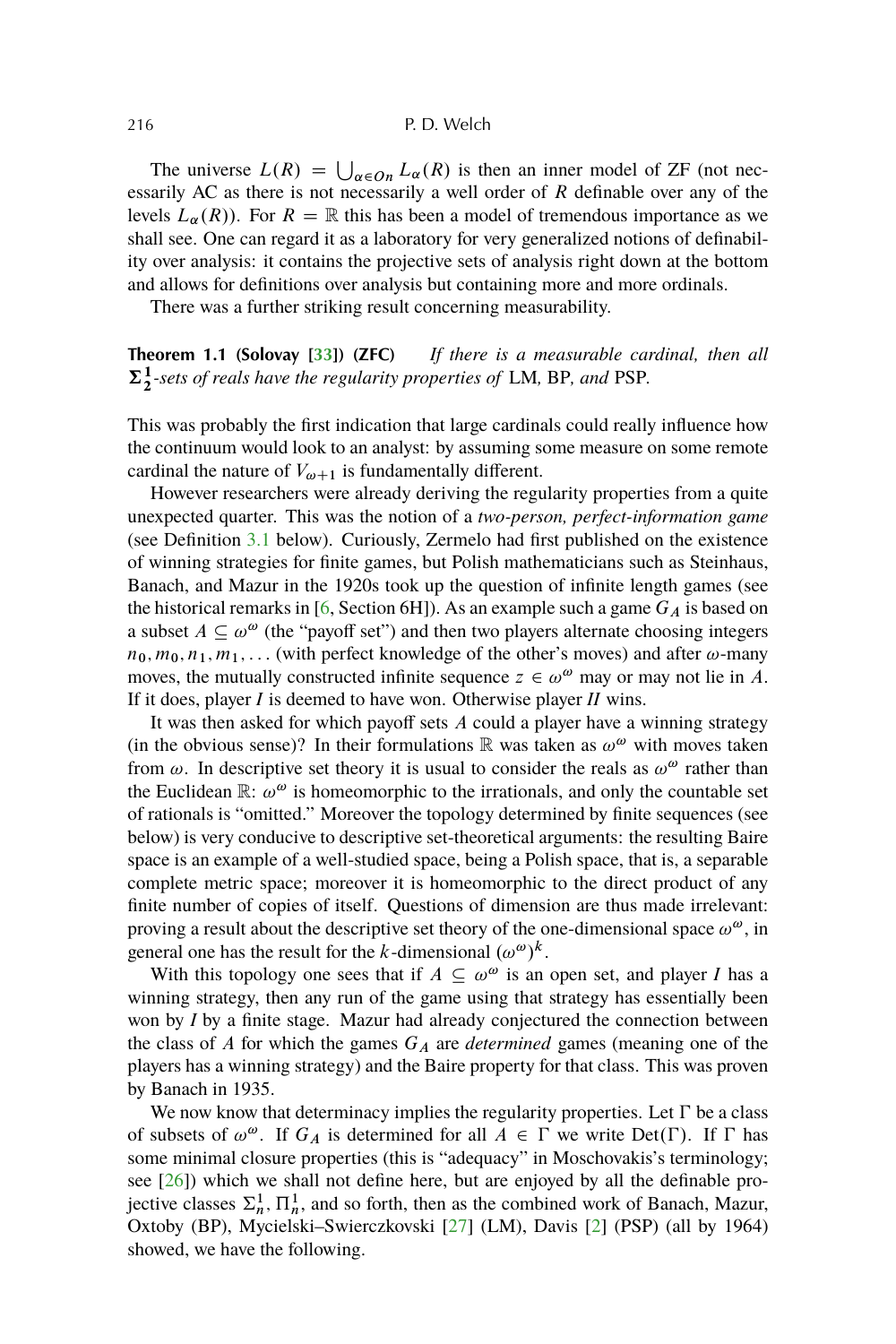<span id="page-4-0"></span>**Theorem 1.2 (ZFC)** *Assume* Det( $\Gamma$ ). *Then all sets in*  $\Gamma$  *have the regularity properties* BP*,* LM*, and* PSP*.*

Actually some more can be extracted from these proofs: assuming  $Det(\Gamma)$  the point class  $\exists^{\mathbb{R}} \Gamma$  also enjoys these regularity properties. Here  $\exists^{\mathbb{R}} \Gamma$  is the point class of *projections* of sets  $A \in \Gamma$ . (Here it is particularly useful to be able to prove results simultaneously in any finite dimension.) That is,  $B \in \exists^{\mathbb{R}} \Gamma$  if and only if  $\exists A \in \Gamma \; B = \{x \mid \exists y(x, y) \in A\}.$ 

By Martin's result on Borel determinacy, in other words, that ZFC  $\vdash$  Det $(\Delta_1^1)$ (see Theorem [3.8](#page-18-0) below), we thus have the regularity properties for  $\exists \mathbb{R} \Delta_1^1 = \Sigma_1^1$ (see below for the definition of these classes within the *projective hierarchy*; in brief the *projective sets* are those definable in analysis, that is, definable over the standard model of second-order number theory). The conclusion of the regularity properties for  $\Sigma_1^1$  is of course nothing more than the work of the earlier analysts. However, now we have that  $Det(\Pi_1^1)$  yields them for  $\Sigma_2^1$ .

In short, determinacy is, unexpectedly perhaps, yielding the regularity properties on Baire space (and this transfers to other complete Polish spaces, such as Cantor space  $2^{\omega}$ , as well as back to the Euclidean R).

Solovay had obtained in 1965 (as mentioned above) the very same  $\Sigma_2^1$ -regularity results from a measurable cardinal. It turned out that determinacy for coanalytic sets follows too.

**Theorem 1.3 (Martin [\[19\]](#page-27-0)) (ZFC)** *The existence of a measurable cardinal implies*  $Det(\Pi_1^1)$ .

It turned out that  $Det(\Pi_1^1)$  was equivalent to a nontrivial elementary embedding of L to L (the Martin–Harrington theorem; see Theorem [3.9](#page-18-0) below).

Martin [\[21\]](#page-27-0) later went on to show that  $Det(\Pi_2^1)$  followed from the existence of a nontrivial elementary embedding  $j : V_{\lambda} \longrightarrow e^V_{\lambda}$ . This is one of the strongest hypotheses known for a large cardinal property, and it led to the feeling that PD, the determinacy of all point classes in the projective hierarchy was stronger than all large cardinal hypotheses then known. This was amplified by Woodin's result that PD was indeed provable from a hypothesis even stronger than the one Martin used. Later results, coming from quite a different direction, of Foreman, Magidor and Shelah showed that a supercompact cardinal (defined below) implied that all sets of reals in  $L(\mathbb{R})$  were Lebesgue measurable. This hypothesis was much weaker than the Martin–Woodin hypotheses and opened up the possibility that perhaps PD might not be so strong after all, since LM, being one of its consequences, was not.

So, it was after these results that it was discovered that embeddings of proper inner models (not of the whole of  $V$  into an inner model) are equivalent, broadly speaking, to that of the determinacy of point classes within the projective hierarchy (although such had been established for some point classes strictly within  $\Delta_2^1$ ). In the case of a  $\Pi_1^1$ -set A the point was to use a representation of A as a tree on (finite sequences from)  $\omega \times \omega^{\langle \omega \rangle}$  in an auxiliary open game. The latter game would be in a different space of moves but importantly would be an open game there and thus would (in ZFC) have a winning strategy  $\sigma^*$ . Indiscernibility (from Silver's indiscernibles from the embedding of L to L) was used to "integrate out" a strategy  $\sigma$  for the original integer game  $G_A$  from  $\sigma^*$ . This rough scheme applies for the higher point classes  $\Pi_n^1$ : *homogeneous* tree representations of the set A were now on  $\omega \times \omega^{\lt \lambda}$  for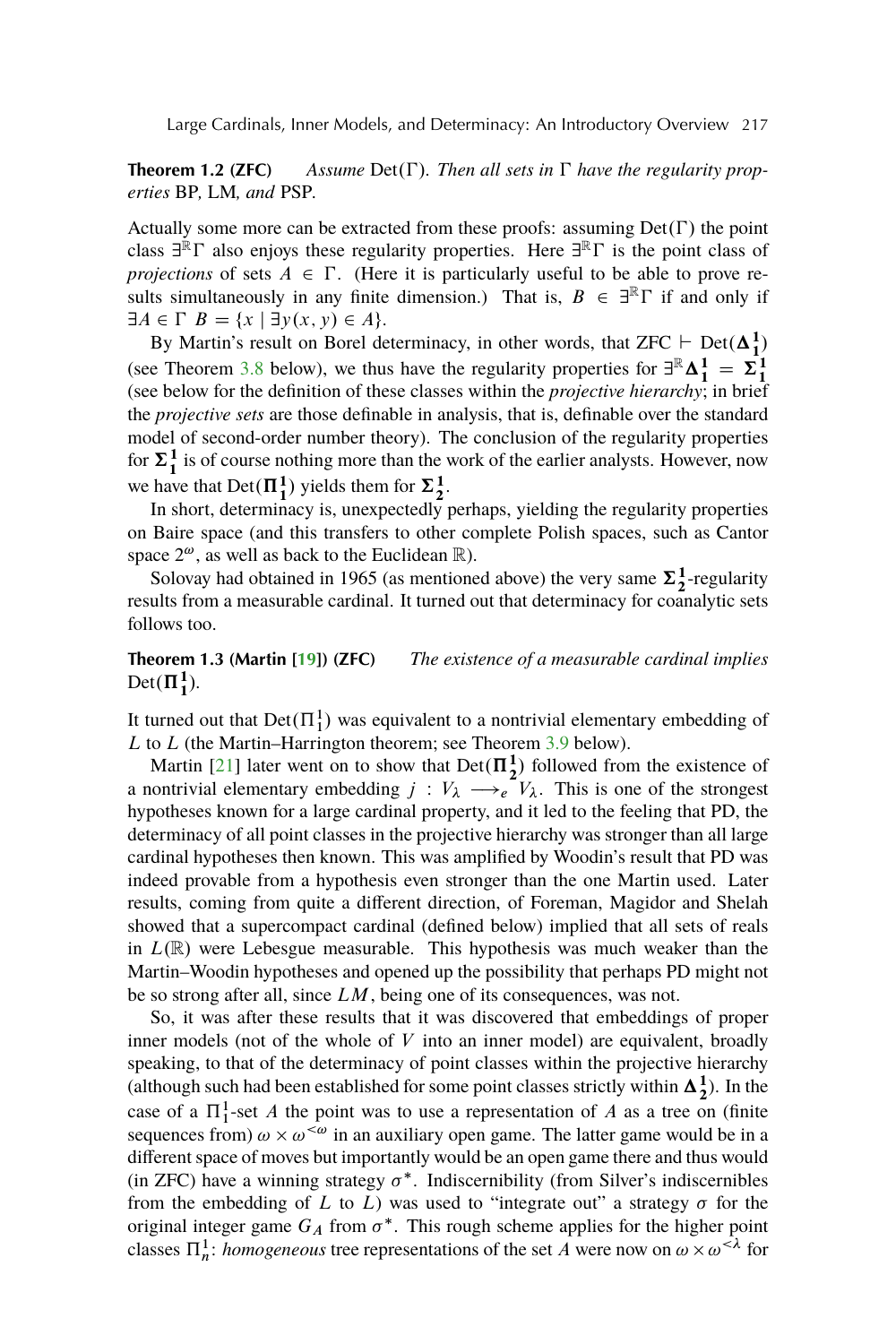larger ordinals  $\lambda$  and the homogeneity guarantees that there are sufficiently coherent towers of measures on the tree to run the argument. A subtle kind of cardinal was defined, the Woodin cardinal, which allowed the correct properties of these trees to be propagated through the increasing complexity of the projective hierarchy.

When the dust settled, we had the following.

**Theorem 1.4 (Martin and Steel [\[23\]](#page-27-0)) (ZFC)** *The existence of* n *Woodin cardinals* with a measurable above them all, implies  $Det(\Pi_{n+1}^1)$ .

**Theorem 1.5 (Martin and Steel [\[23\]](#page-27-0), Woodin 1985) (ZFC)** *The existence of infinitely many Woodin cardinals with a measurable cardinal above them all, implies*  $AD^{L(R)}$ .

The notion of a Woodin cardinal is much weaker than a supercompact, so the original thought concerning the consistency strength of PD turned out to be quite incorrect. In fact, an exact equiconsistency obtains (see Theorem [3.19](#page-22-0) below). Now we have that large cardinals are sufficient to prove definable determinacy, and that conversely definable determinacy implies the existence of inner models of those large cardinals. The question arises as to whether we should wish to adopt definable determinacy as a new "axiom." For a full account of this discussion the reader is referred to the excellent account of Koellner's [\[14\]](#page-27-0), but we summarize as follows.

There is now a point of view that there is a case for assuming *projective determinacy*, or PD, as a natural "completion" for the theory of the hereditarily countable sets: if one takes the theory  $ZFC^{-} + PD +$  "Every set is countable," then this theory proves that all projective sets of reals have the regularity properties. Moreover the only sentences (as yet) known to be independent of the theory are Gödel-like sentences (see Woodin [\[38\]](#page-28-0), [\[39\]](#page-28-0)). If we move to a more global perspective and consider  $AD^{L(\mathbb{R})}$ , then we have a very robust phenomenon concerning it: it appears (empirically) that any theory extending ZFC of sufficient strength implies it outright (not just its consistency, we emphasize). This is the case of course of theories that are also themselves mutually inconsistent when put together, but they all have  $AD^{L(\mathbb{R})}$  as part of their common core consequences. If we were ever to choose one such theory as constituting a new "axiom" we should be sure to get  $AD^{L(\mathbb{R})}$ . Woodin has also shown that  $AD^{L(\mathbb{R})}$  is remarkable in that it is also implied by its consequences.

**Theorem 1.6 (Woodin) (ZFC)** *If all sets of reals enjoy the* LM *and* PSP *properties,* and  $\text{Unif}(\Sigma_1^2)$  also holds, then  $AD^{L(\mathbb{R})}$ .

The latter uniformization property also holds in  $L(\mathbb{R})$  assuming AD there. We thus cannot find a different theory or axiom implying the regularity consequences in  $L(\mathbb{R})$ without *automatically* getting AD there. Koellner in [\[14\]](#page-27-0) makes a comparison with an empirical science: we are remarkably obtaining back from our "empirical consequences" of the theory, that is, the observations of the regularity properties, the theory itself. This of course does not happen in physical theories, but the very remarkability of this phenomenon is one reason why many set theorists, especially those on or near the realist wing, feel that determinacy hypotheses such as  $AD^{L(\mathbb{R})}$ are compelling assertions about the set-theoretical universe.

Woodin has also shown that large cardinals in inner models are obtainable from determinacy hypotheses.

**Theorem 1.7 (Woodin) (ZFC)** *The theories*  $ZF + AD$  *and*  $ZFC + "There exist$ *infinitely many Woodin cardinals" are equiconsistent.*

<span id="page-5-0"></span>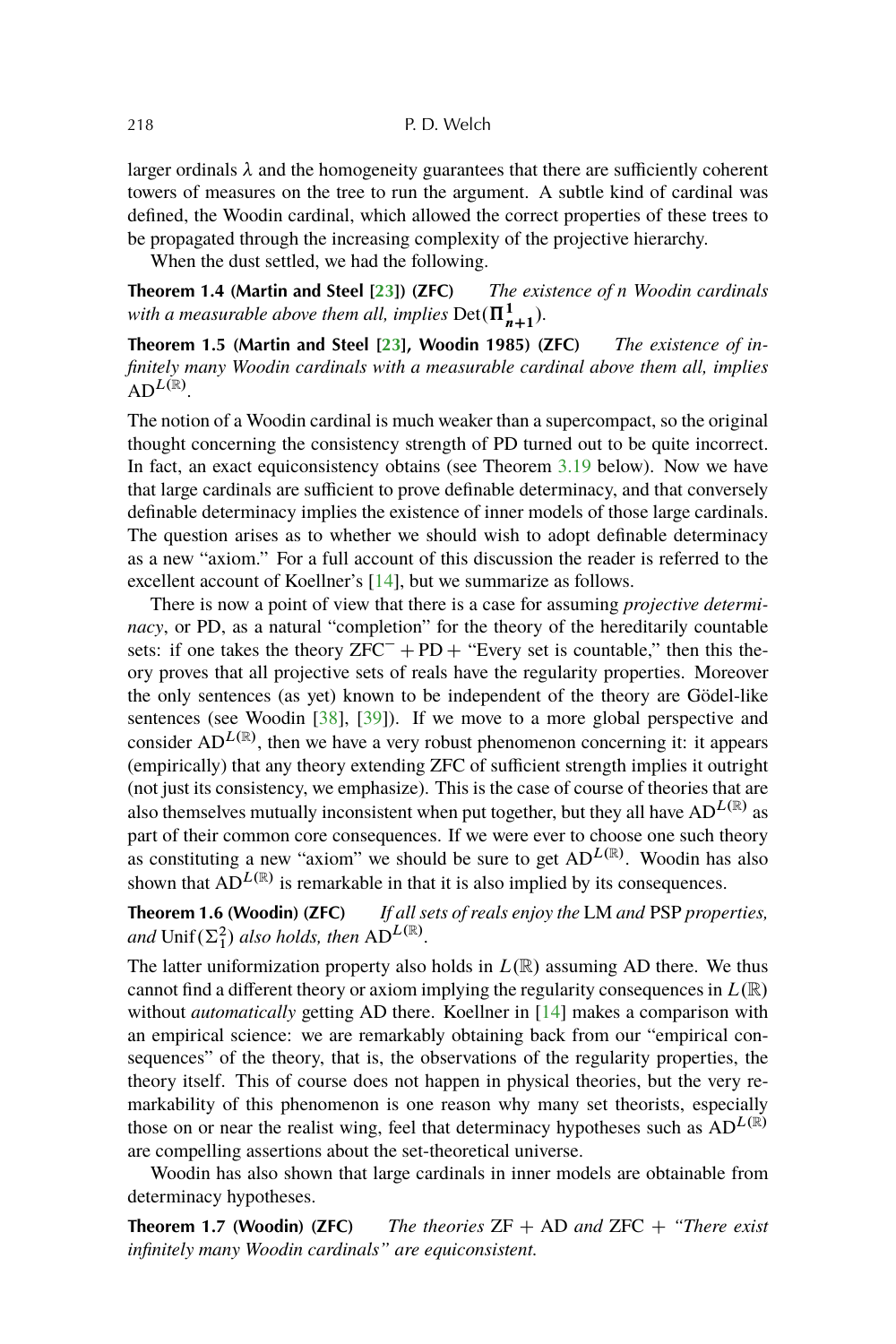<span id="page-6-0"></span>There are some equivalents over ZFC for levels of projective determinacy which we shall not detail here (cf. Koellner and Woodin [\[15\]](#page-27-0)).

Woodin has also demonstrated a very impressive array of results concerning attempts to develop a logic, the  $\Omega$ -logic, that would factor out the baleful effects of the set-forcing independence results. One is thus interested in sentences, theories, and so forth which survive attempts to alter their truth value by forcing arguments. Such sentences are deemed "generically absolute."

**Theorem 1.8 (Woodin) (ZFC)** *Assume that there is a proper class of Woodin cardinals. Then the (first-order) theory of* L.R/ *is generically absolute. It thus cannot be altered by any set forcing.*

See Theorem [3.20](#page-22-0) below. In particular as it only requires infinitely many Woodin cardinals to establish that  $AD^{L(\mathbb{R})}$ , and as any set forcing will still leave infinitely many Woodin cardinals intact, every attempt to build a model using (set) forcing techniques will still result in a generic extension in which AD holds in the  $L(\mathbb{R})$  of that generic extension. Now compare that with the following.

**Theorem 1.9 (Woodin) (ZFC)** *Suppose that there is a proper class of inaccessible cardinals and that the theory of*  $L(\mathbb{R})$  *is generically absolute. Then*  $AD^{L(\mathbb{R})}$  *holds.* 

As with Theorem [1.6,](#page-5-0) the last theorem can also be viewed as another *recovery theorem*:  $AD^{L(\mathbb{R})}$  is being recovered from its consequences. Here we are witnessing that it must hold if the kind of generic absoluteness that flows from the existence of large cardinals holds true.

**1.2 Preliminaries** Our notation and formalisms are quite standard and can be found in many textbooks, but in particular we mention Jech [\[10\]](#page-27-0) and Kanamori [\[12\]](#page-27-0). We let  $\mathcal{L}_{\xi}$  denote the first-order language of set theory; by ZF we mean a formulation of first-order Zermelo–Fraenkel. We occasionally mention the theory  $ZF^-$ , which is  $ZF$  with the power set axiom dropped. For  $ZF^-$  it is usual to include the collection scheme, rather than the replacement scheme, as the latter without power set is too weak to prove some basic facts.

By  $\mathcal{L}_{\dot{\epsilon}}$  is we mean the standard language of set theory with an (optional) predicate A. In both these languages we freely make use of abstract terms  $t = \{z \mid \varphi(\vec{y}, z)\}\$ as if they were part of the languages.  $ZF_A$  is then a formulation of  $ZF$  with instances of the predicate  $\vec{A}$  allowed in the axioms. A set is *transitive*, Trans $(x)$ , if every element of x is at the same time a subset of x.

The class of all ordinals is denoted On; Sing is the class of singular ordinals; Card is the class of all cardinals (we assume AC throughout and that cardinals are initial ordinals). SingCard, Reg are the classes of singular cardinals and regular cardinals, respectively. Inacc is the class of (strongly) inaccessible cardinals. For a limit ordinal  $\tau$ , by the "*cofinality of*  $\tau$ " (cf.  $(\tau)$ ) is meant the least  $\delta$  such that there is a function  $f : \delta \longrightarrow \tau$  with ran $(f)$  unbounded in  $\tau$  ( $\tau \in \text{Reg}$  then, if  $cf(\tau) = \tau$ ). The rank function  $\rho(x) = \alpha$  is  $\Delta_1^{ZF}$ , and the relation of y and  $\alpha$ ,  $y = V_\alpha$ , is  $\Pi_1^{ZF}$ . We let <sup>x</sup> y denote the set of all functions from the set  $x$  to  $y$ . It is often customary to deviate from the practice when  $x = \omega$  and we are considering, for example,  $\omega$  or  $\omega X$  as spaces, and then we shall write  $\omega^{\omega}$  or  $X^{\omega}$ .

It is useful to fix a recursive enumeration  $\langle \tau_i | i < \omega \rangle$  of Seq  $=_{df} \langle \omega \rangle$  so that (i)  $\tau_0 = ()$ ,  $\tau_1 = (0)$ ; (ii)  $i \ge |\tau_i| \left(=_{df} \text{lh}(\tau_i)\right)$ ; (iii)  $\tau_i \subset \tau_j \longrightarrow i < j$ .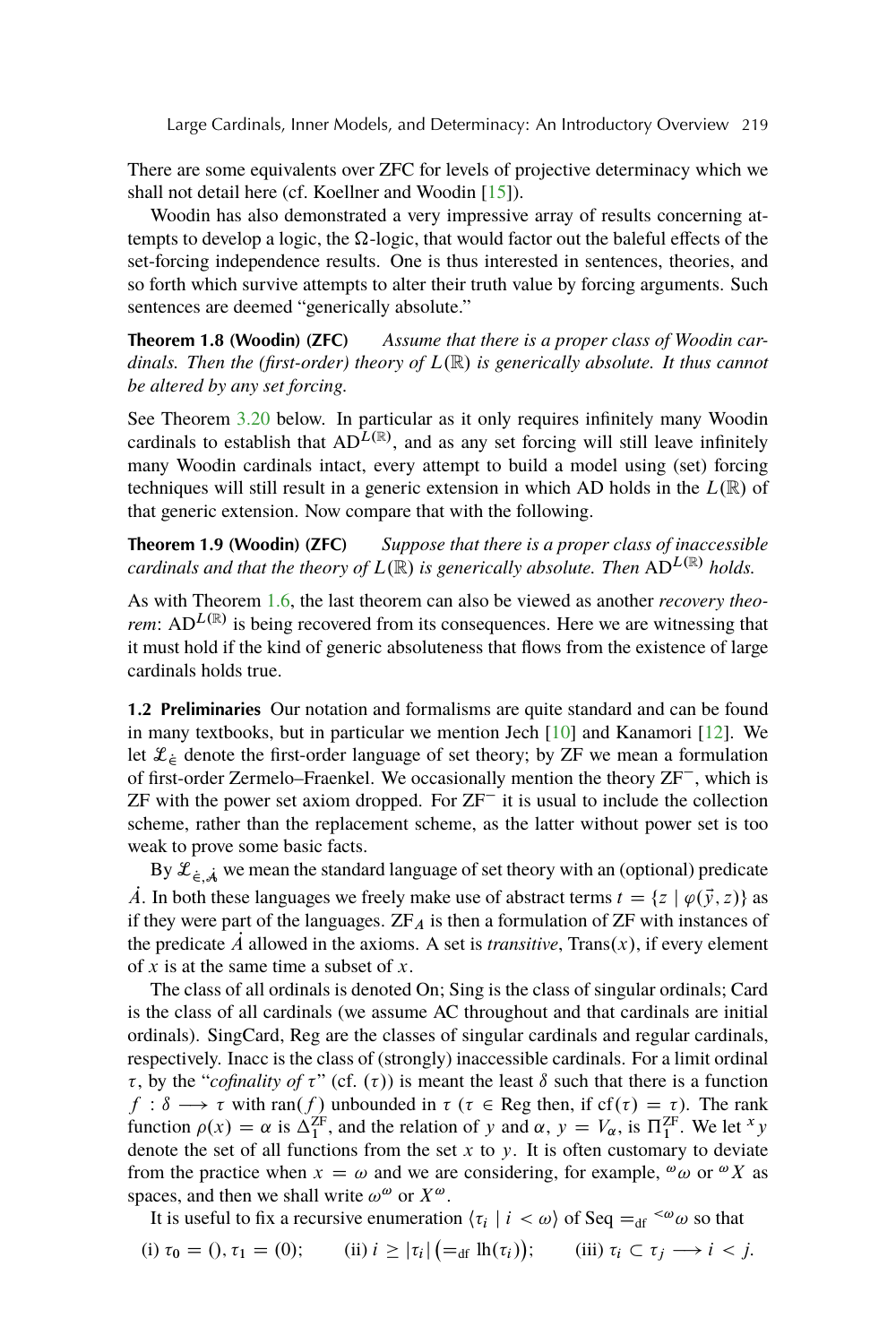#### <span id="page-7-0"></span>220 P. D. Welch

(We may similarly define recursive enumerating sequences  $\langle \tau_i^k | i \rangle \langle \omega \rangle$ for  $k(\leq \omega_{\omega})$ .)

The *Kleene–Brouwer ordering* is defined as follows: for  $s, t \in \infty$  On put

$$
s <_{\mathsf{KB}} t \leftrightarrow s \supset t \vee (s(i) < t(i) \quad \text{where } i \in \omega \text{ is least with } s(i) \neq t(i)).
$$

Finally, recall that a set  $B \subseteq \mathbb{R}$  is  $\prod_n^1$  if it can be defined in  $Z_2$  with

$$
x \in B \leftrightarrow \exists f_1 \forall f_2 \cdots Q f_n \forall k R(k, \overrightarrow{f_i \upharpoonright k}, \overrightarrow{x} \upharpoonright k) \quad \text{with } R \in \Sigma_1^0
$$

with the  $f_i \in \mathbb{N}^{\mathbb{N}}$  and  $k \in \mathbb{N}$ . (Z<sub>2</sub> is a formalization of second-order number theory, or analysis; see Simpson [\[32\]](#page-28-0).) A set is  $\Pi_n^1(a)$  for some  $a \in \mathbb{R}$  if the parameter a is allowed into the above defining  $\Sigma_1^0$ -relation R. The class  $\Pi_n^1$  is the union over a of the classes  $\prod_{n=1}^{1}(a)$ . As the typeface indicates, a boldface point class indicates that, in general, real parameters are present in the definition of a member of that class. A *lightface* point class such as  $\Sigma_1^1$  (also called lightfaced analytic), or  $\Pi_n^1$ , is one which involves no such parameters. As is usual in set theory, we make little distinction between  $\mathbb R$  and  $\omega^{\omega}$ , or even  $\mathcal{P}(\omega)$  on occasion.

#### **2 Inner Models, Elementary Embeddings, and Covering Lemmas**

Gödel constructed an *inner model* of V (here the hierarchy of *well-founded* sets  $WF = \bigcup_{\alpha \in On} V_{\alpha}$  by taking a "definable power set" operation  $x \longrightarrow Def(x)$ , where x is shorthand for the first-order structure  $\langle x, \in \rangle = \langle x, \in \upharpoonright x \times x \rangle$ . By the parsimonious nature of the Def function Gödel showed that the sets so constructed were very regular, that they appeared in a definable order (thus a global axiom of choice was verified to hold in  $L$ ), and that few subsets of any cardinal were admitted; the last justifies the GCH, the generalized continuum hypothesis as holding in  $L$ .

The Def function can be augmented as a *relativized definability operation*  $x \longrightarrow \text{Def}_A(x)$  using definability over  $\langle x, A \rangle \mid x, \in \rangle$   $\langle x \times x \rangle$  in the wider  $\mathcal{L}_{\dot{\epsilon},\dot{A}}$ -language; this gives us the ability to construct both from the ordinals as well as using information from the predicate A. These two definability functions are given by  $\Delta_{I}^{ZF}$  - or  $\Delta_{I}^{ZF}$  -terms and hence are absolute. Given a model W (thus given by some class term) we define the *relativization* of a formula  $\varphi$  (or a theory T) denoted by  $\varphi^W$  (resp.,  $T^W$ ), to be the formula  $\varphi$  with all quantifiers  $\forall v_i, \exists v_j$ replaced by  $\forall v_i \in W$ ,  $\exists v_i \in W$  (resp., the same for all formulae in T). We think of this as expressing that the formula  $\varphi$  (or theory T) holds in W.

We let  $V = L$  abbreviate the statement that every set is constructible, or more formally:  $\forall x \exists \alpha (x \in L_{\alpha})$ . That  $(V = L)^{L}$  was shown by Gödel [\[7\]](#page-27-0), as well as  $(AC)^L$ ,  $(GCH)^L$  thereby establishing:  $Con(ZF) \implies Con(ZFC + GCH)$ . Why should  $V = L$ ? As this is a hierarchy of sets constructed by syntactico-semantical means, and not responding to any particular intuitions about set existence, most set theorists do not believe  $V = L$  (but see the discussion in [\[11\]](#page-27-0)).

We shall see good reasons for asking whether there are other inner models, some associated with the notions of elementary embeddings. We first define our terms.

**Definition 2.1 (Inner model of ZF)** We have

$$
IM(M) \leftrightarrow Trans(M) \wedge On \subseteq M \wedge (ZF)^M
$$
.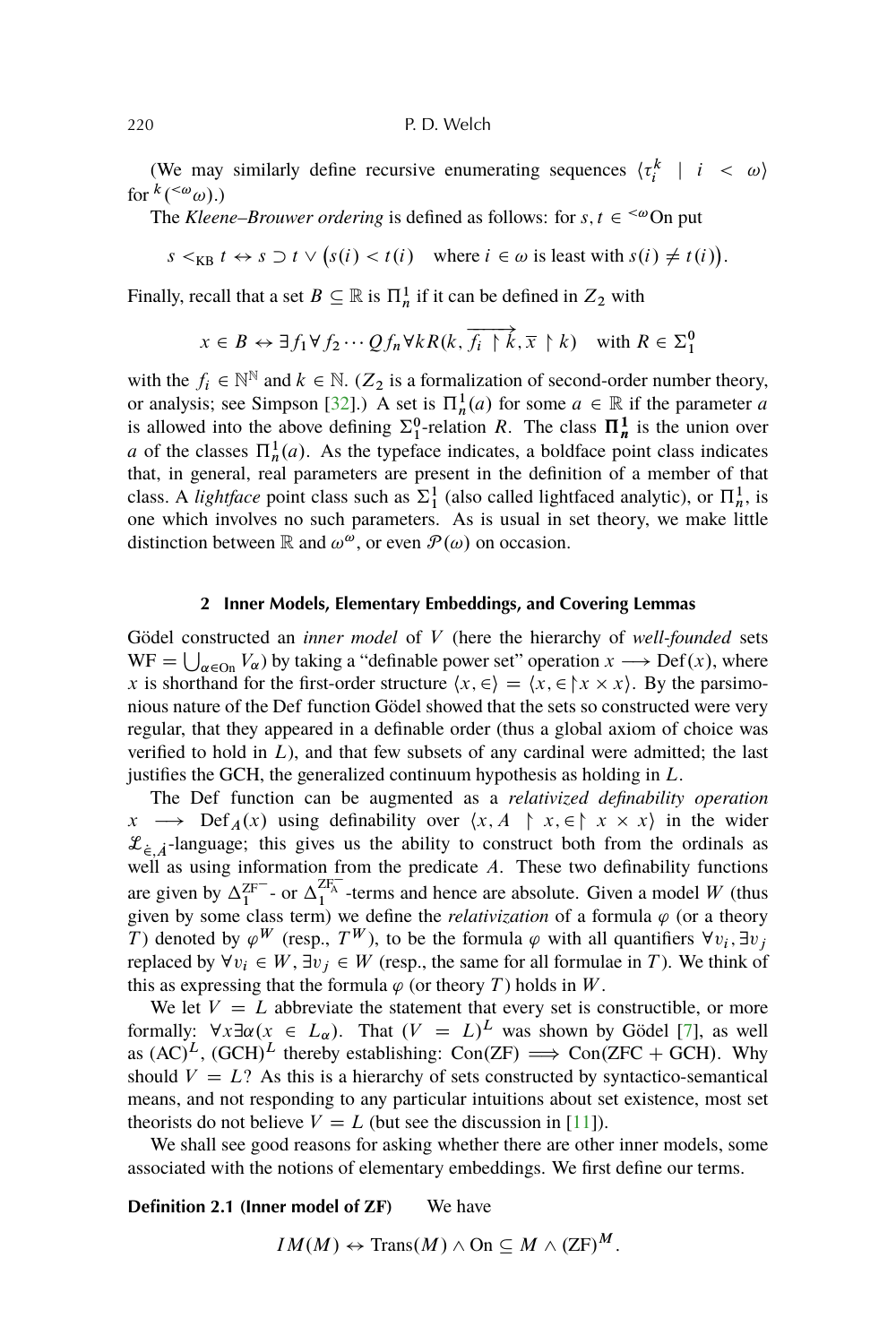<span id="page-8-0"></span>In the above we are assuming that  $M$  is given by some term of the language. The notion of being an inner model of ZF actually has a first-order formalization: it is well known (see  $[10]$ ) that

 $ZF \vdash IM(M) \leftrightarrow \forall u \subseteq M \exists v \supseteq u(\text{Trans}(v) \land \text{Def}(\langle v, \in \rangle) \subseteq M).$ 

The notion of an inner model of ZFC is simply the above with AC added at the relevant points.

We single out the following beautiful theorem as the motivation for this account.

**Theorem 2.2 (ZF)** *The following are equivalent:*

- $(a) \exists i : L \longrightarrow_e L;$
- *(b)*  $\exists \gamma (\omega_2 \leq \gamma \in \text{SingCard} \land (\gamma \notin \text{SingCard})^L)$ *;*
- (*c*) Det( $\Pi_1^1$ ).

Here (a) expresses that there is a *truth-preserving* map between L and itself (see Definition [2.3](#page-9-0) below) which is nontrivial: that is, it is not the identity map. This is actually a culmulative theorem established over several years: (a)  $\leftrightarrow$  (b) (Devlin and Jensen [\[4\]](#page-27-0)); (a)  $\rightarrow$  (c) (Martin [\[19\]](#page-27-0)); (c)  $\rightarrow$  (a) (Harrington [\[8\]](#page-27-0)). Part (a) of the above theorem is sometimes stated as  $0^{\#}$  *exists*. For the (c)  $\rightarrow$  (a) direction, Martin actually showed that the determinacy of games at the third level of the difference hierarchy of analytic sets proved the existence of  $0^{\#}$ . This was then reduced by Harrington to a single analytic in the work cited. For an elegant proof of the Harrington result see Sami [\[28\]](#page-28-0).

One should consider the overall form of this theorem: even if it is anachronistically stated, it is a deep result; it takes concepts that a priori have no connection with each other but by deep analysis are shown to be equivalent. The first, (a), involves an elementary embedding of L to itself.

Much large cardinal theory is about which ultrafilters can or do exist on (large) sets; in particular, when those large sets are the power set of some cardinal of an inner model, then there is usually an equivalent formulation in terms of elementary embeddings, as defined below, of that inner model such as stated at (a).

It is often stated that 0 # *exists* is the first large cardinal axiom, in that it transcends Gödel's L in a drastic fashion: such embeddings cannot be added by Cohen-style forcing arguments and so can never be established by using small large cardinals where the latter are those consistent with the universe being  $L$  itself (such as inaccessible, weakly compact, or ineffable cardinals, etc.). Indeed from properties of  $0^{\#}$ , one can show that the  $L$  becomes a very thin inner model of  $V$ , and in some way becomes very similar to the class of ordinals alone.

The second clause, (b), is the negation of a form of the so-called *covering lemma* due to Jensen. What is being negated is the assertion that *all* singular cardinals are seen by  $L$  to be singular: whilst  $L$  may have many "cardinals" that it does not see, or have, functions for mapping them to smaller ordinals, functions that may exist in  $V$ , the assertion is that, nevertheless,  $L$  can recognize the singularity of any singular cardinal of  $V$ . It must then possess functions cofinal in these cardinals. If this failed for just one singular cardinal, then  $0^{\#}$  would exist. The covering lemma (which has stronger forms with more ramifications—see below) then asserts that the cardinality and cofinality structure of V is reflected inwardly to some extent into that of L. If (a) holds however, this picture entirely collapses. The final clause (c) is then at first glance quite extraordinary: we are asked to believe that the determinacy of coanalytic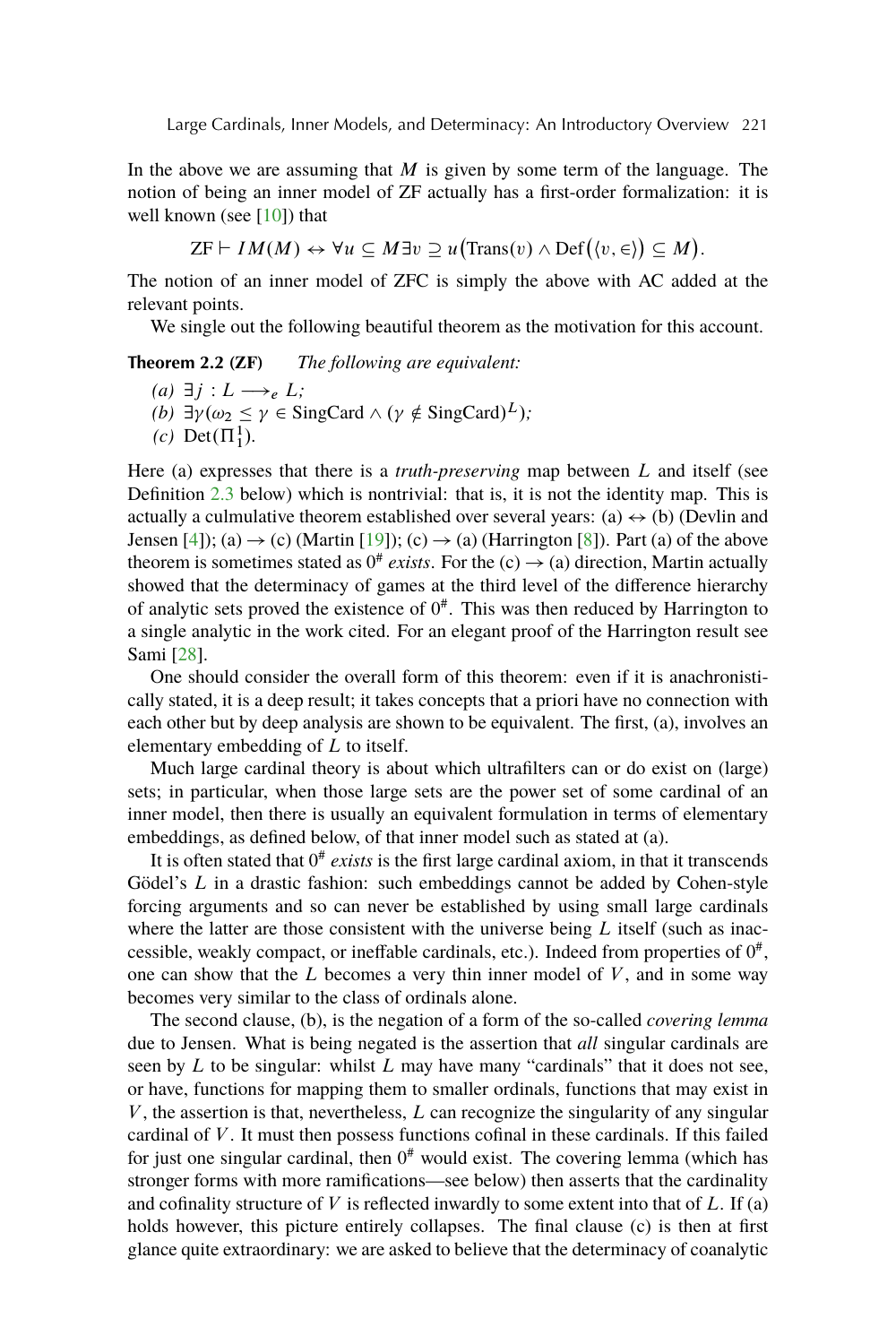<span id="page-9-0"></span>games, thus something right down at the bottom of the ramified hierarchy of sets, has a global effect: that it engenders an elementary embedding  $j: L \longrightarrow_e L$ . It seems to have nothing to do with the other two clauses.

It is one of the triumphs of the California school of set theory in the 1980s that this picture relating large cardinals and determinacy for the projective point classes, and on to sets in  $L(\mathbb{R})$  came fully into focus, and was conclusively analyzed. The equivalences in the theorem thus also show that determinacy is not some arcane curiosity in the set theorists' Wunderkammer but holds a central role in our current understanding of what the subject is about.

We explore the background to Jensen's (a)  $\leftrightarrow$  (b). Again we have to define some terms.

**Definition 2.3** (i) Let M, N be inner models of ZF;  $j : M \longrightarrow N$  is an *elementary embedding* if the function j takes elements  $x \in M$  to elements  $j(x) \in N$  in a "truth-preserving way": for any formula  $\varphi(v_0, \ldots, v_{n-1})$  and any  $\vec{x} = x_0, \dots, x_{n-1} \in M$ , then

$$
\varphi(\vec{x})^M \leftrightarrow \varphi(\overrightarrow{j(x)})^N.
$$

In this case we write:  $j : M \longrightarrow_e N$ . (We shall always assume that  $j \neq id$ , and shall write cp(j) for the critical point: the least ordinal  $\alpha$  such that  $j(\alpha) > \alpha$ , if it exists.)

(ii) If the above holds, but with the formulae restricted to a certain class, for example, the  $\Sigma_k$  formulae, then we write  $j : M \longrightarrow_{\Sigma_k} N$ .

In the above scheme, we have assumed that the models  $M, N$  satisfy  $IM(M)$ ,  $IM(N)$  above and are given by terms of our basic set-theoretical language, and the same holds true for  $j$ . Our embeddings in this paper will all have critical points in the ordinals. It is an easy consequence of the ZF-axioms (using the definition of the rank function, the  $V_{\alpha}$ -hierarchy, and replacement) that if  $j : M \longrightarrow_{\Sigma_1} N$ , then by a (metatheoretic) induction on k we may prove  $j : M \longrightarrow_{\Sigma_k} N$  for any  $k \in \omega$ .

If  $\exists j : L \longrightarrow_e L$ , then we may define a *derived measure*  $U = U_j$  on  $\kappa = \text{cp}(j)$ as follows: we set

$$
X \in U_j \leftrightarrow X \in \mathcal{P}(\kappa)^L \wedge \kappa \in j(X).
$$

Then  $U_j$  is a *normal measure* (see [\[12,](#page-27-0) p. 52]) on  $\mathcal{P}(\kappa)^L$ . Suppose that we have  $j : M \longrightarrow_e N$ ,  $cp(j) = \kappa$ , and define  $U = U_j$ . Then we construct an ultrapower defining

$$
\big|\text{Ult}(M,U)\big|=\big\{[f]_\sim:f\in{}^{\kappa}M\cap M\big\},\
$$

where

$$
f \sim g \leftrightarrow \{\alpha \mid f(\alpha) = g(\alpha)\} \in U
$$

and on which we can define a pseudo- $\in$  relation E:

$$
fEg \leftrightarrow \{\alpha \mid f(\alpha) \in g(\alpha)\} \in U.
$$

Because of where  $U_i$  comes from, we are guaranteed that E is well founded on Ult $(M, U)$ ; we may define by recursion along E the Mostowski–Shepherdson tran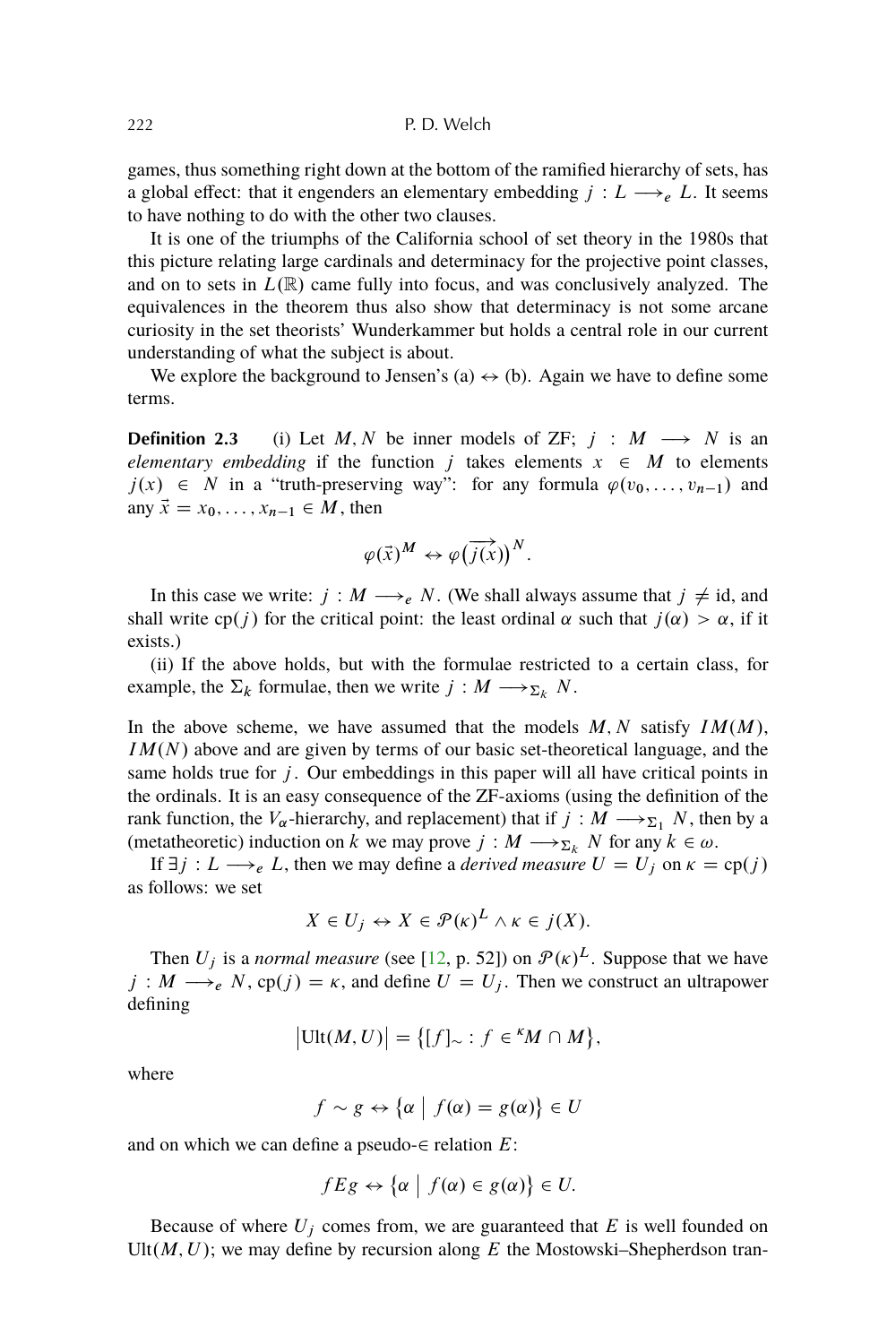<span id="page-10-0"></span>sitivizing collapse isomorphism  $\pi$ : (Ult $(M, U_j)$ , E)  $\longrightarrow (\overline{N}, \in)$  with  $\overline{N}$  transitive,



We can, and often do, have  $(M, \epsilon) = (V, \epsilon)$ . Also, *starting* from *any*  $\kappa$ -complete U on  $\mathcal{P}(\kappa)^V$  (for an uncountable regular  $\kappa$ ), then we can define Ult $(V, U)$  and we may prove outright that the E-relation on  $Ult(V, U)$  will be well founded. In general for well-founded cases we may then define the map  $\pi$  as above.

Taking these facts together then, we have the following.

**Theorem 2.4 (ZFC)** *Let*  $\kappa > \omega$ *. The following are equivalent:* 

- (a) *there is a*  $\kappa$ -complete nonprinciple ultrafilter on  $\mathcal{P}(\kappa)$ ;
- *(b)*  $\exists j : V \longrightarrow_e M$  *with*  $cp(j) = \kappa$ .

Scott took the construction of an ultrapower from model theory and used it to prove the first theorem demonstrating that a "large cardinal" was incompatible with  $V = L$ .

**Theorem 2.5 (Scott [\[31\]](#page-28-0)) (ZF)** *We have*

 $\exists \kappa(\kappa \text{ a measurable cardinal}) \Longrightarrow V \neq L.$ 

**Proof** If  $V = L$ , let  $\kappa$  be the least such measurable cardinal (MC), form the ultrapower and so the embedding above. Then from  $j: V \longrightarrow_e N$  and elementarity we have  $(V = L)^V \longrightarrow (V = L)^N$ ; so as Trans $(N)$ ,  $N = L$ . However, " $\kappa$  is the least MC" implies that (" $j(\kappa)$  is the least MC")<sup>N</sup>. However,  $N = V \wedge j(\kappa) > \kappa!$ 

The assumption of this theorem implies  $\exists j : V \longrightarrow_e M$ , but again by Gödel's results on the absoluteness of the L-construction,  $L^M = L$ , so  $j \restriction L : L \longrightarrow_e L$ . Note that no first-order formula  $\varphi(v_0)$  can differentiate between  $\kappa$  and  $j(\kappa)$ :  $\varphi(\kappa)^L \leftrightarrow \varphi(j(\kappa))^L$ . Moreover, both ordinals are inaccessible cardinals in the sense of L.

So we investigate the consequences of this embedding from  $L$  to  $L$  and shall discover that such *indiscernibility* of these critical points in fact characterizes such embeddings. Kunen [\[16\]](#page-27-0) showed that if  $\exists \overline{j} : L \longrightarrow_e L$ , then a number of consequences follow.

(i) Then there is such a j:  $L \rightarrow e^L$  with cp(j) <  $\omega_1$ . Moreover, defining  $U_0$ from such a j with critical point  $\kappa_0$  least, we are guaranteed well-foundedness of *iterated ultrapowers*: that is, we may define  $j_{01}: L \longrightarrow_e L$  by taking the ultrapower of L by  $U_0$ ; define  $U_1$  on  $\mathcal{P}(\kappa_1)^L$  where  $\kappa_1 =_{df} j_{01}(\kappa_0)$ , and then  $Ult(L, U_1)$  will also be well founded. We then may transitivize it and obtain  $L$  again. We thus have an embedding map  $j_{12}$ :  $L \rightarrow e$  L with critical point  $\kappa_1$ ; we then define  $\kappa_2 = j_{12}(\kappa_1)$ and  $U_1$  on  $\mathcal{P}(\kappa_2)^L$ . The process may be iterated without breaking down, forming a directed system  $\langle N_\alpha \rangle$ ,  $j_{\alpha\beta}$ ,  $\kappa_a$ ,  $U_\alpha \rangle_{\alpha \leq \beta \in \Omega_n}$  with (in this case) all  $N_\alpha = L$  and elementary maps into direct limits at limit stages  $\lambda$ , and the  $\kappa_{\alpha}$  forming a class C of L-inaccessibles, which is closed and unbounded below any uncountable cardinal.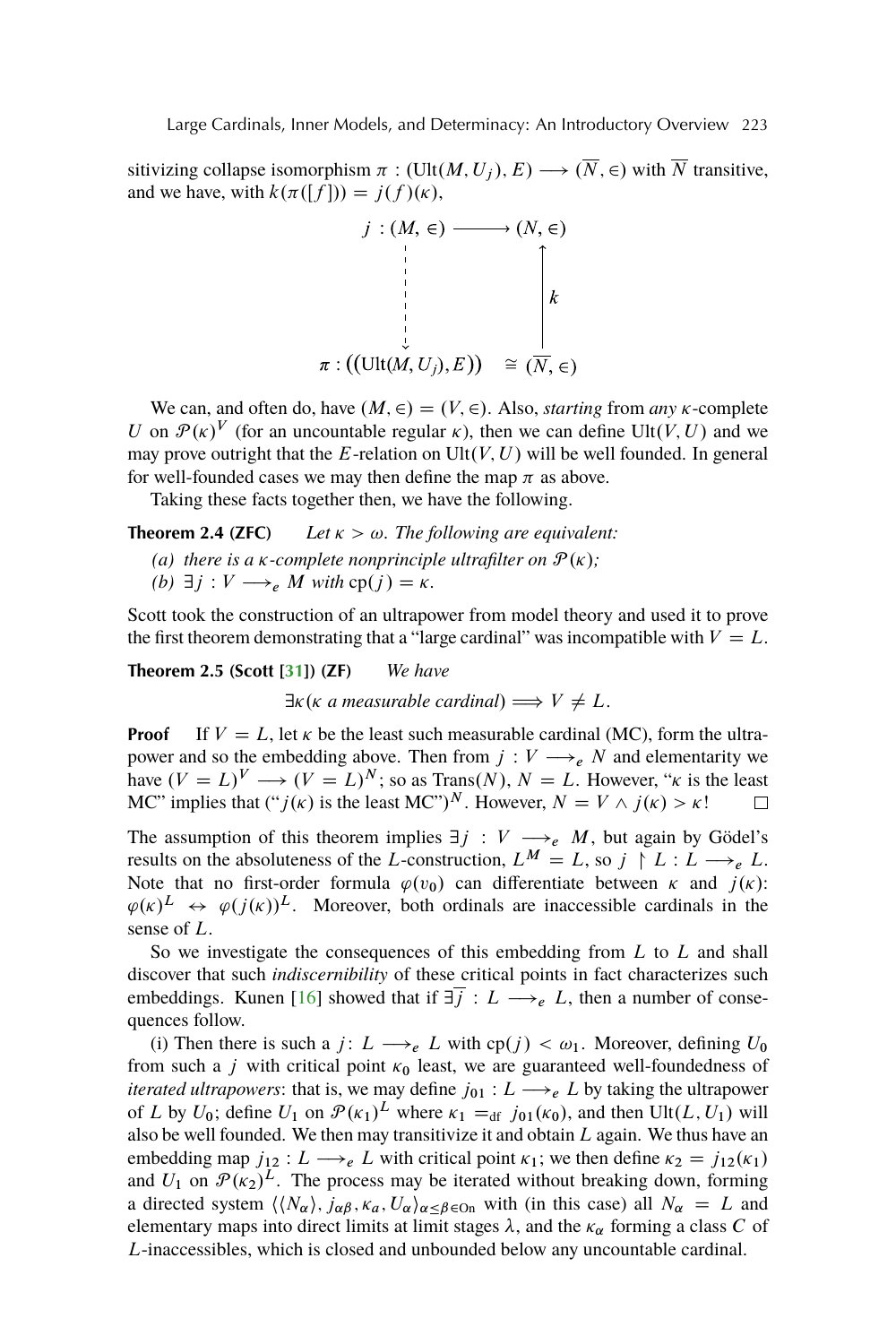<span id="page-11-0"></span>(ii) The iteration points of such ultrapowers enjoy full-blooded indiscernibility properties in L: if  $\varphi(v_0,\ldots,v_n)$  is any formula of  $\mathscr L$  and  $\vec \gamma$ ,  $\vec \delta$  any two ascending sequences from  $[C]^{n+1}$ , then  $(\varphi(\vec{y}) \leftrightarrow \varphi(\vec{\delta}))^L$ .

**Definition 2.6 (The** 0 **#** Let  $j_{\alpha\beta}$ , and so forth, be as above. Let

$$
M_0 = \langle L_{\kappa_0^+L}, \in, U_0 \rangle.
$$

This structure is called the  $0^{\#}$ -*mouse*, which itself has iterated ultrapowers using maps that are the restrictions of the

$$
j_{\alpha\beta} \upharpoonright M_{\alpha}: M_{\alpha} \longrightarrow_{e} M_{\beta}
$$
 where  $M_{\alpha} = \langle L_{\kappa_{\alpha}^{+L}}, \in, U_{\alpha} \rangle$ .

**Remark 2.7** The viewpoint is shifted to that of the *mouse*  $(M_0)$  generating the *model* (in this case L/. All of this is a paradigm for *generalized constructible* inner models K—the core models.

By these means we argue for the following.

**Theorem 2.8 (ZF)**  $\qquad$  *If*  $\exists j : L \longrightarrow_e L$ *, then*  $\forall \gamma > \omega$  ( $(\gamma \in \text{Card}) \longrightarrow (\gamma \text{Inacc})^L$ ).

**Proof** The above implies that  $C \cap \gamma$  is unbounded below  $\gamma$ . However, C is closed, so  $\gamma \in C$ . Each  $\gamma \in C$  is inaccessible in L.  $\Box$ 

**Theorem 2.9 (Jensen) (ZF)** Suppose  $\gamma \in$  SingCard,  $\gamma \ge \omega_2$ , but  $(\gamma \in \text{Reg})^L$ . *Then*  $\exists j : L \longrightarrow_e L$ , with  $j \neq id$ ; that is,  $0^{\#}$  exists.

**Proof** Suppose  $\neg \exists j : L \rightarrow_e L$ , but  $\gamma$  is chosen least with  $\gamma \in$  SingCard but  $(\gamma \in \text{Reg})^L$ . Without loss of interest, we shall assume that (i)  $cf(\gamma) > \omega$ ; (ii)  $\delta < \gamma \longrightarrow \delta^{\omega} < \gamma$ . Let  $\tau = cf(\gamma)$ . By assumption then  $\tau < \gamma$ , and so we may choose  $X_0 \subseteq \gamma$  with  $|X_0| = \tau$  but  $X_0$  unbounded in  $\gamma$ . By (ii) we will assume also that for some  $X \supset X_0$  we have (a)  $\gamma \in X \prec L_{\gamma+L}$  (b)  ${}^{\omega}X \subseteq X$  (c)  $|X| = \tau^{\omega} < \gamma$ .

Let  $\pi : \langle X, \in \rangle \longrightarrow \langle M, \in \rangle = \langle L_{\overline{\delta}}, \in \rangle$  be the collapsing isomorphism with  $\pi(\gamma) = \delta$ , say. Then we have

(1)  $cf(\delta) = \tau$  also, with  $|\overline{\delta}| = |M| = |X| < \gamma$ .

Suppose that we had  $\mathcal{P}(\delta)^M = \mathcal{P}(\delta)^L$ . Then we could define a measure derived from  $\pi^{-1}$  in the usual manner: let  $\alpha = \text{crit}(\pi^{-1})$ , and define U by

$$
Z \in U \Longleftrightarrow Z \in \mathcal{P}(\delta)^M \wedge \alpha \in \pi^{-1}(X).
$$

Then U would be a *countably complete* ultrafilter on  $\mathcal{P}(\delta)^L$  (that is why we chose  ${}^{\omega}X \subseteq X$  as this implies  ${}^{\omega}M \subseteq M$ ), and this in turn implies that Ult $(L, U)$  is well founded. However that implies  $\exists j : L \longrightarrow_e L$ :

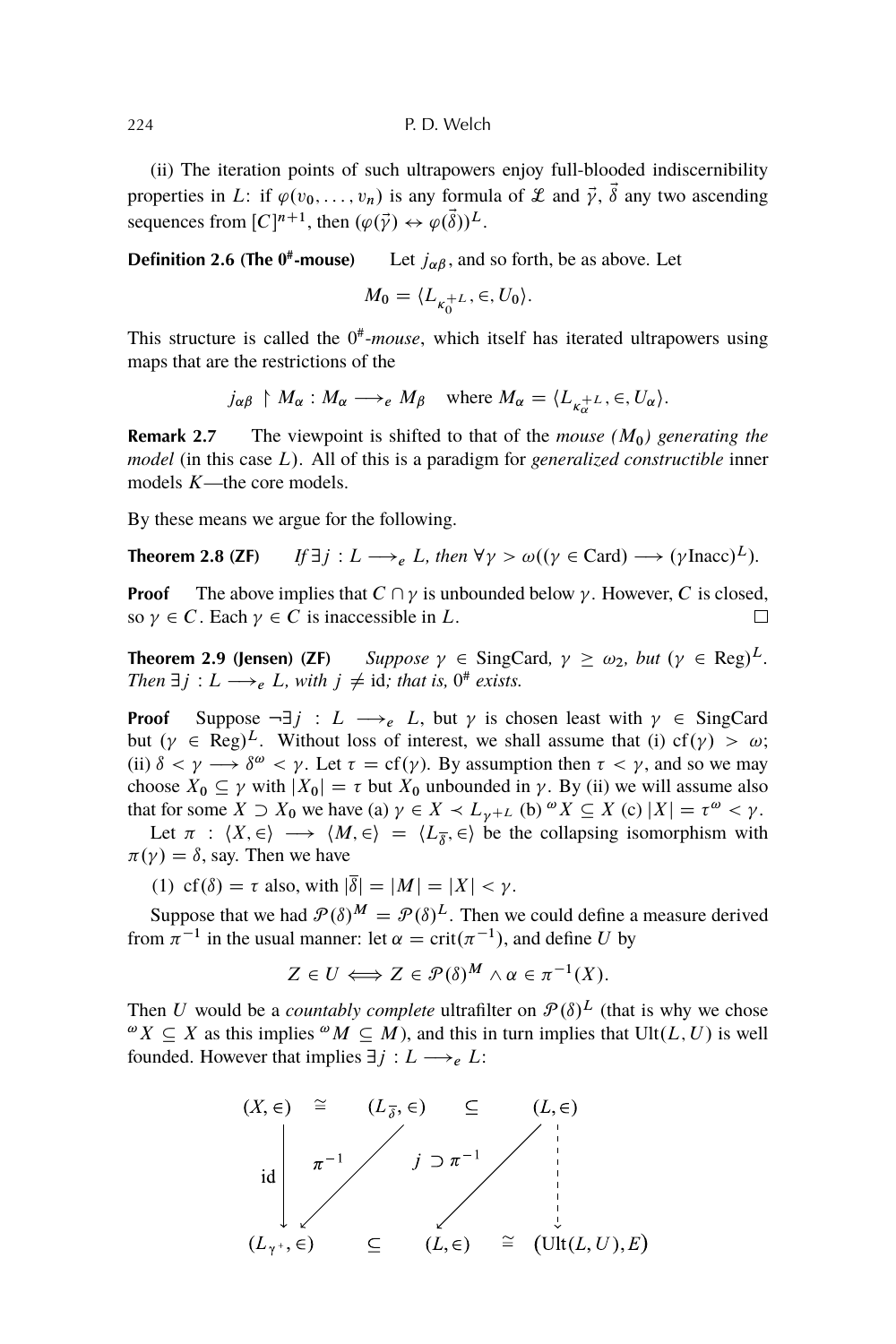<span id="page-12-0"></span>Hence we must have  $\mathcal{P}(\delta)^M \subsetneq \mathcal{P}(\delta)^L$ . So

(2)  $\exists \beta \geq \overline{\delta}(\mathrm{Def}(L_{\beta}) \cap \mathcal{P}(\delta)) \nsubseteq L_{\overline{\delta}}.$ 

Choose  $\beta$  least so that (2) holds. By so-called fine structural methods Jensen showed how there is a superstructure  $L_n$  for some  $\eta > \gamma^{+L}$  and a sufficiently elementary map  $\tilde{\pi} \supset \pi^{-1}$ ,  $\tilde{\pi}: L_{\beta} \longrightarrow L_{\eta}$ , and because there is a "new" subset of  $\delta$ definable over  $L_{\beta}$  there must also be a "new" subset of  $\gamma = \pi^{-1}(\delta)$  that is not in  $L_{\eta}$ . However this is absurd as by L's construction  $(\mathcal{P}(\gamma) \subset L_{\gamma+})^L$ .

**Remark 2.10** The assumptions (i) and (ii) can be dropped, but not without some difficulty, in particular when cf( $\gamma$ ) =  $\omega$ ; however the format of the argument remains roughly the same.

Theorem 2.11 (Jensen: The full L-covering lemma) ( $ZF + \neg 0^{\#}$ *For any*  $X \subseteq$  On,  $if |X| > \omega$ , then there exists  $Y \in L$  with (a)  $|Y| = |X|$  and (b)  $Y \supset X$ .

The above result Theorem [2.9](#page-11-0) is then a corollary of this. As are the following.

# **Corollary 2.12 (ZF+**:0 **# exists)**

- *(a)* Let  $(\tau \in \text{Reg})^L$  with  $\tau \geq \omega_2$ . Then  $cf(\tau) = |\tau|$ . *(b)* Let  $\tau \in$  SingCard. Then  $\tau^+ = \tau^{+L}$ .
- **Remark 2.13** Part (b) of Corollary 2.12 is sometimes called WCL the weak covering lemma. The reason is that for other inner models  $M$  we may have  $WCL(M)$ provable (obtained by replacing  $L$  by  $M$  in the corollary's statements), while the full  $CL(M)$  is not. There is a result of Mitchell that shows that if there are sufficiently many measurable cardinals in an inner model, there may be many so-called Prikry sequences (generic for Prikry forcings associated with the measurables) in  $V$  that must mess up the full covering lemma.

## **Generalizations**

If  $0^{\#} = M_0$  exists as above, perhaps there is no nontrivial  $j : L[0^{\#}] \longrightarrow_e L[0^{\#}],$ and then we have a  $CL(L[0^*])$ ? This is indeed the case; however, if this new assumption fails, then we have  $(0^{\#})^{\#}$ . We then get a theorem along the lines of a new covering lemma in the form of CL( $L[0^{\#}]$ ) which holds if and only if  $\neg j : L[0^{\#}] \longrightarrow_e L[0^{\#}]$ .  $(0<sup>#</sup>)<sup>#</sup>$  is again a countable object, and we can repeat this process. After we have done this uncountably often our #-like mouse objects are no longer countable and we have to resort to uncountable mice M.

Instead of toiling inductively through seas of such objects, Dodd and Jensen first proved the following.

**Theorem 2.14 (Dodd and Jensen [\[5\]](#page-27-0)) (ZF)** *There is an inner model*  $K^{DI}$ *, so that if there is no inner model with a measurable cardinal, then (a) there is no nontrivial embedding*  $i: K^{DI} \longrightarrow_{e} K^{DI}$  *and* (*b*) CL( $K^{DI}$ *).* 

This was the first core model to go beyond L (if one discounts the models  $L[0^{\#}]$ , etc.).

**Theorem 2.15 (Steel [\[35\]](#page-28-0)) (ZFC)** *If there is no inner model for a Woodin cardinal, then there is a model*  $K^{\text{Sted}}$ *, which is again rigid, and over which*  $WCL(K^{\text{Sted}})$  *holds.* 

Perhaps there is some ultimate model which, although not  $L$ , is an inner model,  $L[E]$ , say, which is the "core" of  $V$ , with  $E$  coding up all possible "measures" or means of generating embeddings of models, and hopefully one has, say,  $WCL(L[E])$ ? Maybe,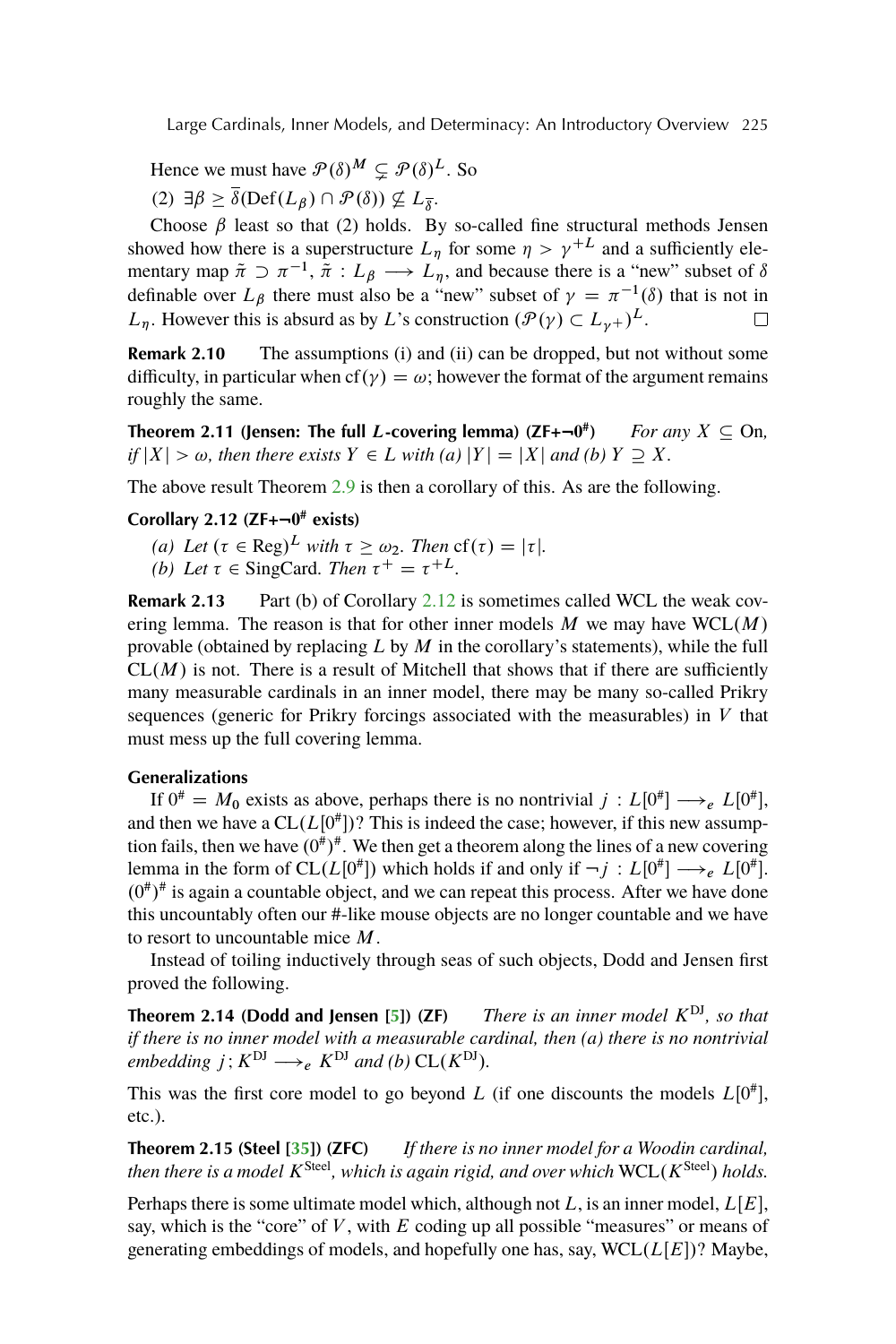<span id="page-13-0"></span>but to date the following "inner model program" has worked on the following inductive template. Assume that you have built core models  $K^{\Gamma'}$  for any strictly weaker large cardinal assumption  $\Gamma'$  than "There is an inner model with a large cardinal  $\Gamma$ ." Now assume that there is no inner model for such a cardinal as  $\Gamma$ , and build  $K^{\Gamma}$ , which, you should show, still under this assumption, is rigid and over which WCL $(K^{\Gamma})$  holds. Finally, if the latter fails you have (by contraposition) an inner model with a  $\Gamma$ -cardinal. Continue. This programmatic approach to filling out V with wider and thicker inner models depending on the strength of the large cardinals existing in inner models of V has become known as the "*inner model program*." Currently, however, the program is stuck at the level roughly of  $\Gamma$  a Woodin limit of Woodin cardinals.

We have further remarks.

**Theorem 2.16 (Magidor [\[18\]](#page-27-0)) (ZF)**  $\overline{f}$ *. If*  $X \subseteq$  On *is uncountable and closed under the primitive recursive set functions, then*  $X = \bigcup_{n \leq \omega} Y_n$  *with each*  $Y_n \in L$ .

This is thus a decomposition rather than a covering theorem, but its proof is essentially (but perhaps surprisingly) a variant on Jensen's argument. The primitive recursive set functions mentioned are a mild collection of absolute functions on sets generalizing those on numbers (cf. Devlin [\[3\]](#page-27-0)).

For many constructions, ordinal combinatorial properties up to a successor cardinal  $\gamma^+$  are needed. The significance of the WCL over a model M, say, is that  $\gamma^+ = \gamma^{+M}$  for certain cardinals of V (including the singular cardinals). The requisite ordinal combinatorial property may be established in the inner model  $M$ . Providing that the property is then sufficiently simple that it is absolute to  $V$ , we then have that the combinatorial property is valid in  $V$  as well and is available for us for that original construction. The weak covering lemma (under the rigidity assumption as always) has thus delivered for us a piece of absolute knowledge about  $V$ : one such combinatorial principle is the following.

 $\Box_{\gamma}$ : *There is*  $\langle C_{\alpha} \mid \alpha \in \text{Sing} \cap \gamma^{+} \rangle$  with

- *(i)*  $C_{\alpha} \subseteq \alpha$  *is closed; it is unbounded in*  $\alpha$  *if*  $cf(\alpha) > \omega$ *;*
- *(ii)* otp $(C_\alpha) < \alpha$ *;*
- *(iii)*  $\beta \in C_{\alpha} \longrightarrow C_{\beta} = \beta \cap C_{\alpha}$ .

Such a sequence can be thought of as a uniformly presented sequence of witnesses to the singularity of ordinals below  $\gamma^+$ , which cohere or glue together nicely as expressed in (iii). This is useful for inductive constrictions up to  $\gamma^+$  and, in particular, for singular  $\gamma$ . Since the properties (i)–(iii) are absolute between M and V, if such can be constructed in M and  $\gamma^+ = \gamma^{+M}$  we have such a good sequence in V.

**Remark 2.17** Jensen first established  $\Box_{\gamma}$  for all  $\gamma \in \text{Card}$ , in L. This was then established in the core models over the years as they were developed (in  $K<sup>DI</sup>$  by the author, in  $K^{\text{Stel}}$  by Schimmerling and Zeman [\[30\]](#page-28-0), and with other results by other set theorists for intermediate models which we have not defined; see also Schimmerling and Zeman [\[29\]](#page-28-0) for an overview). As intimated, principles such as  $\Box_{\nu}$  can be seen as identifying very uniform singularizing functions for singular ordinals. Certain large cardinals have an effect of implying the nonexistence of certain such sequences in  $V$ . Other *forcing axioms* outright contradict the existence of any  $\Box_{\nu}$ -sequences at all. The study of such principles and their various weakenings has told us a lot about the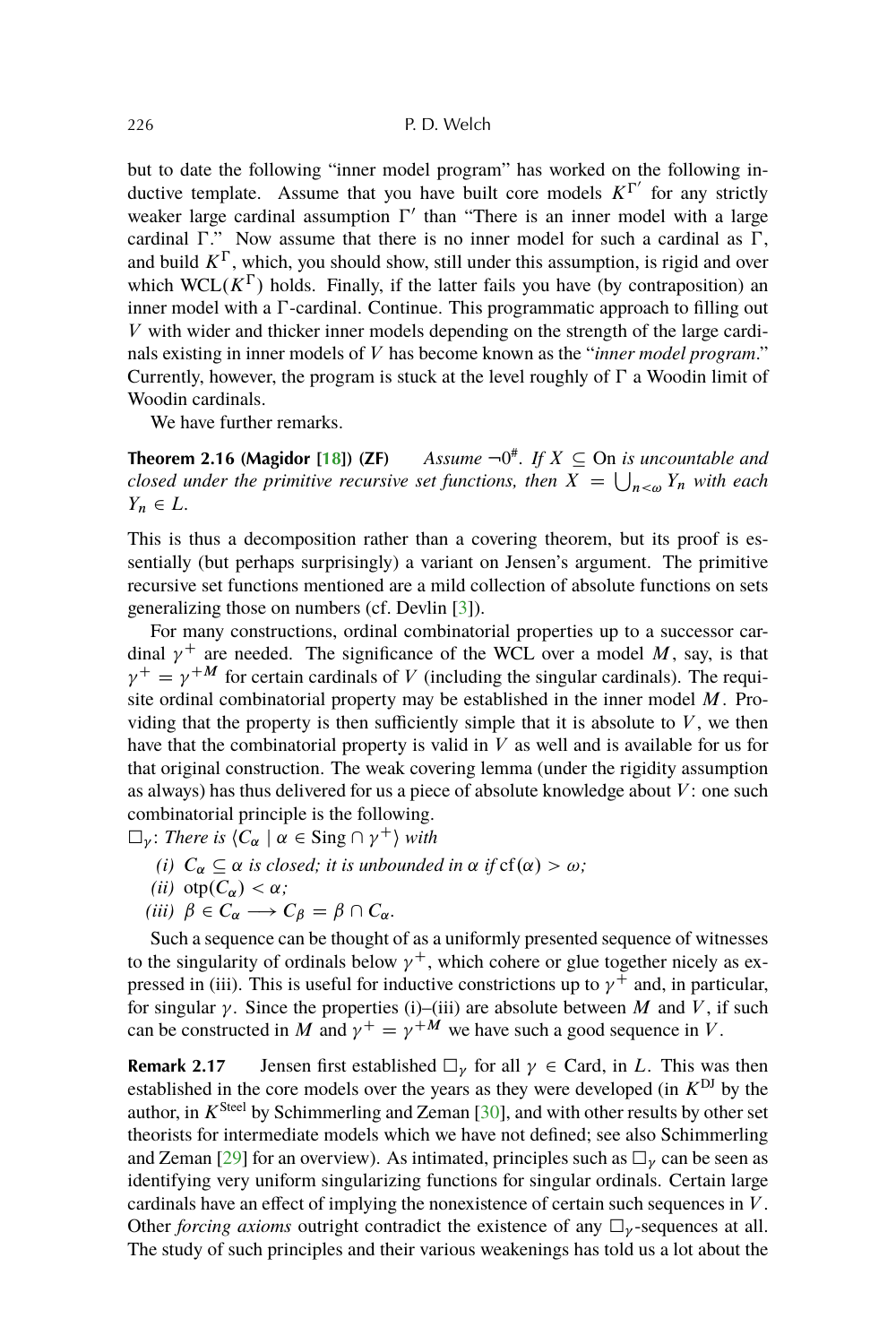<span id="page-14-0"></span>interrelationship between large cardinals and inner models. The reference [\[29\]](#page-28-0) gives an outline of which inner models can admit such sequences: it was a fundamental question which these authors solved as to which canonical inner models could in the end support such sequences. Since it was known that large cardinals contradicted  $\Box$ -principles, it was germane to find precisely where these principles broke down.

**Remark 2.18** It is possible to establish the "correct successor cardinal" computation for certain classes of regular limit cardinals  $\gamma$  other than singulars alone: for  $\gamma$ weakly compact in V (Jensen originally for L);  $\gamma$  Ramsey (see Mitchell [\[24\]](#page-28-0) originally for  $K^{DI}$ , later in Mitchell [\[25\]](#page-28-0) for  $K^{Steel}$ );  $\gamma$  Jonsson (Welch [\[37\]](#page-28-0) for  $K^{Steel}$ ), again thereby showing that for cardinals in these classes, their successors in  $V$  also enjoy certain combinatorial properties. However for inaccessibles in general this will fail.

#### **3 Determinacy: The Martin–Harrington Theorem**

We have mentioned extremely briefly the history of determinacy; a complete source for this material is Moschovakis  $[26]$ . We have stated that the regularity properties hold for the projective sets, if all such sets are determined. In this section we define the basic terms relating to determinacy and outline the route leading from large cardinals to projective determinacy. In particular, we demonstrate the key concepts of *weakly homogeneous tree* and the *(weakly) homogeneously Suslin* property for sets of reals (see Definitions [3.11,](#page-20-0) [3.14](#page-21-0) below). It is the descriptive set-theoretical analysis and representation of sets *via* trees that goes back implicitly to Suslin for  $\Sigma_1^1$ -sets and, for trees with special measures on them, that enables these theorems. The large cardinals enter the picture, as they are needed to provide the special measurability properties on the trees to make the analysis work. However, it was then seen later that the determinacy of sets which became thus provable in turn proved "reversals" in the form of demonstrations of the existence of *inner models* of the large cardinals which had been needed to prove the determinacy in the first place. (Notice that determinacy statements alone, being as they are statements about the existence of strategies, which are essentially themselves reals and so statements about elements of  $V_{\omega+1}$ , cannot prove that large cardinals actually exist in V as the latter statements are about, say, some large  $V_{k+1}$ , but they can, and do, prove the existence of inner models of those large cardinals.) The relationship between the determinacy of coanalytic sets and embeddings of  $L$  was thus the first evidence of a very rich picture that subsequently emerged. What was at first dark and mysterious about determinacy became fully understood through this analysis. Whatever one's position on the concept of large cardinals or strong axioms of infinity, we cannot understand determinacy of the projective sets, say, without it. The "reversals" alluded to above prove this. Even if one dislikes arguments from "extrinsic evidence" to the existence of large cardinals as actual sets, there is no denying their explanatory, and so instrumental, power. Probably for many set theorists that instrumental power alone is a considerable motive for their adoption. Explanatory power is a strong conceptual motivator in other areas of mathematics: mathematicians would have no hesitation in embedding what they were doing in some larger or new kind of space, if it led to understanding. If we regard set theory purely as a mathematical activity, for a moment imagining it shorn of any foundational pretensions, then adoption of such axioms might well be considered unexceptionable.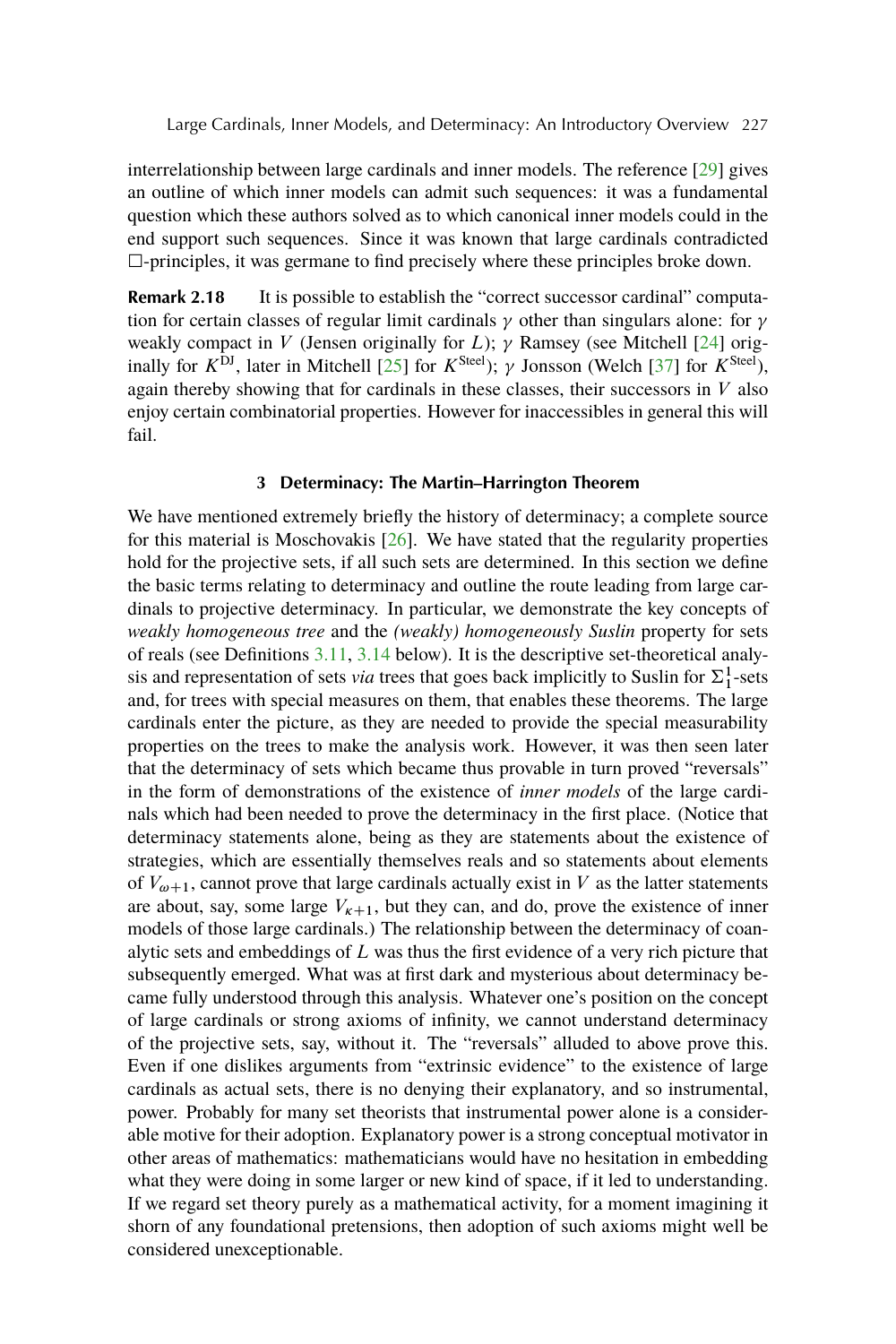#### <span id="page-15-0"></span>228 P. D. Welch

Another significant definability property one may ask for is *uniformization*. Suppose that  $\Gamma$ , H are two point classes of sets of reals. We say that  $Unif(\Gamma, H)$  holds if whenever  $Q \in \Gamma \cap \mathcal{P}(\overline{k} \mathbb{R} \times \mathbb{R})$   $(k < \omega)$ , then there is  $P \subseteq Q$ ,  $P \in H$ , and

$$
\forall x [\exists y Q(y, x) \Longrightarrow \exists! y P(y, x)].
$$

( $P$  thus acts as a function *uniformizing* the relation  $Q$  by choosing a unique element in the relation for each  $x$  for which such is possible.) Classically one had (the Novikoff–Kondo–Addison theorem)  $Unif(\Pi_1^1, \Pi_1^1)$ . We let PU (projective uniformization) abbreviate the statement that every projective relation can be projectively uniformized. It is the fundamental outcome of Moschovakis's analysis of the scale property in the projective hierarchy that projective determinacy implies the existence of projectively definable scales, and thence that PU holds (again, cf.  $[26]$ ).

At a first encounter it seems an unusual position to take, to posit winning strategies for infinite games as plausible set-theoretical axioms. Why should such strategies even exist? However we see now that the regularity properties of sets is actually *equivalent* to determinacy, that is, to the existence of such strategies, for all sets definable from  $\mathbb R$  and the ordinals (cf. Theorem [1.9\)](#page-6-0). The regularity properties have been the bread and butter of analysts for decades and are innately uncontroversial. That the early analysts were unable to establish these properties beyond the coanalytic, was indeed because they were trammeled by working, albeit implicitly, only with ZFC-provable tools.

## **Games**

**Definition 3.1** For  $A \subseteq \omega^{\omega}$  (or more generally  $X^{\omega}$ ) the infinite perfect information game  $G_A$  is defined between two players  $I$ ,  $II$ , alternately playing elements  $n_i, m_i \in X$ :

 $I \t n_0 \t n_1 \t n_2 \t \cdots \t n_k \t \cdots,$  $II$   $m_0$   $m_1$   $\cdots$   $m_k$   $\cdots$ 

together construed as constructing  $x = (n_0, m_0, \dots, n_k, m_k, \dots) \in X^\omega$ .

We say that *I wins* if and only if  $x \in A$ ; otherwise *II* wins. Notions of *strategy* and *winning strategy* are defined in the obvious fashion. Notice that for  $A \subseteq \omega^{\omega}$  a strategy  $\sigma$  for, for example, *I* is a map from  $\bigcup_k 2^k \omega \longrightarrow \omega$ . Since there is a recursive bijection  $\omega \leftrightarrow \omega$ , we can think of  $\sigma$  as essentially a subset of  $\omega$  or, again, as a real number.

We speak of a topology of open and closed sets of a space  $X^{\omega}$  by letting a typical *basic open set* be a neighborhood  $N_s$  where  $s \in \text{Seq}_X$  is a finite sequence of elements of  $X$ :

$$
N_s =_{\text{df}} \{ x \in X^{\omega} \mid \exists k < \omega \quad \uparrow k = s \}.
$$

Notice that this is suitable for talking about payoff sets in such games: if in the above A is an  $N_s$ , then essentially if I is to win, then he will have done so after  $|s|$  many rounds of the game (where  $|s|$  is the length of the sequence s). An *open set* is then a countable union of basic open neighborhoods; a *closed set* is a complement of an open set, and so forth. When  $X = \omega$  and an open set, U, is given as a union of basic open neighborhoods defined by a *recursively* given set of sequences numbers s coding elements of <sup> $< \omega$ </sup> $\omega$ , then we say that U is *semirecursive*, or  $\Sigma_1^0$ . More generally we speak of open sets and  $\Sigma_1^0$ -sets in *parameter codes* which are themselves subsets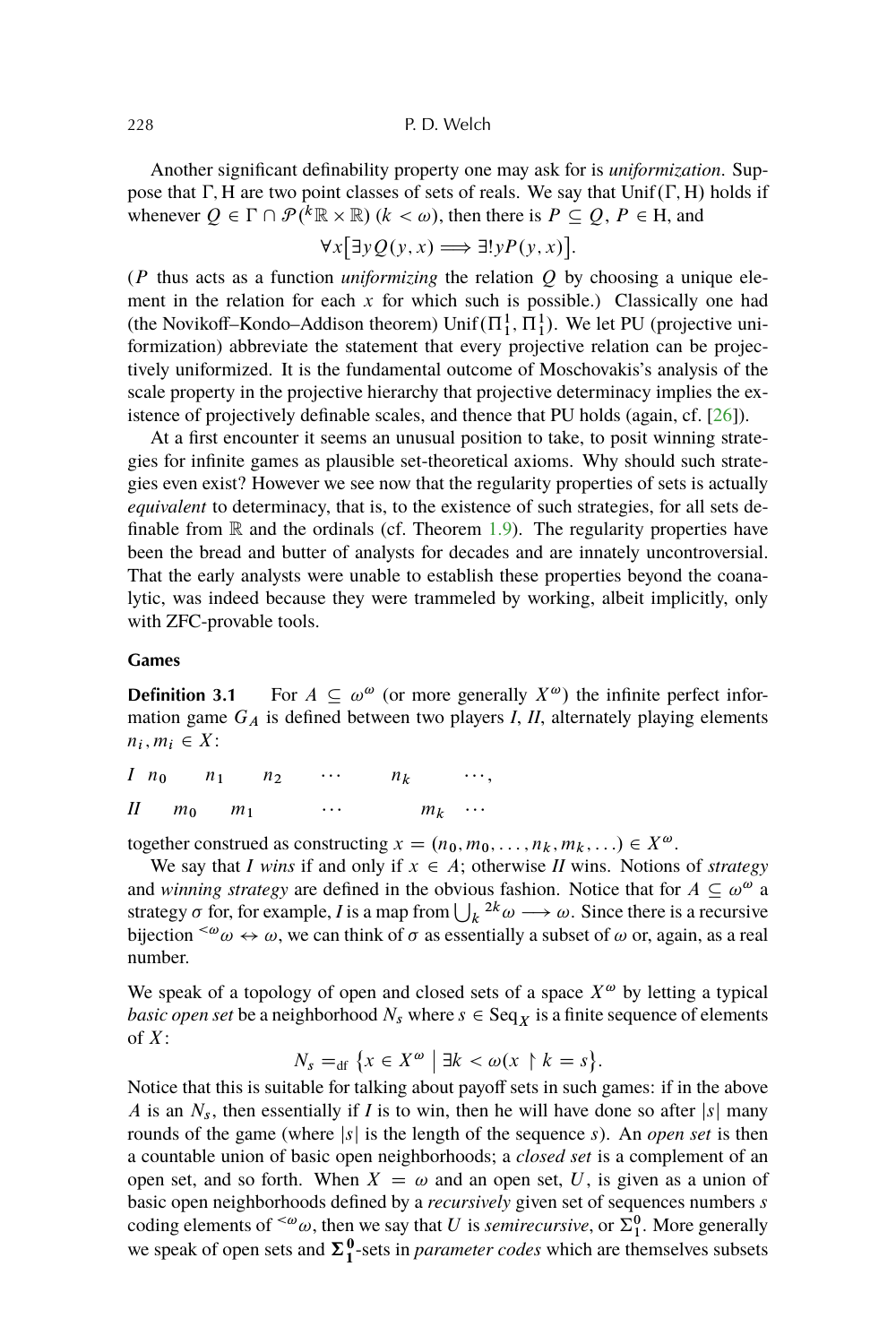of  $\omega$  or again real numbers. If A is an open set in this topology, then I will win by essentially winning at some finite stage of the game; for *II* to win, then she or he must be vigilant to the end to play into the complementary closed set.

The basic theorem here is the following.

**Theorem 3.2 (Gale and Stewart) (ZF)** *Let*  $A \subseteq X^{\omega}$  *be an open set. Then*  $G_A$  *is* determined*; that is, one of the players has a winning strategy.*

**Proof** Note that if *I* wins it is because the play has been maneuvered so that there is a finite stage  $(n_0, m_0, \ldots, n_k)$  so that  $N_{(n_0, m_0, \ldots, n_k)} \subseteq A$ . Essentially *I* has won by this stage as it matters not what  $n_l$  is played for  $l > k$ . Player *II*, however, playing into the closed set which is  $X^{\omega}\backslash A$ , must be vigilant to the end in order to win. Suppose then that *I* has no winning strategy. Then for every  $n_0$ *II* has a reply  $m_0$  so that *I* has no winning strategy in the game  $G_{A/(n_0,m_0)}$ , where  $A/(n_0, m_0) =_{df} {x \in A | x(0) = n_0, x(1) = m_0}.$  For, if there was an  $n_0$  such that *I* did always have a winning strategy in this latter game for whichever  $m_0$  *II* played,  $\sigma(m_0)$ , say, then this would amount to a winning strategy for *I* in  $G_A$ : first play  $n_0$ , wait for  $m_0$ , and then use  $\sigma(m_0)$ . Thus given  $n_0$  *II* should play  $m_0$  so that *I* has no such strategy. However if she or he continues in this way, *this* is a winning strategy for *II*: always respond so that *I* has no winning strategy from that point on. The resulting play x cannot be in A.  $\Box$ 

The maxim here is that we can always in ZFC prove Det(Open) for any space  $X^{\omega}$ and so by taking complements Det(Closed) too. (AC is needed only to well order X if need be.) Many proofs of determinacy of complicated sets in  $\omega^{\omega}$  or  $X^{\omega}$  involve reducing the game to a closed game in some larger space  $Y^{\omega}$ . The latter are determined by the Gale–Stewart theorem. The difficulty arises in showing that the player with the winning strategy for the open set on the space  $Y^{\omega}$  also has one for the related but much more complicated set in  $X^{\omega}$ .

#### **Definition 3.3**

- (i) A *tree* T on  $\omega \times X$  (for  $X \neq \emptyset$ ) is a set of sequences in  $\bigcup_{k} k_{\omega} \times K X$ , where if  $(\sigma, u)$  and  $k \le |\sigma| = |u|$ , then  $(\sigma \upharpoonright k, u \upharpoonright k) \in T$ . Similarly define trees on  $\sqrt[n]{\omega} \times X$ .
- (ii) For such a tree  $T$  we set

$$
T_{\sigma} =_{df} \{ u \mid (\sigma, u) \in T \}, \qquad T_{\sigma}^{\subseteq} =_{df} \bigcup_{k \leq |\sigma|} T_{\sigma \upharpoonright k}, \qquad \text{and} \qquad T_x = \bigcup_{k} T_{x \upharpoonright k}.
$$

**Definition 3.4** For T a tree,

- (i)  $[T] =_{df} \{(x, f) | \forall k (x \upharpoonright k, f \upharpoonright k) \in T\}$  is the set of *branches through* T;
- (ii)  $p[T] =_{df} \{x \in {}^{\omega} \omega(\text{or} \, {}^k({}^{\omega} \omega)) \mid \exists f(x, f) \in [T] \}$  is the *projection* of T;
- (iii) a set  $A \subseteq {}^{k}({}^{\omega}\omega)$  is *k*-Suslin (for  $\kappa \geq \omega, \kappa \in \text{Card}$ ) if  $A = p[T]$  for some tree on  $\omega \times \kappa$ .

Clearly, a tree is well founded (under  $\supseteq$ ) if  $[T] = \emptyset$ . For a  $C \subseteq \omega \times X$  a closed set, there is a tree T on  $\omega \times X$  with  $C = [T]$ . This is true in particular for  $X = \omega$ . If C has a recursively open complement, then we may take  $T$  as recursive set of sequences from  $\bigcup_k ({}^k \omega \times {}^k \omega).$ 

If  $\overline{A} \subseteq \omega^{\omega}$  is  $\Sigma_1^1$ , then  $A = p[T]$  for a tree on  $\omega \times \omega$ —thus such sets are projections of closed sets—and conforms to the idea that  $x \in A \leftrightarrow \exists y \in \omega^{\omega}(x, y) \in [T]$ .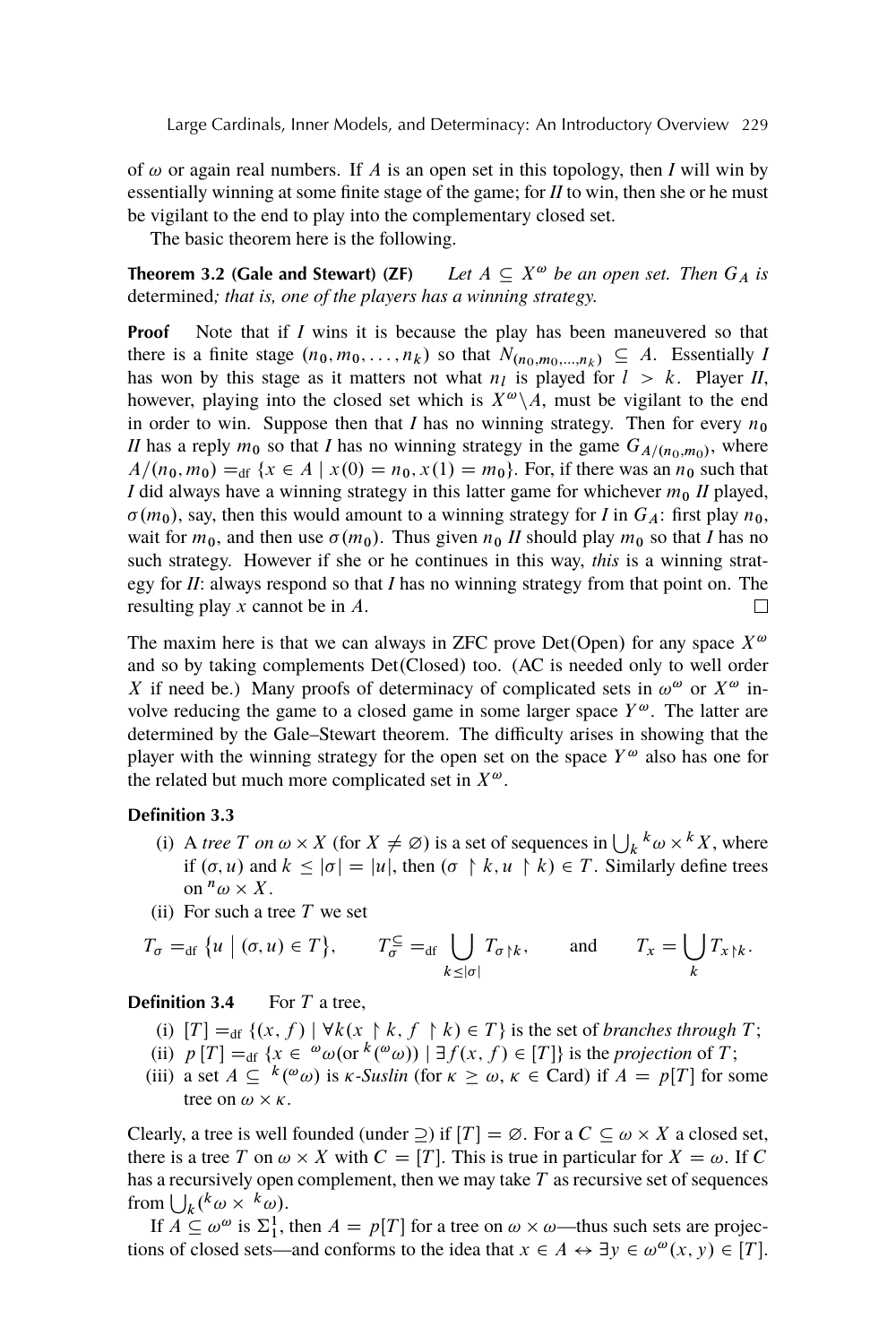<span id="page-17-0"></span>This classical result (due to Suslin) is sometimes stated that analytic ( $=\Sigma_1^1$ ) sets are " $\omega$ -Suslin." Many of the classical properties of analytic sets as studied by analysts can be attributed to this (and similar) representations.

Given this last fact, we can represent  $\Pi_1^1$ -sets, being complements of  $\Sigma_1^1$ 's, as those sets where the tree  $T$  for the complement is well founded. We may thus define *rank functions* for such trees by finding functions that map the nodes into the ordinals in a tree-order-preserving way. We do this next.

Let then  $A \in \Pi_1^1$  be a (lightface) coanalytic set. Then by the above discussion there is a recursive tree  $T$  (meaning that there is a recursive set of sequence numbers) on  $\omega \times \omega$  with

 $\forall x (x \in A \leftrightarrow T_x \text{ is well founded}).$ 

 $T_x$  being countable, we have that  $rk(T_x) < \omega_1$ . Consequently,

 $x \in A \Leftrightarrow \exists g(g : T_x \longrightarrow \omega_1 \text{ in an order-preserving way}).$ 

That is, we may define a tree  $\hat{T}$  on  $\omega \times \omega_1$  as follows:

$$
\hat{T} = \{(\tau, u) \mid \forall i, j < |\tau| : \tau_i \supset \tau_j \land (\tau \upharpoonright |\tau_i|, \tau_i) \in T \longrightarrow u(i) < u(j)\}.
$$

Then one can see that

$$
x \in A \leftrightarrow \exists g \in {}^{\omega}\omega_1((x,g) \in [\hat{T}]) \leftrightarrow x \in p[\hat{T}].
$$

The above reasoning thus shows that any  $\Pi_1^1$ -set A is  $\omega_1$ -Suslin. Further:

(i)  $\hat{T} \in L$ , and by the absoluteness of well-founded relations on  $\omega$  between ZF<sup>-</sup>-models containing all countable ordinals  $[\hat{T}] \neq \emptyset \leftrightarrow ([\hat{T}] \neq \emptyset)^L$ ;

(ii) if the underlying set is a  $\Pi_1^1(a)$ -set for some real parameter a, then  $\hat{T} \in L[a]$ . Now the argument can be stepped up to  $\Sigma_2^1$ -sets: suppose  $x \in B \leftrightarrow \exists y(x, y) \in A$ (we write  $B = pA$ ) with  $A \in \Pi_1^1$ ; hence there is a tree  $\hat{T}_A$  on  $(\omega \times \omega) \times \omega_1$  with

$$
(x,y)\in A \leftrightarrow \exists g\in{}^{\omega}\omega_1\bigl(\bigl((x,y),g\bigr)\in [\widehat{T}_A]\bigr).
$$

However, there is a  $\Delta_0^{ZF}$ -definable bijection  $\omega \times (\omega \times \omega_1) \leftrightarrow (\omega \times \omega) \times \omega_1$  thus redefining the tree  $\widehat{T}_A$  as  $\overline{T}$  but on different sequences, so that for any x, y we have

$$
(x, y) \in p[\widehat{T}_A] \leftrightarrow \exists g \in {^{\omega}\omega_1}((x, y), g) \in [\widehat{T}_A]) \leftrightarrow \exists g \in {^{\omega}\omega_1}((x, (y, g)) \in [\overline{T}]).
$$

However, now we again use a  $\Delta_0^{ZF}$ -bijection  $\omega \times \omega_1 \leftrightarrow \omega_1$ to recast  $\overline{T}$  as a tree  $\overline{T}$  on  $\omega_1$  alone; then

$$
x \in B \leftrightarrow x \in pA \leftrightarrow x \in p[\overline{T}].
$$

We have the following.

**Theorem 3.5 (Shoenfield) (ZF)** *Any*  $\Sigma^1_2$ -set is  $\omega_1$ -Suslin, as a projection of a tree  $T \in L$ .

**Corollary 3.6 (ZF)** *Let* B *be any*  $\Sigma_2^1$ -relation. Then  $\exists x B(x) \leftrightarrow (\exists x B(x))^L$ . In particular,  $\Sigma^1_2$ -sentences are absolute between L and the universe V *. Moreover, if*  $A \subseteq \mathbb{N}$  is  $\Sigma_2^1$ , then  $A \in L$ .

**Theorem 3.7 (Levy) (ZF)** *There is an ordinal*  $\sigma_1 < \omega_1^L$  such that  $(L_{\sigma_1}, \in) \prec_{\Sigma_1}$  $(V, \in)$ .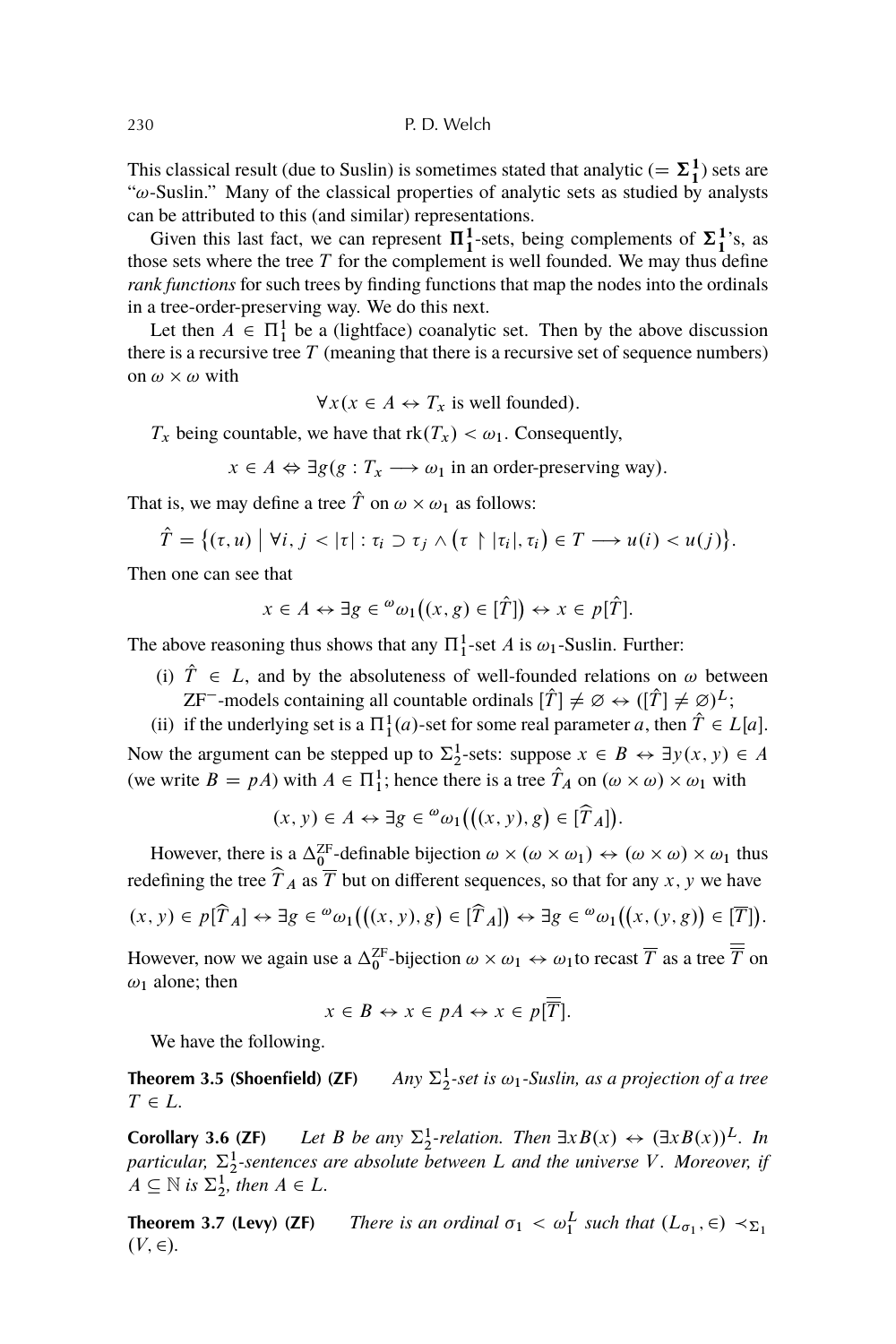<span id="page-18-0"></span>**Proof** Let A be a  $\Sigma_1$ -sentence in L true in V. By Löwenheim and Skolem, the following holds:

*There is a countable well-founded transitive model*  $(M, \in)$  with  $(A)^M$ .

The latter can be expressed as a  $\Sigma_2^1$ -assertion about a real number x (coding such an  $(M, \epsilon)$ ). By Corollary [3.6](#page-17-0) there is such an x, and  $M_x \in L_{\omega_1^L}$ . By the upward persistence of  $\Sigma_1$ -sentences  $(A)^{M_X} \Longrightarrow (A)^L$ . Hence  $L_{\omega_1^L} \prec_{\Sigma_1} V$ .  $\Box$ 

We sometimes wish to be more specific about the tree for  $\Pi_1^1$ , and for this we use the Kleene–Brouwer ordering:  $\lt_{KB}$  is a linear ordering, and it restricts to linear orderings on  $\leq \omega$  for cardinals  $\kappa \geq \omega$ . One may check the following:

*If*  $T$  *is a tree on*  $\kappa$ *, then*  $T$  *is well founded if and only if*  $T$  *is well ordered by*  $\lt_{KB}$ *.* In particular, we have for a  $\Pi_1^1$ -set A that there is a tree T on  $\omega \times \omega$  so that

$$
x \in A \leftrightarrow T_x
$$
 is well founded  $\leftrightarrow T_x$  is well ordered by  $\lt_{KB}$ .

For a tree T on  $\omega \times \kappa$  we then have a linear ordering  $\lt_x$  corresponding to the KB ordering of  $T_x$  with the following definition and properties:

$$
i <_x j \longleftrightarrow_{\text{df}} (\tau_i, \tau_j \notin T_x \land i < j) \lor (\tau_i \notin T_x \land \tau_j \in T_x)
$$
  
 
$$
\lor (\tau_i, \tau_j \in T_x \land \tau_i <_{\text{KB}} \tau_j).
$$

In fact,  $\lt_x$  is the union of orderings given by initial segments of x: for  $\tau \in \infty$ define

$$
i <_{\tau} j \longleftrightarrow_{df} i < j < |\tau| \wedge (\tau_i, \tau_j \notin T_{\tau}^{\subseteq} \wedge i < j) \vee (\tau_i \notin T_{\tau}^{\subseteq} \wedge \tau_j \in T_{\tau}^{\subseteq})
$$
  
 
$$
\vee (\tau_i, \tau_j \in T_{\tau}^{\subseteq} \wedge \tau_i <_{KB} \tau_j).
$$

Then

(i) 
$$
\langle x = \bigcup_k \langle x \rangle_k
$$
;\n(ii) define  $T_A^*$  on  $\omega \times \kappa$  by\n $(\tau, u) \in T_A^* \longleftrightarrow_{\text{df}} \forall i, j < |\tau| (i <_{\tau} j \leftrightarrow u(i) < u(j)).$ \nThen

$$
x \in A \leftrightarrow \exists g \in {^{\omega}\kappa}((x,g) \in [T_A^*]).
$$

In the above,  $\kappa \ge \omega$  may be any cardinal of course. After the basic definitions were introduced  $Det(\Sigma_3^0)$  (see Davis [\[2\]](#page-26-0)) was the extent of provable determinacy (indeed provable within  $Z_2$ ). Remarkably Friedman [\[6\]](#page-27-0) showed that for Borel determinacy roughly, order type  $\alpha$ -iterations of the power set operation (together with some replacement) would be needed to establish  $Det(\Sigma_{\alpha}^{0})$ , thus establishing that Z  $\neq$  Det $(\Delta_1^1)$ . This phenomenon would start at  $\Sigma_4^0$ . Paris then showed Det $(\Sigma_4^0)$ (using ZFC), but there matters languished.

**Theorem 3.8 (Martin [\[20\]](#page-27-0)) (ZF)** We have Det(Borel) for Borel subsets of  $\omega^{\omega}$ .

**Theorem 3.9 (Martin and Harrington) (ZF)**

 $\exists j: L \longrightarrow_e L, \quad j \neq id \Longleftrightarrow Det(\Pi_1^1).$ 

**Proof**  $(\rightarrow)$  (Martin) We assume the left-hand side, and then by the work of Silver and Kunen, we have a closed and unbounded set  $C \subseteq \omega_1$  of indiscernibles for  $(L, \in)$ .

Let  $A \in \Pi_1^1$ . The usual game  $G_A$  involves integer moves but has a complicated payoff set. We replace the space  $\omega^{\omega}$  with a larger one  $X^{\omega}$  for some X to be defined,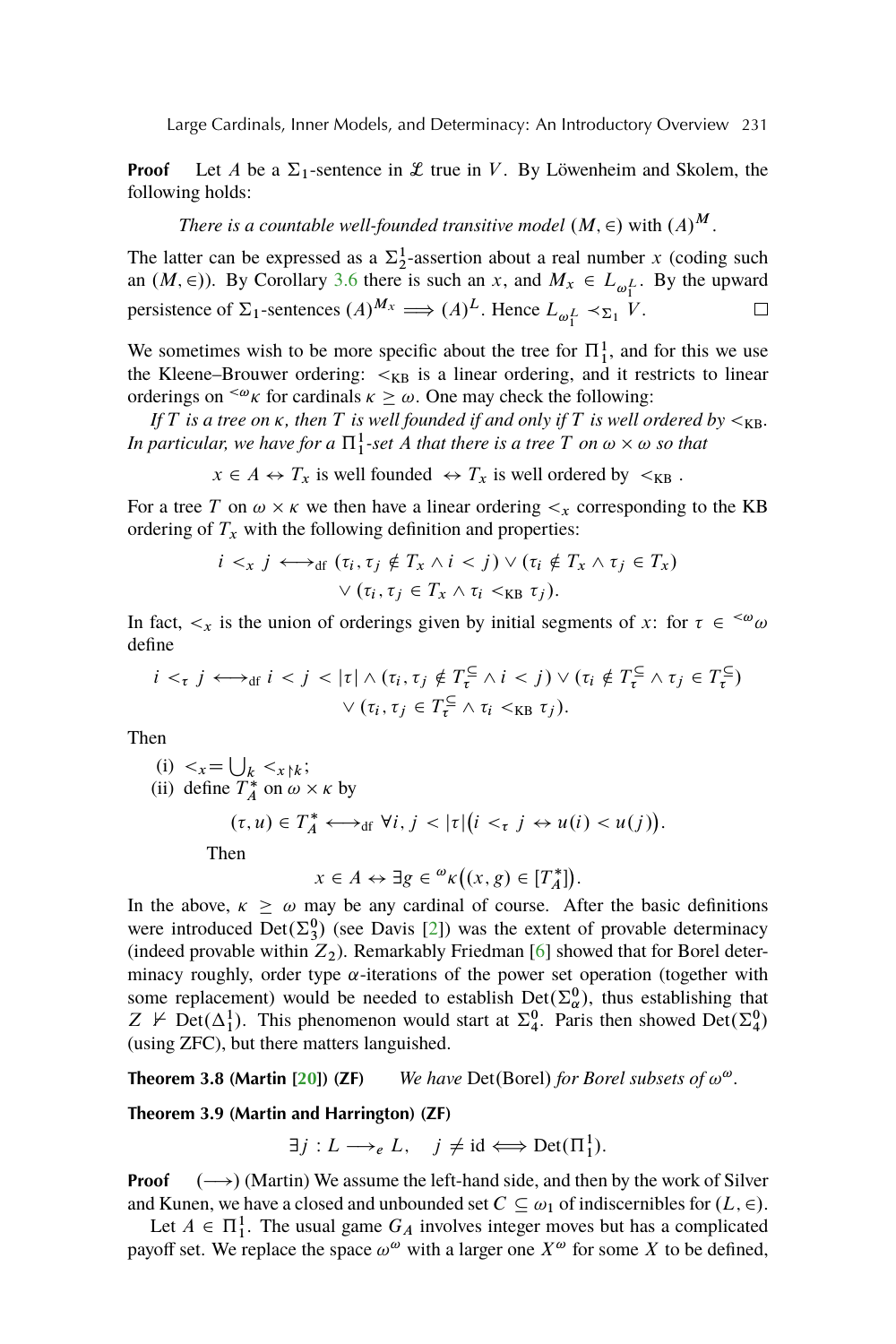and we relate A to some *closed*  $A^* \subseteq X^\omega$ . By the Gale–Stewart theorem, this is determined. We have to show that winning strategies in  $G_{A^*}$  can be translated to winning strategies for the same player in  $G_A$ .

**Definition 3.10**  $G_{A^*}$  is defined between two players *I*, *II* playing as follows:

*I*  $(n_0, \xi_0)$   $(n_1, \xi_1)$   $(n_2, \xi_2)$   $\cdots$   $(n_k, \xi_k)$  $II \qquad m_0 \qquad m_1 \qquad \cdots \qquad m_k \qquad \cdots$ 

together constructing

 $x = ((n_0, \xi_0), m_0, (n_1, \xi_1), m_1, (n_2, \xi_2), m_2, \cdots (n_k, \xi_k), \ldots).$ 

The *rules* are that  $n_i$ ,  $m_i \in \omega$ ,  $\xi_i \in \omega_1$ . We think of the  $\xi_i$  as laying out a function  $g: \omega \longrightarrow \omega_1$  with  $g(i) = \xi_i$ , and the integers yielding  $x = (n_0, m_0, n_1, \ldots)$ . *Winning conditions: I* wins if and only if  $(x, g) \in T_A^*$ '\* .

Then g witnesses that  $T_x$  is well founded by giving an order-preserving map from  $\lt_x$ into  $\omega_1$ . Note that the game is closed in the sense that if *I* loses it happens at some finite stage (by messing up the ordering, which cannot be redeemed at a later stage). Equivalently, *II* is playing into an open set, and if she or he wins, does so at a finite round. Note that  $T_A^*$  $A^*$  is defined in L, and so, by the Gale–Stewart theorem, is determined in L.

**Claim** *If*  $i$  *is a winning strategy for I (resp., II) in*  $G_{A*}$  *in L, then there is a winning strategy for I (resp., II) in*  $G_A$ .

**Proof of Claim.** \* is a winning strategy for *I* it can be used to play in  $G_A$  by suppressing the ordinal moves and clearly wins (both in  $L$  and  $V$ ). Suppose then that  $\sigma^* \in L$  is, in L, a winning strategy for *II*.

The idea is that *II* simulates a run of  $G_{A*}$  by using indiscernibles from  $C_0$  =  $_{df}$  C  $\cap$   $\omega_1$  as "typical" ordinal moves for *I*. Player *II* defines a strategy  $\sigma$ :  $\bigcup_{n} 2n+1 \omega \longrightarrow \omega$  as follows; fix  $n < \omega$ , and consider the formula  $\varphi(\omega_1, T^*, \sigma^*, \tau, \vec{\xi}, m)$  which defines a term  $t(\omega_1, T^*, \sigma^*, \tau, \vec{\xi}) = m$ :

$$
\vec{\xi} \in {}^{n+1}\omega_1 \wedge \sigma^*(\tau \upharpoonright n+1, \vec{\xi}) \in T^* \wedge \sigma^*(\tau, \vec{\xi}) = m.
$$

As  $\sigma^*$ ,  $T^* \in L$  the term t will have a fixed value  $m \in \mathbb{N}$  for any  $\vec{\xi} \in {}^{n+1}C_0$  that is chosen, since the latter are indiscernibles for the formula  $\varphi$ . So she or he sets (in V where  $C_0$  lives):

$$
\sigma(\tau) = m = t(\omega_1, T^*, \sigma^*, \tau, \vec{\xi}) \quad \text{for any } \vec{\xi} \in {}^{n+1}C_0.
$$

Now argue that  $x \in A$ , even though *II* followed this strategy; we would have that there is an order-preserving embedding  $g : (\omega, \langle x \rangle) \longrightarrow (C_0, \langle x \rangle)$  (as  $C_0$  is uncountable). However, that corresponds to a run of the game  $G_{A^*}$  (with ordinal moves delivered by g), where *II* has used  $\sigma^*$ , which was supposed to be winning, which is a contradiction!  $\Box$ 

It is an exercise to show that if a  $G_A$  for  $A \subseteq \omega_\omega$  is determined, A is countable or else contains a perfect subset and hence is the size of the continuum. However, in L there is an uncountable  $\Pi_1^1$ -set which has no perfect subset. Conclusion: Det $(\Pi_1^1)$  is false in L, and so ZF  $\nvDash$  Det( $\Pi_1^1$ ). In the above we constructed a winning strategy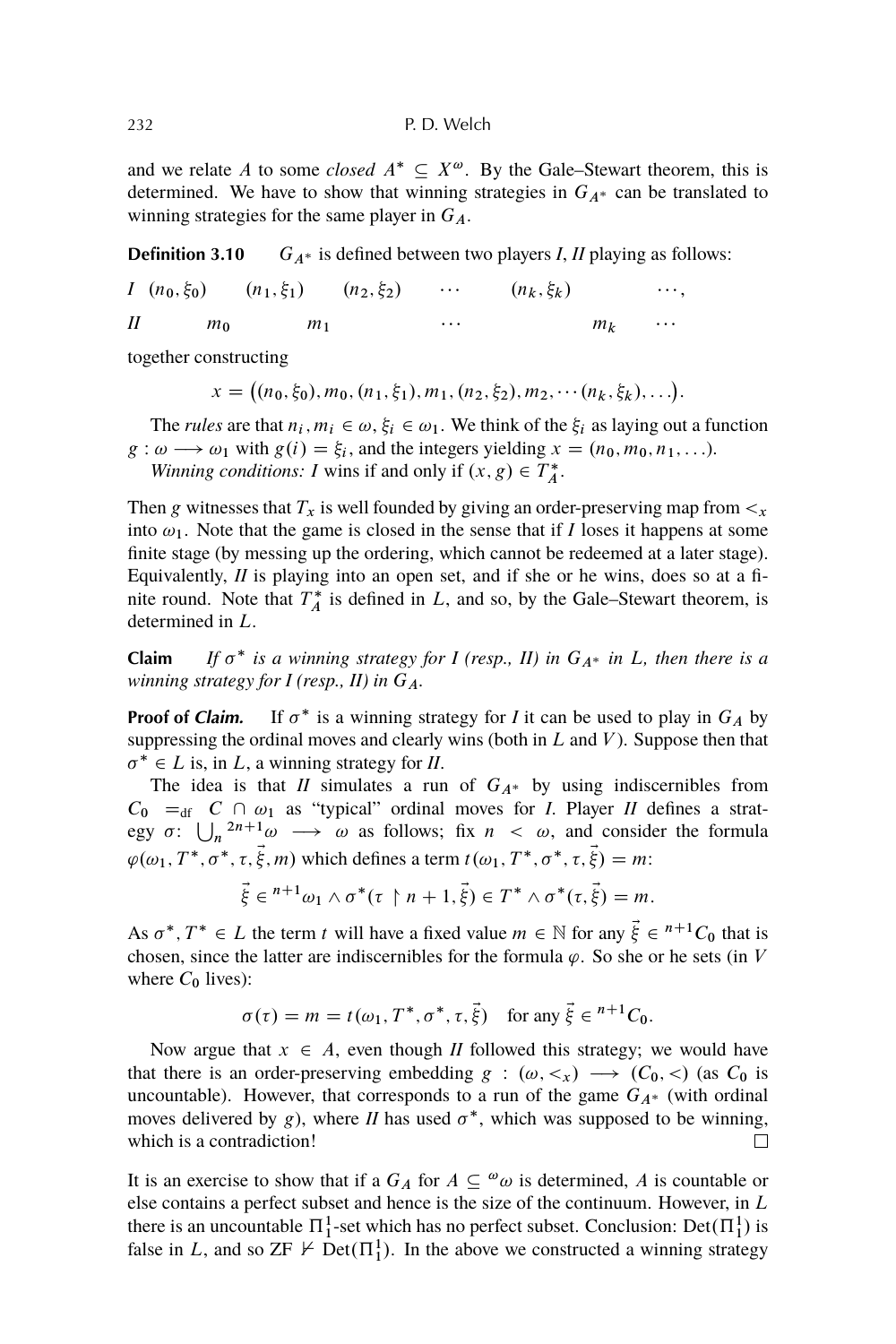<span id="page-20-0"></span>for *II* in *V*. However, the statement " $\exists \sigma[\sigma \text{ is a winning strategy for } II \text{ in } G_A]$ " is a strictly  $\Sigma_3^1$ -statement, and as such is not in general absolute to L.

We should like to establish  $Det(\Pi_n^1)$  for other  $n > 1$ , but this requires considerably more ingenuity. The key is to find representations of projective sets as projections of trees enjoying so-called homogeneity properties which entail that there are measures (and more) on the trees. This tree representation was implicit in the proofs of  $Det(\Pi_1^1)$  of Martin and in Martin and Solovay [\[22\]](#page-27-0) where such trees were used to analyze  $\Pi_2^1$ -sets. However the notion was only made explicit in Kechris [\[13\]](#page-27-0). For the rest of this article we shall work in ZFC unless otherwise stated.

**Definition 3.11 (Homogeneous trees and sets)** Let T be a tree on  $\omega \times X$ , and let  $\kappa > \omega$  be a cardinal.

(A) Then T is a *k*-*homogeneously Suslin tree* if and only if  $\exists \langle U_\tau | \tau \in \text{Seq} \rangle$ , where

- (i) each  $U_{\tau}$  is a *k*-complete measure on  $T_{\tau}$ ;
- (ii) for any  $\tau \supset \sigma$ ,  $U_{\tau}$  *projects to*  $U_{\sigma}$ : that is,

 $u \in U_{\sigma} \leftrightarrow \{v \in T_{\tau} : v \upharpoonright |\sigma| \in u\} \in U_{\tau};$ 

(iii) the  $U_{\tau}$  form a *countably complete tower*: if  $\sigma_i \in \text{Seq}, Z_i \in U_{\sigma_i}$  are such that  $i < j \longrightarrow \sigma_i \subset \sigma_j$ , then there is a  $g \in {}^{\omega}X$  so that  $\forall i (g \restriction i \in Z_i)$ .

(B) We say that  $A \subseteq \omega^{\omega}$  is *k*-*homogeneously Suslin* if  $A = p[T]$  for a *k*homogeneously Suslin tree T.

Notice that one way to phrase (iii) is to say that if  $x \in p[T]$ , then  $\langle U_{x} \rangle$  :  $i < \omega$ form a countably complete tower. Although the notion had to be isolated, in fact Martin had used essentially the fact that if there exists a measurable cardinal  $\kappa$ , then any analytic set is  $p[T]$  for a  $\kappa$ -homogenously Suslin tree on  $\omega \times \kappa$ .

**Theorem 3.12** Suppose that A is  $\kappa$ -homogeneously Suslin for some  $\kappa$ . Then  $G_A$ *is determined.*

**Proof** Suppose  $A = p[T]$  with T  $\kappa$ -homogeneously Suslin on  $\omega \times \lambda$  (some  $\lambda \ge \kappa$ ).

**Definition 3.13**  $G_{A^*}$  is defined between two players *I*, *II* playing as follows:

*I*  $(n_0, \xi_0)$   $(n_1, \xi_1)$   $(n_2, \xi_2)$   $\cdots$   $(n_k, \xi_k)$  $II \qquad m_0 \qquad m_1 \qquad \cdots \qquad m_k \qquad \cdots,$ 

together constructing

 $x = ((n_0, \xi_0), m_0, (n_1, \xi_1), m_1, (n_2, \xi_2), m_2, \cdots).$ 

*Rules:* We have  $n_i, m_i \in \omega, \xi_i \in \lambda$ . *Winning conditions:* As before *I* wins if and only if  $(x, g) \in [T]$  where  $g(i) = \xi_i$ .

Again this is a closed game, and so there is a winning strategy for one of the players in  $L[T]$ . Now to show that *II* has a winning strategy in  $G_A$  if she has a winning strategy  $\sigma^*$  in  $G_{A^*}$ , we use the  $\omega_1$ -completeness of the measures rather than indiscernibility.

She defines a strategy  $\sigma : \bigcup_{n} 2n+1} \omega \longrightarrow \omega$  as follows: for  $n < \omega$  and then for  $\tau \in {}^{2n+1}\omega, u \in {}^{n+1}\lambda$ , define

$$
\overline{\sigma}(\tau, u) = \sigma^*(\tau(0), u(0), \ldots, \tau(2n), u(2n)) \in \omega.
$$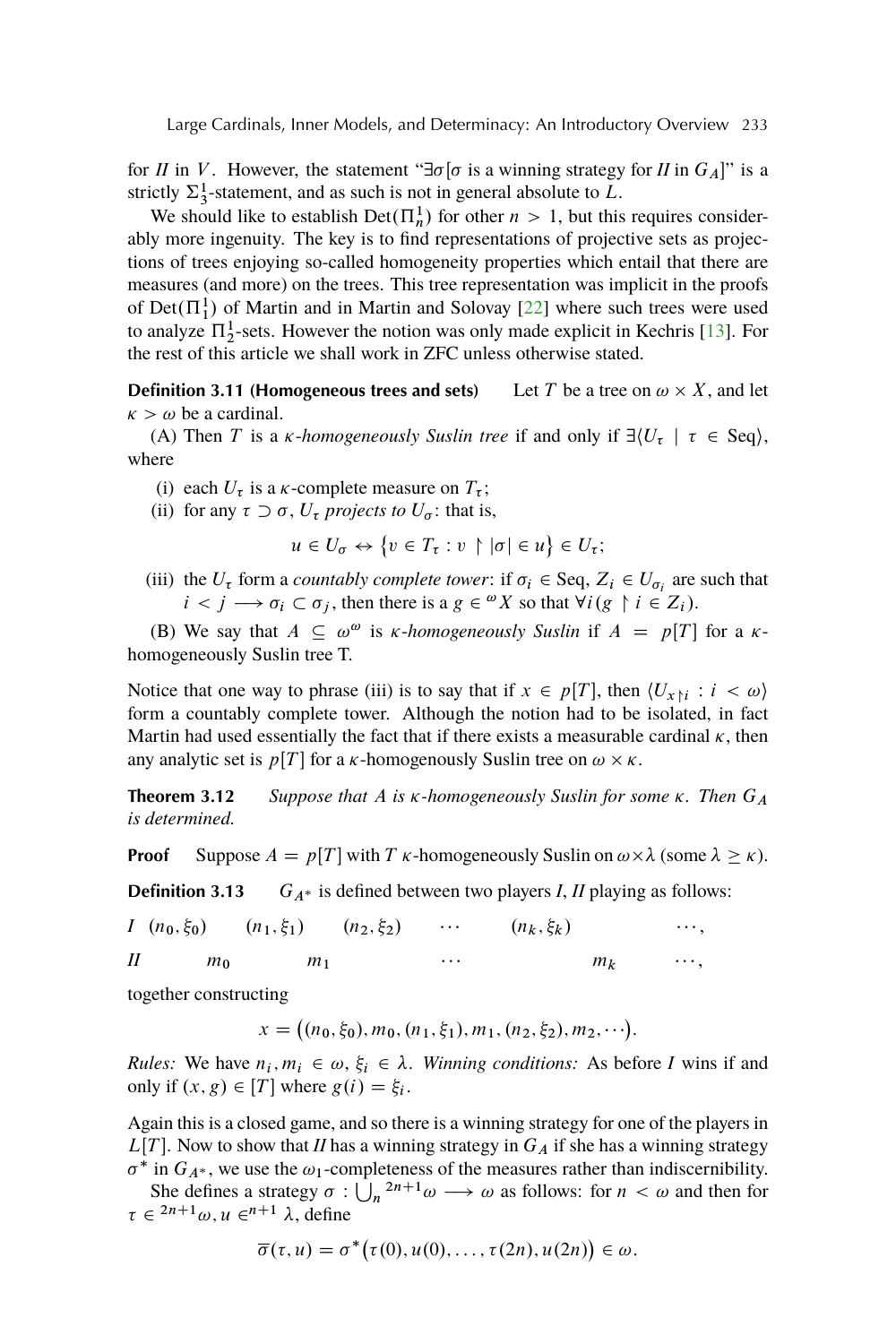#### <span id="page-21-0"></span>234 P. D. Welch

Define  $Z_{\tau,k} =_{df} \{u \in T(\tau \mid n+1) : \overline{\sigma}(\tau, u) = k\}$ . Since  $U_{\tau \mid n+1}$  is a measure on  $T(\tau \upharpoonright n+1)$ , by its  $\omega_1$ -completeness, for precisely one value of k is  $Z_{\tau,k} \in U_{\tau \upharpoonright n+1}$ . So let that value of  $k, k_0$ , say, be the response given by the strategy

 $\sigma(\tau) = k_0$  where  $k_0$  is the unique value of  $k_0$  with  $Z_{\tau,k_0} \in U_{\tau}$ <sub>1</sub>n+1.

Again we check that  $\sigma$  is a winning strategy for *II* in  $G_A$ . If x is a result of a play with *II* using  $\sigma$ , but nevertheless  $x \in A$ , then by (iii) in the definition of  $\kappa$ -homogeneously Suslin  $\exists g \in {}^{\omega}X$ , so that for every  $n, g \upharpoonright n + 1 \in Z_{x \upharpoonright 2n+1, \sigma(x \upharpoonright 2n+1)}$ . This implies  $(x, g) \in [T]$  and is then a losing outcome of the game where *II* in fact uses  $\sigma^*$ , thus contradicting that the latter is a winning strategy for *II*. Hence  $x \in A$ .

Hence determinacy would follow if we could establish homogeneity properties for trees.

**Definition 3.14**  $A \subseteq \omega^{\omega}$  is *weakly homogeneously Suslin* if  $A = pB$ , where  $B \subseteq (\omega^{\omega})^2$  is homogeneously Suslin.

In fact this is not the official definition of weakly homogeneously Suslin which defines "*weakly homogenous trees*" and is in terms of towers of measures, but nevertheless has this equivalence. These were also studied by Kechris [\[13\]](#page-27-0) and Martin.

Weakly homogeneously Suslin sets (being the projections of weakly homogeneous trees) can be thought of as generalizations of analytic sets and are of great interest in their own right: we have seen that if there is a measurable cardinal, then  $\Sigma^1_2$ -sets are weakly homogeneously Suslin.

**Theorem 3.15** *If a set* A *is weakly homogeneously Suslin, then it has the regularity properties (Lebesgue measurability, the Baire and perfect subset properties).*

It thus has the *consequences* of being determined, without actually being so. Unfortunately, A being weakly homogeneously Suslin does not imply that it is homogeneously Suslin. However, one important feature is that they do have complements defined as projections of trees  $\overline{T}$  with the latter definable from their weakly homogenously tree T.

**Lemma 3.16** *Let* A be  $p[T]$  with T weakly homogeneously Suslin. Then there is *a* tree  $\tilde{T}$  with  $\omega^{\omega} \backslash A = p[\tilde{T}].$ 

However, on its own this is no help. The breakthrough was the following theorem.

**Theorem 3.17 (Martin and Steel [\[23\]](#page-27-0))** *Suppose that is a Woodin cardinal and that* T is a  $\lambda^+$  weakly homogeneously Suslin tree. Then for  $\gamma < \lambda$ , the  $\tilde{T}$  above is *-homogeneously Suslin.*

There is thus some trade-off: the completeness of the measures drops. However, we now have the following.

**Theorem 3.18 (Martin and Steel)** *Suppose that*  $\lambda_0$  *is a Woodin cardinal and that*  $\kappa > \lambda_0$  is measurable. Then Det $(\Pi_2^1)$ . Further, if  $\lambda_{n-1} < \lambda_{n-2} < \cdots < \lambda_0$  are  $n-1$  further Woodin cardinals, then  $\overline{\mathrm{Det}}(\Pi_{n+1}^1)$ . Thus

ZFC  $+$  "there exist infinitely many Woodin cardinals"  $\vdash$  PD.

**Proof** Let  $A \subseteq \omega^{\omega}$  be  $\Pi_2^1$ . Then A is the complement of a  $\Sigma_2^1$ -set on  $\omega^{\omega}$ , which is itself the projection of a  $\Pi_1^{\bar{T}}$ -set  $B \subseteq (\omega^{\omega})^2$ . B is  $\kappa$ -homogeneously Suslin for some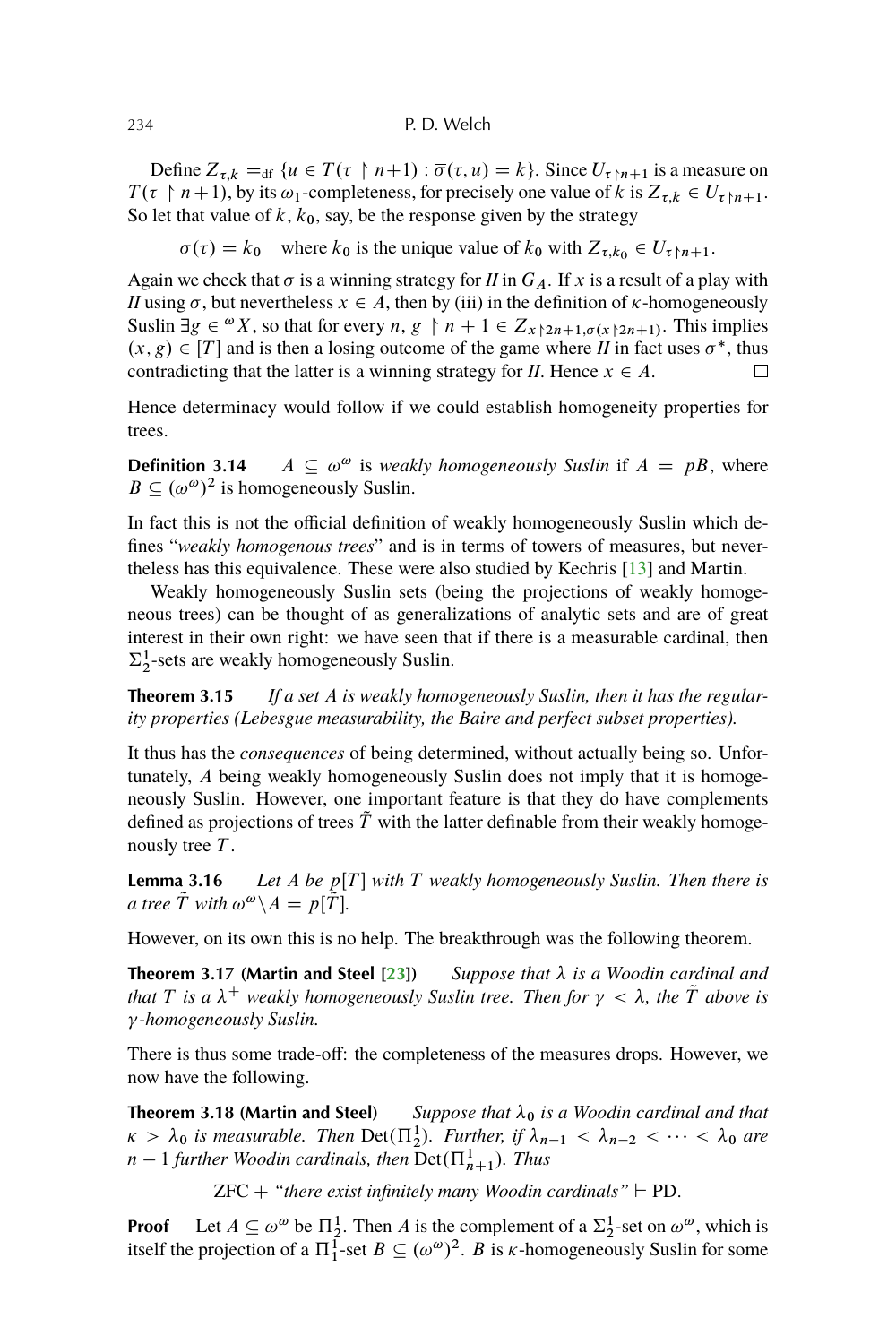<span id="page-22-0"></span>homogeneous tree T, as  $\kappa$  is measurable, and a fortiori is also  $\lambda_0^+$  $_{0}^{+}$ -homogeneously Suslin. By Theorem [3.18](#page-21-0) we have a  $\gamma$ -homogeneously Suslin tree  $\tilde{T}$  projecting to A with  $\gamma$ -complete measures. By Theorem [3.12](#page-20-0) we have that  $G_A$  is determined, and we are done. The last two sentences follow by repetition of the argument.  $\Box$ 

The exact consistency strength of the assumption above is slightly stronger, with the  $(\Leftarrow)$  being very involved.

#### **Theorem 3.19 (Woodin)** *We have*

Con(ZFC + "there exist infinitely many Woodin cardinals")  $\Longleftrightarrow$  Con(ZFC + AD<sup>L(R)</sup>).

The final conclusion of Theorem [3.18](#page-21-0) yields the boundary of the *provability* of PD from large cardinal axioms. This is not a relative consistency result; PD holds outright. Set forcing can change the character of the universe *locally* but, roughly speaking, does not destroy large cardinal properties beyond the rank of the partial order. Consequently if V has a proper class of Woodin cardinals, then PD is not only provable outright but is *absolute* into set-forcing extensions. Much more is possible.

**Theorem 3.20 (Woodin)** *Suppose that there is a proper class of Woodin cardi*nals; then  $\text{Th}(L(\mathbb{R}))$  is absolute with respect to set forcing. Thus if  $V[G]$  is a set*generic extension, then*

$$
(L(\mathbb{R}))^V = (L(\mathbb{R}))^{V[G]}.
$$

The larger cardinals that we look at next will again all prove PD and in fact  $AD^{L(\mathbb{R})}$ outright. We have seemingly reached a particular stage beyond which these determinacy properties are simply unavoidable.

# **4 Large Cardinals**

Much large cardinal theory is about which ultrafilters can or do exist on (large) sets; in particular, when those large sets are the power set of some cardinal of an inner model  $M$  (which might be V itself), then there is usually an equivalent formulation in terms of elementary embeddings, of that inner model  $M$ . In the past, large cardinals, or the axioms asserting their existence, were often claimed as justified by a variety of differing arguments (an example being the paper of Solovay, Reinhardt, and Kanamori [\[34\]](#page-28-0)). Such arguments tended to give a somewhat patchwork view of large cardinals: some justified "by analogy with  $\omega$ ," others by reflection principles of one kind or another. Contemporary set theory now tends to see large cardinals in a linear, indeed well-founded, hierarchy of consistency strength, but moreover as providing a lined-up picture of *embedding properties* ordered by the degree that the embedding "pulls in" to its range model, more, or less, of the  $V_\alpha$ -hierarchy. There is some oversimplification here, as pulling in some  $V_{\lambda}$  into a range model M will be weaker than ensuring that such an  $M$  has more closure properties, such as being closed under  $\lambda'$ -sequences for a  $\lambda' < \lambda$ . However, the overall slogan holds true: the more closure properties the range model enjoys, the stronger the embedding and the stronger the large cardinal needed to justify it. Again the unificatory impulse which sees large cardinals as positioned within a somewhat continuous spectrum of embeddability relations can be said to lead to a greater understanding of possible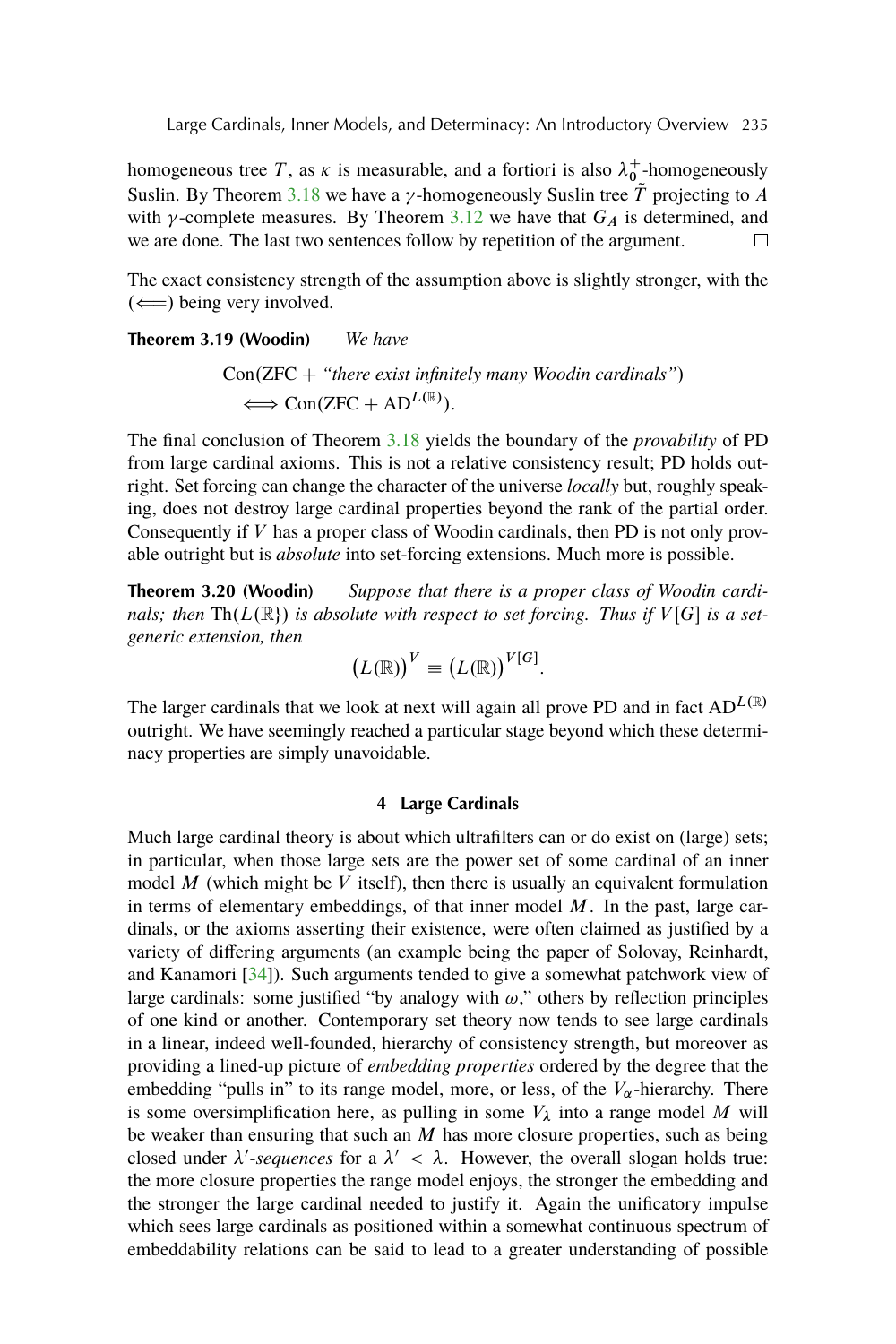embedding phenomena. The very possibility of mathematically defining an embedding of  $L$  to  $L$  immediately then impresses us with the need to study the whole such hierarchy: if the universe of constructible sets can embed to itself, then why not the model  $K^{DJ}$ ? However, if this occurs, then there is an inner model with a measurable cardinal (see Theorem  $2.14$  above). In short, there seem to be no lines to be drawn here.

Such embeddings are almost all expressible in terms of the existence of ultrafilters, or in other words, measures (or sequences of such) on certain sets. We have seen that a measure U on  $\mathcal{P}(\kappa)$  in V yields an ultrapower  $(Ult; U), E$  which is well founded and hence isomorphic to a transitive inner model  $(M, \in)$  of ZFC. The following facts hold:

- $V_{\kappa+1} = (V_{\kappa+1})^M$ ;
- $(j(\kappa))$  is measurable with measure  $j(U)$ <sup>M</sup> ;
- $U \notin M$  and thus  $V_{\kappa+2} \neq (V_{\kappa+2})^M$ ;
- $\bullet$   $\kappa$  may, or may not, be measurable in M because of the presence in M of some other measure U. (If  $\kappa$  was the least measurable of V, then it cannot contain such a  $\overline{U}$ , by the Scott argument.)

Thus given an elementary embedding  $j: V \longrightarrow_e M$ , the above shows precisely which initial part of V can be expected to be in M in general, namely,  $V_{\kappa+1}$ . The first generalizations of this concept consider sequences of such measures concentrating on different subsets of the same cardinal  $\kappa$ . (There are potentially then  $2^{2^{\kappa}}$  of those for a given measurable cardinal  $\kappa$ .) Beyond that we start to ask for sets of higher rank to be in the range model, and this motivates the next definition.

**Definition 4.1** A cardinal  $\kappa$  is  $\alpha$ -strong if there is an embedding  $j: V \rightarrow e^M$ with  $V_a = (V_\alpha)^M$ , with  $cp(j) = \kappa$ , and  $j(\kappa) \ge \alpha$ .

Thus a measurable cardinal is  $(\kappa + 1)$ -strong. The larger the  $\alpha$ , the stronger the embedding, as more of the initial  $V$  hierarchy is preserved by the identity map into the inner model  $M$ .

**Definition 4.2** A cardinal  $\kappa$  is *strong* if it is  $\alpha$ -strong for all  $\alpha$ .

Note the order of quantifiers: for every  $\alpha$  there is an embedding j, depending on  $\alpha$ . One may wonder about the first-order formalizability of the above notions in ZF. However just as the first statement of the existence of a measure on  $\mathcal{P}(\kappa)$  is equivalent to the existence of a class embedding  $j$  (which we might formulate in  $\text{ZFC}_j$ ), it is possible to give an *extender representation* of such embeddings. Thus for an  $\alpha$ -strong embedding *j* we may find a generalization of a measure on  $\mathcal{P}(\kappa)$  called an *extender*, which we may think of as given by a *sequence* of measures  $\langle E_a : a \in [\alpha]^{<\omega} \rangle$  with each  $E_a$  itself a measure on  $\mathcal{P}([k]^{[a]})$ .

Given an  $\alpha$ -strong embedding  $j: V \longrightarrow_e N$  we define an  $\alpha$ -extender at  $\kappa$  generalizing what we did for measures:

$$
X \in E_a \leftrightarrow_{\text{df}} X \in \mathcal{P}([k]^{|a|}) \land a \in j(X).
$$

The sequence  $\mathcal{E} = \langle E_a : a \in [\alpha]^{<\omega} \rangle$  then has satisfactory coherence properties, in fact enough so that we can define an *extender ultrapower* (Ult $(V, \mathcal{E})$ , E) from it. In the situation described, this ultrapower has a well-founded  $E$ -relation and is again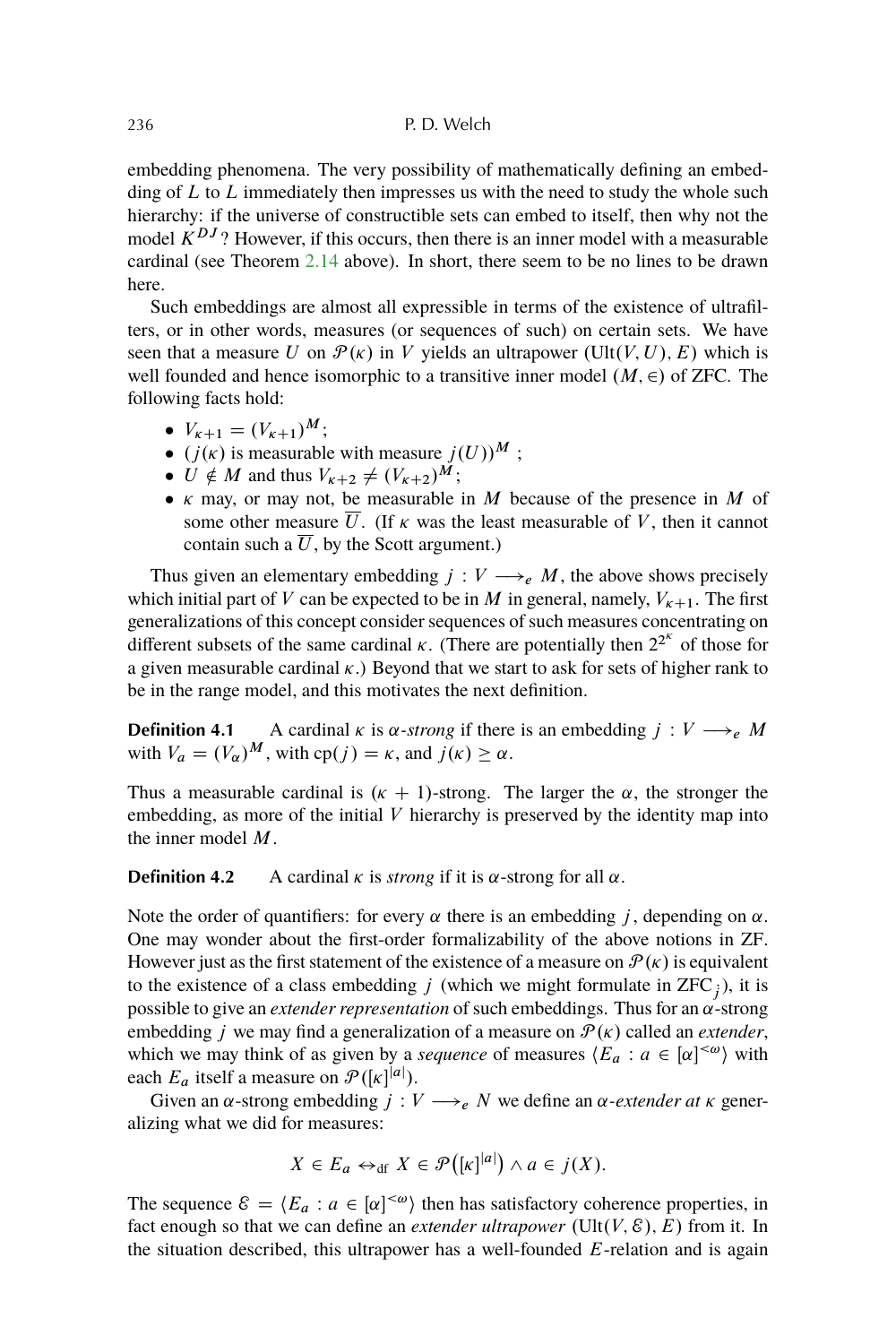<span id="page-24-0"></span>isomorphic to some  $(M, \in)$  which in general is not necessarily equal to  $(N, \in)$  but which can be elementarily embedded back into  $(N, \in)$ , and we thus shall have again



It is possible to view the Ult $(V, \mathcal{E})$  as a direct limit of the "ordinary" ultrapowers by the measures  $E_a$ . It is part of the flexibility of the approach that this is inessential though.

Having thus generalized the notion of measure ultrapower to extender ultrapower we can use these to give us first-order formulations of  $\alpha$ -strong, and so forth. A simplified statement is as follows.

**Lemma 4.3** *Let*  $\alpha$  *be a strong limit cardinal; then*  $\kappa$  *is*  $\alpha$ -*strong if and only if there is an*  $\alpha$ -extender sequence  $\mathcal{E} = \langle E_a : a \in [\alpha]^{<\omega} \rangle$  at  $\kappa$ , with  $V_{\kappa+\alpha} \subseteq \text{Ult}(V,\mathcal{E}) \wedge$  $j(\kappa) > \alpha$ .

The notion of  $\kappa$  being strong is then also first-order (although involving a quantifier over On). One may note the following easily proven fact:  $\kappa$ -strong implies that  $V_{\kappa} \prec_{\Sigma_2} V$ .

**Definition 4.4**  $\kappa$  is *superstrong* if there is  $j: V \longrightarrow_e M$  with  $V_{i(k)} \subseteq M$ .

Note that  $\alpha$ -strong only asked for  $V_{\alpha} \subseteq M$  whilst  $j(\kappa) > \alpha$ . This seemingly innocuous extension is in fact a powerful strengthening. Again it has a first-order formalization. We proceed to a definition of Woodin cardinal. First we define a strengthening of the concept of strong.

**Definition 4.5** Let  $A \subseteq V$ . We say that  $\kappa$  is A-strong in V if for every  $\alpha$  there are M,  $B \subseteq V$  with  $IM(M)$  and an  $\mathcal{L}_{\dot{\epsilon},\dot{A}}$ -elementary embedding

 $j : \langle V, A \rangle \longrightarrow_e \langle M, B \rangle$  such that  $cp(j) = \kappa, V_\alpha \subseteq M$  and  $V_\alpha \cap A = V_\alpha \cap B$ .

This is not a first-order formalization, but now consider an inaccessible  $\lambda$  and relativize the notion from V down to  $V_{\lambda}$ .

**Theorem 4.6** An inaccessible cardinal  $\lambda$  is called Woodin if for every  $A \subseteq V_{\lambda}$ *there is a*  $\kappa < \lambda$  *which is A-strong in*  $V_{\lambda}$ *.* 

There are many other equivalent formulations (cf. Kanamori [\[12,](#page-27-0) Section 26]). A Woodin cardinal is necessarily Mahlo but may fail to be weakly compact. It turned out that this is precisely the right concept to analyze the various determinacy properties. Subsequently it turned out to be also precisely the right concept to gauge a whole host of other set-theoretical phenomena, and thus it has become one of the central notions of modern set theory.

### **Lemma 4.7**

- *(i)* If  $\kappa$  is superstrong, then it is a Woodin limit of Woodins.
- *(ii)* If  $\lambda$  is Woodin, then ("there are arbitrarily large strong cardinals")<sup>V</sup> $\lambda$ .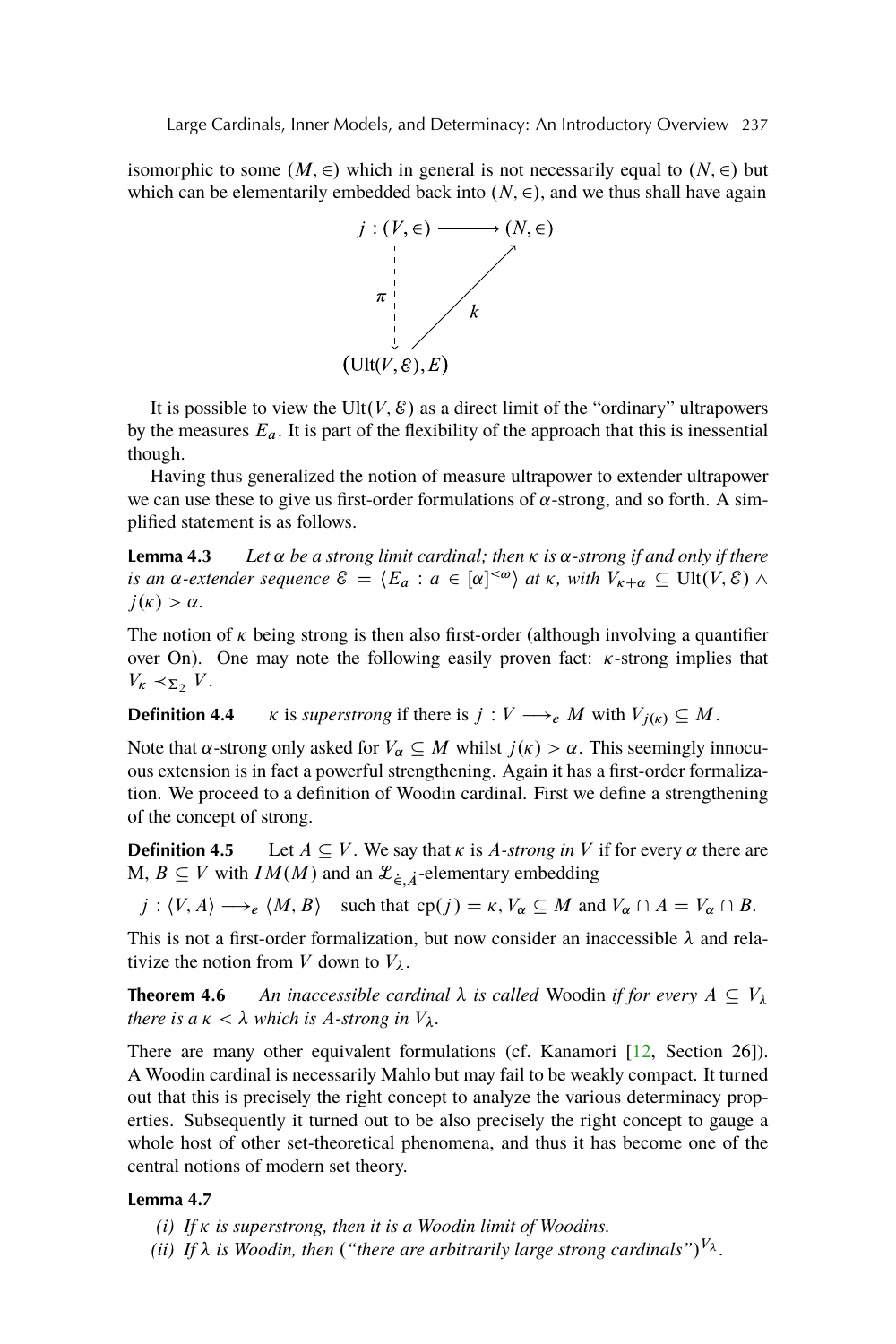A particular constellation of cardinals is also of interest for determinacy of infinite games played with reals, rather than integers. The assertion  $AD_R$  is that for every  $A \subseteq {}^{\omega} \mathbb{R}$ , the game  $G_A$  is determined, where in the game now, players play a complete real number at each round instead of a single integer. The following conjecture emerged.

**Conjecture (The "AD<sub>R</sub> hypothesis")** *The consistency strength of*  $AD_R$  *is that of a cardinal*  $\mu$  that is simultaneously a limit of infinitely many Woodins  $\lambda_n < \lambda_{n+1} \cdots$  $\mu$  *and of*  $\mu$ -strong cardinals  $\kappa_n < \lambda_n < \kappa_{n+1}$ .

The hypothesis is also interesting since (given a mild strengthening of AD), the  $AD_{\mathbb{R}}$  -hypothesis is equivalent to the assertion that every set of reals is Suslin. The following is another connection between the worlds of large cardinals and determinacy of games.

**Theorem 4.8 (Woodin (** $\Leftarrow$ **), Neeman-Steel (** $\Rightarrow$ **))** *We have* 

 $Con(ZF + AD_{\mathbb{R}}) \Leftrightarrow Con(ZFC + AD_{\mathbb{R}}-hypothesis).$ 

We continue our cataloging of some more large cardinals through elementary embeddings.

# **Definition 4.9**

- (i) A cardinal  $\kappa$  is  $\alpha$ -supercompact if there is a  $j: V \longrightarrow_e M$  with  $^{\alpha}M \subseteq M$ .
- (ii)  $\kappa$  is supercompact if it is  $\alpha$ -supercompact for all  $\alpha$ .

An embedding arising from a measurable cardinal  $\kappa$  in general only implies the closure of M under  $\kappa$  sequences, so this definition only starts to have bite once  $\alpha > \kappa$ . The closure under all  $\alpha$ -sequences is again a considerable strengthening over the "strong" hierarchy of principles. It masks also a telling difference in the kind of embeddings: up to this point the embeddings j have always been "continuous at  $\kappa^{+}$ " meaning that  $\sup(j''k^+) = j(k^+)$ . If j is a 2<sup>k</sup>-supercompact embedding, this fails with  $\sup(j``\kappa^+) < j(\kappa^+)$  occurring. While seeming a rather technical difference this in fact introduces a wide variety of new phenomena. Current inner model theory has a target of producing a good fine structural inner model of a supercompact cardinal, but this target is not yet met. It can do so for strong cardinals, Woodin cardinals, Woodin limit of Woodin cardinals, but although we know what the inner models should look like, for example, for measurably Woodin cardinals, we are unable to prove they exist, the chief difficulty being the inability to prove that sufficiently many ultrapowers of the models are well founded in order for their construction to get off the ground. This has been dubbed the "iterability problem."

Woodin has recently proposed versions of inner models constructed from a single supercompact cardinal (dubbed "Ultimate  $L$ ") that would allow the importation to the model of witnesses for all large cardinals, including even larger ones, that may exist in  $V$ , in one stroke. However, establishing these models with the relevant properties is still a work in progress.

Continuing onward we come to such larger cardinals, the *extendible* cardinals of Solovay, Reinhardt, and Kanamori [\[34\]](#page-28-0).

#### **Definition 4.10**

- (i) A cardinal  $\kappa$  is  $\alpha$ -extendible if there are  $\lambda$ , j with  $j: V_{\kappa+\alpha} \longrightarrow_e V_{\lambda+\alpha}$ .  $cp(j) = k$ .
- (ii)  $\kappa$  is *extendible* if it is  $\alpha$ -extendible for all  $\alpha$ .

<span id="page-25-0"></span>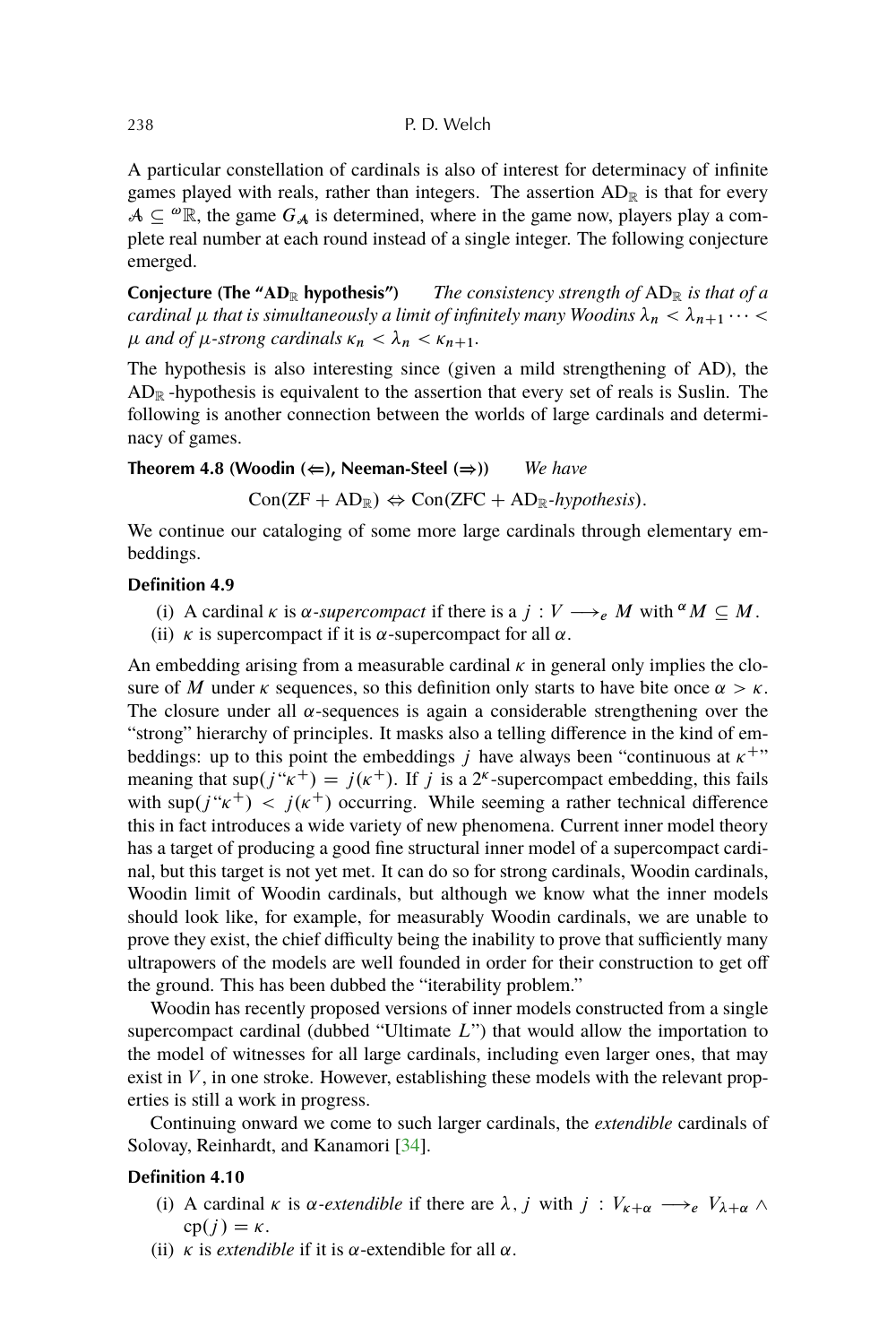<span id="page-26-0"></span>Even 1-extendibility is a strong concept.

**Lemma 4.11** *If is* 1*-extendible, then it is superstrong (and there are many such below it).*

**Lemma 4.12** *If K is extendible, it is supercompact; K*-extendible implies  $V_{\kappa} \prec_{\Sigma_3} V$ .

Ascending further we find the following.

**Definition 4.13** A cardinal  $\kappa$  is *huge* if there is  $j : V \rightarrow e^M$  with  $cp(j) =$  $\kappa \wedge^{j(\kappa)}M \subseteq M$ .

However if we try to maximize the extendibility properties we run into inconsistency. Let  $\mathcal{L}_{\dot{\epsilon},j}$  be the usual language with an additional class predicate j; let ZFC<sub>j</sub> be a formulation of the axioms with the additional predicate symbol allowed into all instances of separation and collection.

**Theorem 4.14 (Kunen [\[17\]](#page-27-0)) (ZFC<sub>j</sub>)** *f There is no nontrivial*  $\mathcal{L}_\in$ -elementary em*bedding*  $j: V \longrightarrow_e V$ *.* 

It is unknown whether AC is necessary for this theorem (see below). The proof of Kunen's theorem is actually a direct ZFC result about sets.

**Theorem 4.15 (Kunen) (ZFC)** *There is no nontrivial elementary embedding*  $j: V_{\lambda+2} \longrightarrow_e V_{\lambda+2}.$ 

The 2 is an essential artefact of the argument. That there may be a nontrivial  $j : V_{\lambda+1} \longrightarrow_e V_{\lambda+1}$  is not known to be inconsistent; if this is to be the case, then  $\kappa_0 = \text{cp}(j) < \lambda$ , and it can be shown that  $\lambda$  has cofinality  $\omega$ , being sup $\{\kappa_0, j(\kappa_0), jj(k_0), \ldots\}$ . There are now several proofs of Kunen's theorem (see [\[12\]](#page-27-0)).

For such  $V_{\lambda+1}$  the model  $L(V_{\lambda+1})$  and its possible elementary embeddings has become an object of study and is likely to be significant. Likewise, recent work of Woodin has focused attention on the possibility of an embedding of  $V$  to itself being consistent with ZF without choice. Generalizations of such principles are thus beyond the consistency strength of large cardinals considered with AC. It is perhaps then the case, that there is a choiceless realm of strong axioms or large cardinals, lying in a region where AC fails, thus between the AC-world and inconsistency. It is an interesting observation that there are no deep proofs of the inconsistency of any putative large cardinal axiom yet proposed: usually a half a page at most is needed to see off any inconsistent candidate. So perhaps instead of this picture of all inconsistency proofs being of a simple nature, the  $(ZF_j)$ -version of Kunen's theorem, if true, may be the first example where hard work has to be done.

#### **References**

- [1] Banach, S., "Uber additive massfunktionen in alstrakten Mengen," *Fundamenta Mathematicae*, vol. 15 (1930), pp. 97–101. [215](#page-2-0)
- [2] Davis, M., "Infinite games of perfect information," pp. 85–101 in *Advances in Game Theory*, vol. 52 of *Annals of Mathematics Studies*, Princeton University Press, Princeton, 1964. [Zbl 0133.13104.](http://www.emis.de/cgi-bin/MATH-item?0133.13104) [MR 0170727.](http://www.ams.org/mathscinet-getitem?mr=0170727) [216,](#page-3-0) [231](#page-18-0)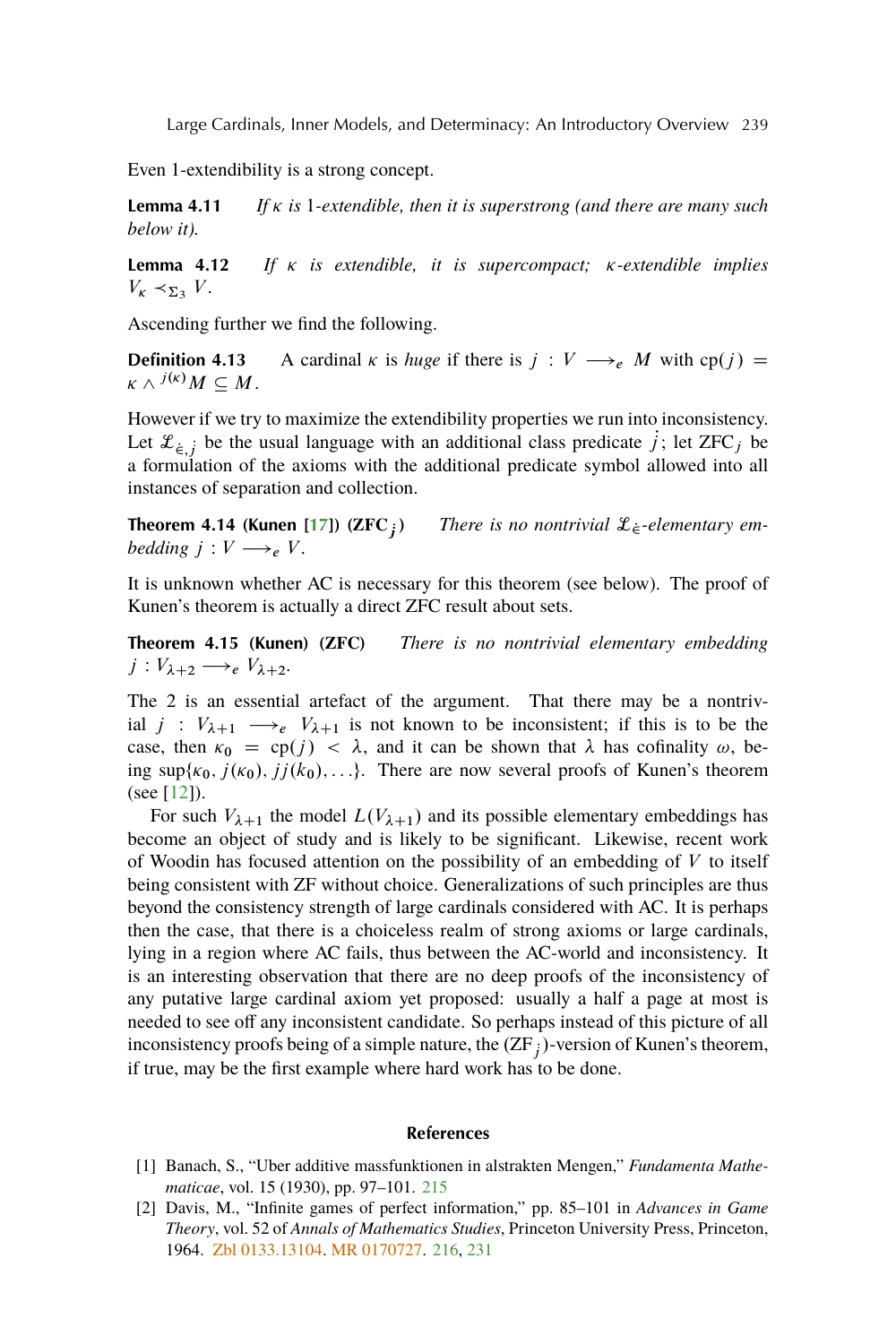#### <span id="page-27-0"></span>240 P. D. Welch

- [3] Devlin, K. J., *Constructibility*, vol. 6 of *Perspectives in Mathematical Logic*, Springer, Berlin, 1984. [MR 0750828.](http://www.ams.org/mathscinet-getitem?mr=0750828) [DOI 10.1007/978-3-662-21723-8.](http://dx.doi.org/10.1007/978-3-662-21723-8) [226](#page-13-0)
- [4] Devlin, K. J., and R. B. Jensen, "Marginalia to a theorem of Silver," pp. 115–42 in  $\models$ *ISILC Logic Conference (Kiel, 1974)*, edited by A. Oberschelp, G. H. Müller, and K. Potthoff, vol. 499 of *Lecture Notes in Mathematics*, Springer, Berlin, 1975. [MR 0480036.](http://www.ams.org/mathscinet-getitem?mr=0480036) [221](#page-8-0)
- [5] Dodd, A. J., and R. B. Jensen, "The core model," *Annals of Mathematical Logic*, vol. 20 (1981), pp. 43–75. [Zbl 0457.03051.](http://www.emis.de/cgi-bin/MATH-item?0457.03051) [MR 0611394.](http://www.ams.org/mathscinet-getitem?mr=0611394) [DOI 10.1016/0003-4843\(81\)90011-5.](http://dx.doi.org/10.1016/0003-4843(81)90011-5) [225](#page-12-0)
- [6] Friedman, H. M., "Higher set theory and mathematical practice," *Annals of Mathematical Logic*, vol. 2 (1970), pp. 325–27. [Zbl 0215.32702.](http://www.emis.de/cgi-bin/MATH-item?0215.32702) [MR 0284327.](http://www.ams.org/mathscinet-getitem?mr=0284327) [216,](#page-3-0) [231](#page-18-0)
- [7] Gödel, K., *The Consistency of the Continuum Hypothesis*, vol. 3 of *Annals of Mathematics Studies*, Princeton Univ. Press, Princeton, 1940. [MR 0002514.](http://www.ams.org/mathscinet-getitem?mr=0002514) [220](#page-7-0)
- [8] Harrington, L., "Analytic determinacy and 0 # ," *Journal of Symbolic Logic*, vol. 43 (1978), pp. 685–93. [MR 0518675.](http://www.ams.org/mathscinet-getitem?mr=0518675) [DOI 10.2307/2273508.](http://dx.doi.org/10.2307/2273508) [221](#page-8-0)
- [9] Hanf, W., "Incompactness in languages with infinitely long expressions," *Fundamenta Mathematicae*, vol. 53 (1964), 325–334. [215](#page-2-0)
- [10] Jech, T., *Set Theory*, 3rd millennium edition, revised and expanded, *Springer Monographs in Mathematics*, Springer, Berlin, 2003. [MR 1940513.](http://www.ams.org/mathscinet-getitem?mr=1940513) [219,](#page-6-0) [221](#page-8-0)
- [11] Jensen, R. B., "Inner models and large cardinals," *Bulletin of Symbolic Logic*, vol. 1 (1995), pp. 393–407. [Zbl 0843.03029.](http://www.emis.de/cgi-bin/MATH-item?0843.03029) [MR 1369169.](http://www.ams.org/mathscinet-getitem?mr=1369169) [DOI 10.2307/421129.](http://dx.doi.org/10.2307/421129) [214,](#page-1-0) [220](#page-7-0)
- [12] Kanamori, A., *The Higher Infinite: Large Cardinals in Set Theory from Their Beginnings*, 2nd edition, *Springer Monographs in Mathematics*, Springer, New York, 2003. [MR 1994835.](http://www.ams.org/mathscinet-getitem?mr=1994835) [219,](#page-6-0) [222,](#page-9-0) [237,](#page-24-0) [239](#page-26-0)
- [13] Kechris, A. S., "Homogenous trees and projective scales," pp. 33–73 in *Cabal Seminar 77–79*, edited by D. A. Martin, A. Kechris, and Y. Moschovakis, vol. 839 of *Lecture Notes in Mathematics*, Springer, Berlin, 1981. [MR 0611165.](http://www.ams.org/mathscinet-getitem?mr=0611165) [233,](#page-20-0) [234](#page-21-0)
- [14] Koellner, P., "Large cardinals and determinacy," in *Stanford Encyclopedia of Philosophy*, 2013, [http://plato.stanford.edu/entries/large-cardinals-determinacy.](http://plato.stanford.edu/entries/large-cardinals-determinacy) [218](#page-5-0)
- [15] Koellner, P., and W. H. Woodin, "Large cardinals from determinacy," pp. 1951–2120 in *Handbook of Set Theory, Vols. 1–3*, edited by M. Foreman, A. Kanamori, and M. Magidor, Springer, Dordrecht, 2010. [MR 2768702.](http://www.ams.org/mathscinet-getitem?mr=2768702) [DOI 10.1007/978-1-4020-5764-9\\_24.](http://dx.doi.org/10.1007/978-1-4020-5764-9_24) [219](#page-6-0)
- [16] Kunen, K., "Some applications of iterated ultrapowers in set theory," *Annals of Mathematical Logic*, vol. 1 (1970), pp. 179–227. [Zbl 0236.02053.](http://www.emis.de/cgi-bin/MATH-item?0236.02053) [MR 0277346.](http://www.ams.org/mathscinet-getitem?mr=0277346) [223](#page-10-0)
- [17] Kunen, K., "Elementary embeddings and infinitary combinatorics," *Journal of Symbolic Logic*, vol. 36 (1971), pp. 407–13. [MR 0311478.](http://www.ams.org/mathscinet-getitem?mr=0311478) [239](#page-26-0)
- [18] Magidor, M., "Representing simple sets of ordinals as countable unions of sets in the core model," *Transactions of the American Mathematical Society*, vol. 317 (1990), pp. 91–126. [MR 0939805.](http://www.ams.org/mathscinet-getitem?mr=0939805) [DOI 10.2307/2001455.](http://dx.doi.org/10.2307/2001455) [226](#page-13-0)
- [19] Martin, D. A., "Measurable cardinals and analytic games," *Fundamenta Mathematicae*, vol. 66 (1969), pp. 287–91. [Zbl 0216.01401.](http://www.emis.de/cgi-bin/MATH-item?0216.01401) [MR 0258637.](http://www.ams.org/mathscinet-getitem?mr=0258637) [217,](#page-4-0) [221](#page-8-0)
- [20] Martin, D. A., "Borel determinacy," *Annals of Mathematics (2)*, vol. 102 (1975), 363–71. [Zbl 0336.02049.](http://www.emis.de/cgi-bin/MATH-item?0336.02049) [MR 0403976.](http://www.ams.org/mathscinet-getitem?mr=0403976) [231](#page-18-0)
- [21] Martin, D. A., "Infinite games," pp. 363–71 in Lehto and Olli, editors, *Proceedings of the International Congress of Mathematicians*, vol. 1, Academia Scientiarum Fennica, 1980. [217](#page-4-0)
- [22] Martin, D. A., and R. M. Solovay, "A basis theorem for  $\Sigma_3^1$  sets of reals," *Annals of Mathematics (2)*, vol. 89 (1969), pp 138–59. [Zbl 0176.27603.](http://www.emis.de/cgi-bin/MATH-item?0176.27603) [MR 0255391.](http://www.ams.org/mathscinet-getitem?mr=0255391) [233](#page-20-0)
- [23] Martin, D. A., and J. R. Steel, "A proof of projective determinacy," *Journal of the American Mathematical Society*, vol. 2 (1989), pp. 71–125. [Zbl 0668.03021.](http://www.emis.de/cgi-bin/MATH-item?0668.03021) [MR 0955605.](http://www.ams.org/mathscinet-getitem?mr=0955605) [DOI 10.2307/1990913.](http://dx.doi.org/10.2307/1990913) [218,](#page-5-0) [234](#page-21-0)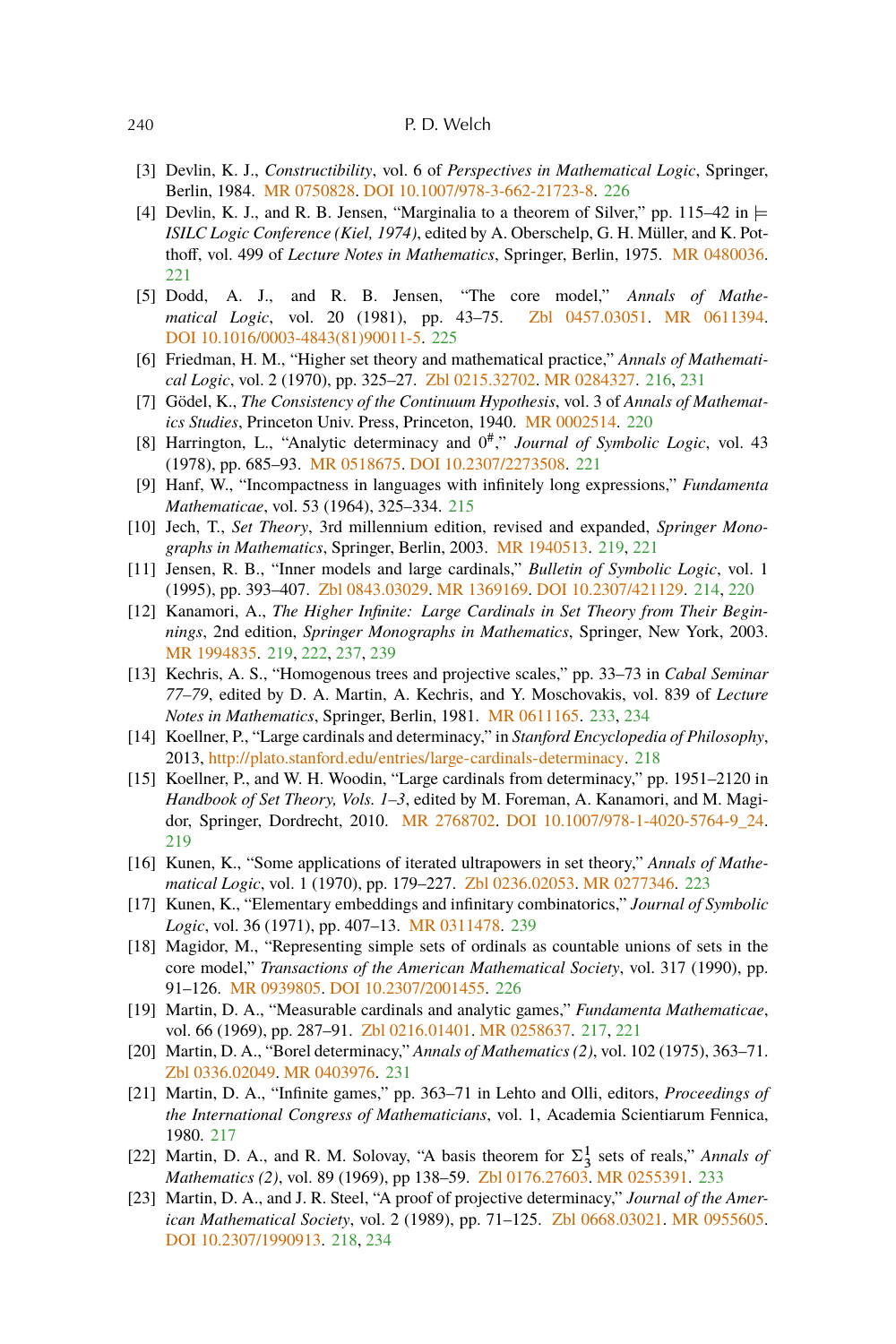- <span id="page-28-0"></span>[24] Mitchell, W. J., "Ramsey cardinals and constructibility," *Journal of Symbolic Logic*, vol. 44 (1979), pp. 260–66. [Zbl 0409.03033.](http://www.emis.de/cgi-bin/MATH-item?0409.03033) [MR 0534574.](http://www.ams.org/mathscinet-getitem?mr=0534574) [DOI 10.2307/2273732.](http://dx.doi.org/10.2307/2273732) [227](#page-14-0)
- [25] Mitchell, W. J., "Jónsson cardinals, Erdős cardinals, and the core model," *Journal of Symbolic Logic*, vol. 64 (1999), pp. 1065–86. [MR 1779751.](http://www.ams.org/mathscinet-getitem?mr=1779751) [DOI 10.2307/2586619.](http://dx.doi.org/10.2307/2586619) [227](#page-14-0)
- [26] Moschovakis, Y. N., *Descriptive Set Theory*, vol. 100 of *Studies in Logic and the Foundations of Mathematics*, North-Holland, Amsterdam, 1980. [MR 0561709.](http://www.ams.org/mathscinet-getitem?mr=0561709) [216,](#page-3-0) [227,](#page-14-0) [228](#page-15-0)
- [27] Mycielski, J., and S. Swierczkowski, "On the Lebesgue measurability and the axiom of determinateness," *Fundamenta Mathematicae*, vol. 54 (1964), 67–71. [216](#page-3-0)
- [28] Sami, R. L., "Analytic determinacy and  $0^{\#}$ : A forcing-free proof of Harrington's theorem," *Fundamenta Mathematicae*, vol. 160 (1999), pp. 153–59. [MR 1706478.](http://www.ams.org/mathscinet-getitem?mr=1706478) [221](#page-8-0)
- [29] Schimmerling, E., and M. Zeman, "Square in core models," *Bulletin of Symbolic Logic*, vol. 7 (2001), pp. 305–14. [Zbl 0992.03062.](http://www.emis.de/cgi-bin/MATH-item?0992.03062) [MR 1860606.](http://www.ams.org/mathscinet-getitem?mr=1860606) [DOI 10.2307/2687750.](http://dx.doi.org/10.2307/2687750) [226,](#page-13-0) [227](#page-14-0)
- [30] Schimmerling, E., and M. Zeman, "Characterization of  $\Box_K$  in core models," *Journal of Mathematical Logic*, vol. 4 (2004), pp. 1–72. [MR 2081183.](http://www.ams.org/mathscinet-getitem?mr=2081183) [DOI 10.1142/S0219061304000310.](http://dx.doi.org/10.1142/S0219061304000310) [226](#page-13-0)
- [31] Scott, D., "Measurable cardinals and constructible sets," *Bulletin de l'Académie Polonaise des Sciences, Série des Sciences Mathématiques, Astrononomiques et Physiques*, vol. 9 (1961), pp. 521–24. [Zbl 0154.00702.](http://www.emis.de/cgi-bin/MATH-item?0154.00702) [MR 0143710.](http://www.ams.org/mathscinet-getitem?mr=0143710) [215,](#page-2-0) [223](#page-10-0)
- [32] Simpson, S. G., *Subsystems of Second Order Arithmetic*, *Perspectives in Mathematical Logic*, Springer, Berlin, 1999. [MR 1723993.](http://www.ams.org/mathscinet-getitem?mr=1723993) [DOI 10.1007/978-3-642-59971-2.](http://dx.doi.org/10.1007/978-3-642-59971-2) [220](#page-7-0)
- [33] Solovay, R., "Measurable cardinals and the continuum hypothesis," *Notices of the American Mathematical Society*, vol. 12 (1965), 132. [216](#page-3-0)
- [34] Solovay, R. M., W. N. Reinhardt, and A. Kanamori, "Strong axioms of infinity and elementary embeddings," *Annals of Mathematical Logic*, vol. 13 (1978), pp. 73–116. [Zbl 0376.02055.](http://www.emis.de/cgi-bin/MATH-item?0376.02055) [MR 0482431.](http://www.ams.org/mathscinet-getitem?mr=0482431) [DOI 10.1016/0003-4843\(78\)90031-1.](http://dx.doi.org/10.1016/0003-4843(78)90031-1) [235,](#page-22-0) [238](#page-25-0)
- [35] Steel, J. R., *The Core Model Iterability Problem*, vol. 8 of *Lecture Notes in Mathematical Logic*, Springer, Berlin, 1996. [Zbl 0864.03035.](http://www.emis.de/cgi-bin/MATH-item?0864.03035) [MR 1480175.](http://www.ams.org/mathscinet-getitem?mr=1480175) [DOI 10.1007/978-3-662-22485-4.](http://dx.doi.org/10.1007/978-3-662-22485-4) [225](#page-12-0)
- [36] Ulam, S., "Zur Masstheorie in der allgemeinen Mengenlehre," *Fundamenta Mathematicae*, vol. 16 (1930), 140–150. [215](#page-2-0)
- [37] Welch, P. D., "Some remarks on the maximality of inner models," pp. 516–40 in *Logic Colloquium '98 (Prague, 1998)*, vol. 13 of *Lecture Notes in Logic*, Association for Symbolic Logic, Urbana, Ill., 2000. [Zbl 0943.03039.](http://www.emis.de/cgi-bin/MATH-item?0943.03039) [MR 1743279.](http://www.ams.org/mathscinet-getitem?mr=1743279) [227](#page-14-0)
- [38] Woodin, W. H., "The continuum hypothesis, I," *Notices of the American Mathematical Society*, vol. 48 (2001), pp. 567–76. [MR 1834351.](http://www.ams.org/mathscinet-getitem?mr=1834351) [218](#page-5-0)
- [39] Woodin, W. H., "The continuum hypothesis, II," *Notices of the American Mathematical Society*, vol. 48 (2001), pp. 681–90. [MR 1842471.](http://www.ams.org/mathscinet-getitem?mr=1842471) [218](#page-5-0)

## **Acknowledgments**

The author would like to warmly thank the organizers of the Birkbeck meeting for the opportunity to give these lectures. The author's work was supported by the Isaac Newton Institute under a long-term fellowship in the program "Syntax and Semantics."